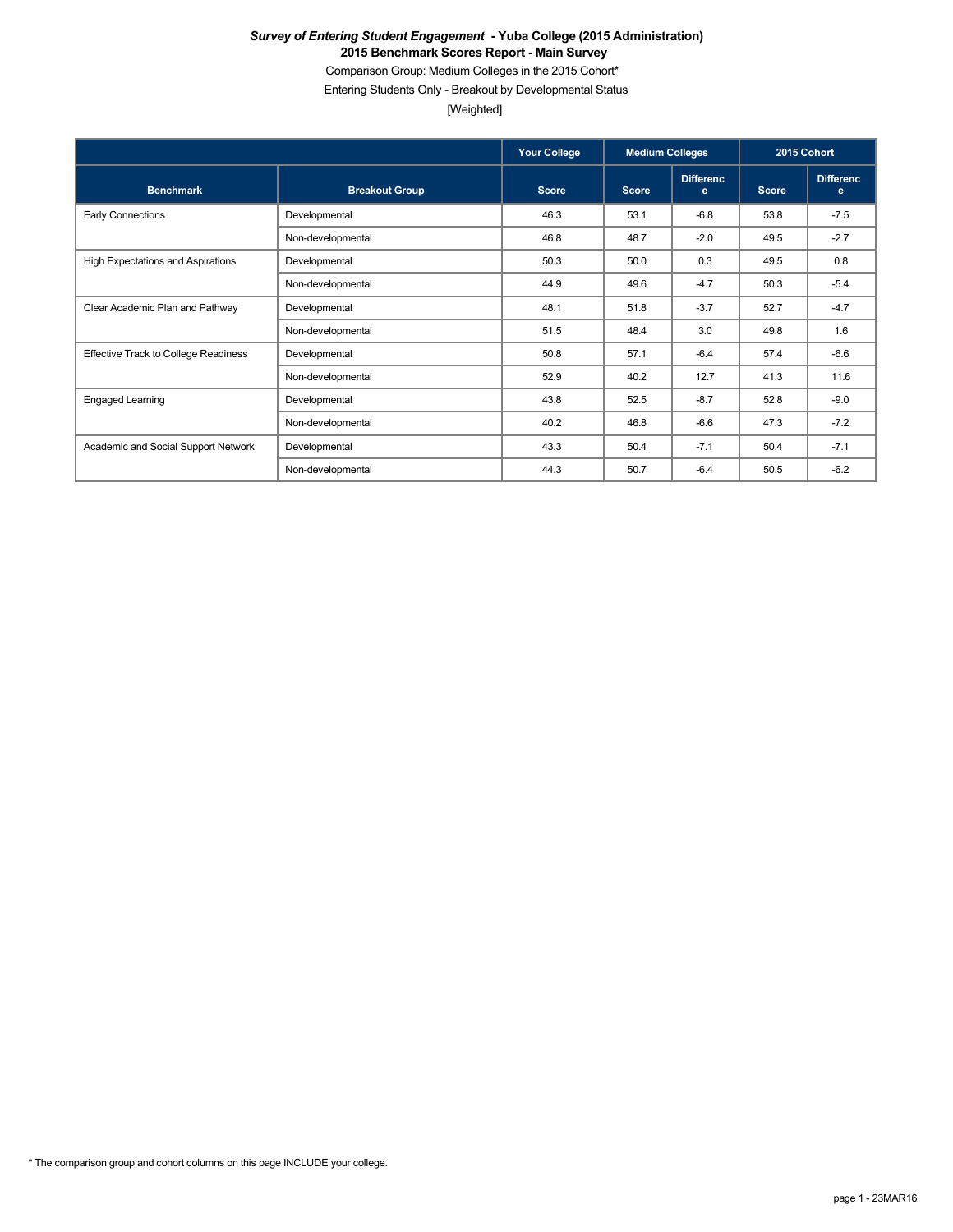

\* The comparison group and cohort bars on this page INCLUDE your college.

23MAR16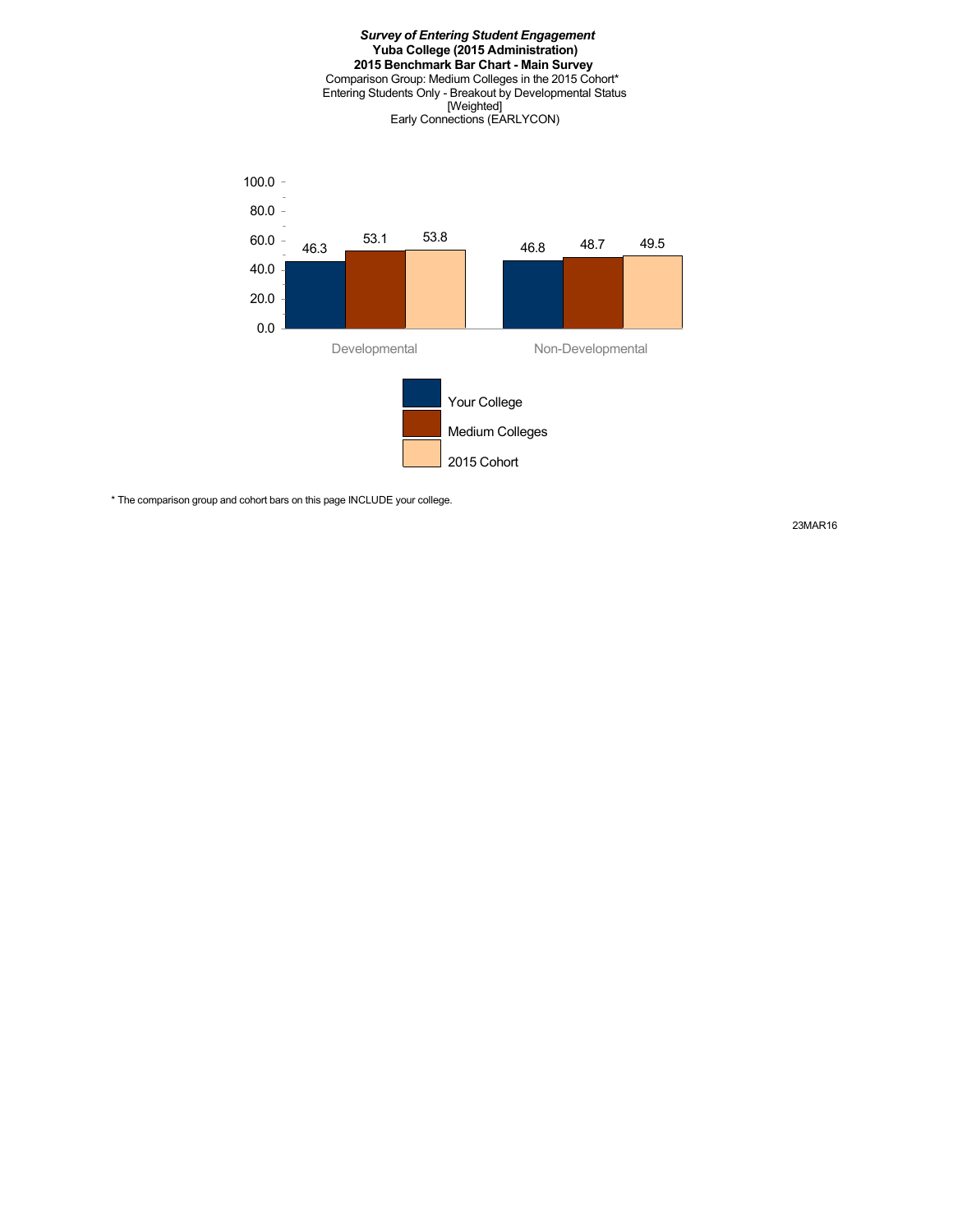Comparison Group: Medium Colleges in the 2015 Cohort\*

Entering Students Only - Breakout by Developmental Status

[Weighted]

Early Connections (EARLYCON)

|                                                                                                                                                                      |                                                                                                                                               |                       | Your<br>College | <b>Medium Colleges</b> |                         | 2015 Cohort |                         |  |  |
|----------------------------------------------------------------------------------------------------------------------------------------------------------------------|-----------------------------------------------------------------------------------------------------------------------------------------------|-----------------------|-----------------|------------------------|-------------------------|-------------|-------------------------|--|--|
| <b>Item</b>                                                                                                                                                          | Variable                                                                                                                                      | <b>Breakout Group</b> | <b>Mean</b>     | <b>Mean</b>            | <b>Effect</b><br>Size** | <b>Mean</b> | <b>Effect</b><br>Size** |  |  |
| Item 18: Think about your experiences from the time of your decision to attend this college through the end of the first three weeks of your first semester/quarter. |                                                                                                                                               |                       |                 |                        |                         |             |                         |  |  |
| 1 = Strongly disagree, $2$ = Disagree, $3$ = Neutral, $4$ = Agree, $5$ = Strongly agree                                                                              |                                                                                                                                               |                       |                 |                        |                         |             |                         |  |  |
| 18a. The very first time I came to this college I felt<br>welcome [EARLYCON]                                                                                         | <b>WELCOME</b>                                                                                                                                | Developmental         | 3.67            | 4.07                   | $-0.50**$               | 4.04        | $-0.46**$               |  |  |
|                                                                                                                                                                      |                                                                                                                                               | Non-developmental     | 3.73            | 4.00                   | $-0.35**$               | 3.99        | $-0.35**$               |  |  |
| 18i. The college provided me with adequate<br>information about financial assistance                                                                                 | <b>FAINFO</b>                                                                                                                                 | Developmental         | 3.40            | 3.55                   |                         | 3.52        |                         |  |  |
| (scholarships, grants, loans, etc.) [EARLYCON]                                                                                                                       |                                                                                                                                               | Non-developmental     | 3.39            | 3.37                   |                         | 3.40        |                         |  |  |
| 18j. A college staff member helped me determine<br>whether I qualified for financial assistance                                                                      | <b>QUALFA</b>                                                                                                                                 | Developmental         | 3.34            | 3.19                   |                         | 3.14        |                         |  |  |
| [EARLYCON]                                                                                                                                                           |                                                                                                                                               | Non-developmental     | 3.19            | 2.93                   |                         | 2.94        |                         |  |  |
| 18p. At least one college staff member (other than<br>an instructor) learned my name [EARLYCON]                                                                      | <b>CSTAFNAM</b>                                                                                                                               | Developmental         | 3.14            | 3.40                   |                         | 3.37        |                         |  |  |
|                                                                                                                                                                      |                                                                                                                                               | Non-developmental     | 3.37            | 3.15                   |                         | 3.17        |                         |  |  |
|                                                                                                                                                                      | One or more items in this benchmark are not suited to means calculations. Please see the Frequency Distribution that follows for these items. |                       |                 |                        |                         |             |                         |  |  |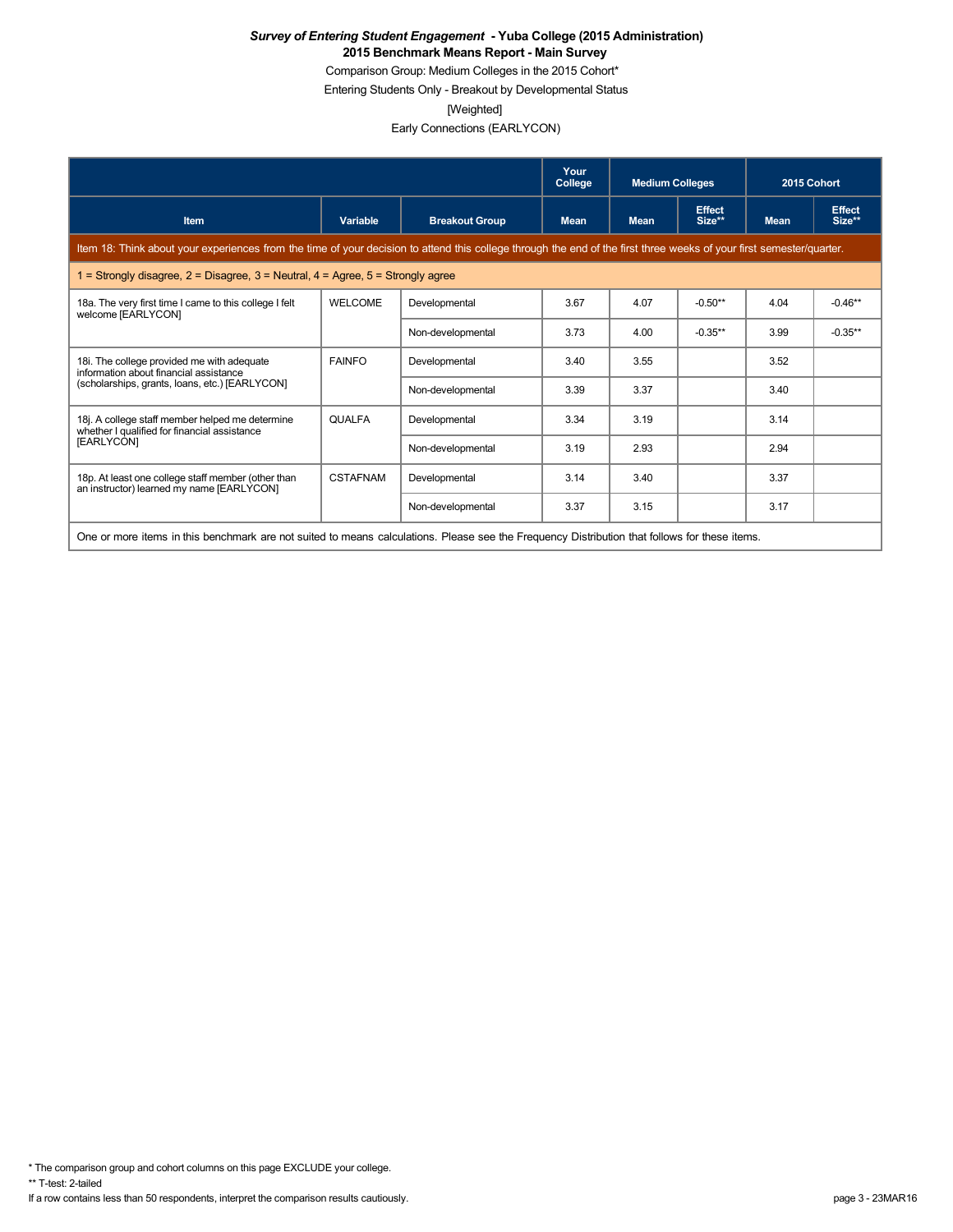**2015 Benchmark Frequency Distributions - Main Survey**

Comparison Group: Medium Colleges in the 2015 Cohort\* Entering Students Only - Breakout by Developmental Status: Developmental Students

[Weighted]

Early Connections (EARLYCON)

|                                                                                      |                 |                                                                                                                                                                      | <b>Your College</b> |                | <b>Medium Colleges</b> |         | 2015 Cohort |                |
|--------------------------------------------------------------------------------------|-----------------|----------------------------------------------------------------------------------------------------------------------------------------------------------------------|---------------------|----------------|------------------------|---------|-------------|----------------|
| <b>Item</b>                                                                          | Variable        | <b>Responses</b>                                                                                                                                                     | Count               | <b>Percent</b> | Count                  | Percent | Count       | <b>Percent</b> |
|                                                                                      |                 | Item 18: Think about your experiences from the time of your decision to attend this college through the end of the first three weeks of your first semester/quarter. |                     |                |                        |         |             |                |
| 18a. The very first time I came to this<br>college I felt welcome [EARLYCON]         | <b>WELCOME</b>  | Strongly disagree                                                                                                                                                    | $\overline{7}$      | 4.9            | 64                     | 0.5     | 396         | 0.7            |
|                                                                                      |                 | Disagree                                                                                                                                                             | 5                   | 4.1            | 207                    | 1.7     | 1,049       | 1.9            |
|                                                                                      |                 | Neutral                                                                                                                                                              | 39                  | 29.1           | 2,543                  | 20.6    | 11,885      | 21.8           |
|                                                                                      |                 | Agree                                                                                                                                                                | 57                  | 43.0           | 5,557                  | 45.1    | 24,001      | 43.9           |
|                                                                                      |                 | Strongly agree                                                                                                                                                       | 25                  | 18.9           | 3,958                  | 32.1    | 17,288      | 31.7           |
|                                                                                      |                 | <b>Total</b>                                                                                                                                                         | 133                 | 100.0          | 12,330                 | 100.0   | 54,620      | 100.0          |
| 18i. The college provided me with adequate<br>information about financial assistance | <b>FAINFO</b>   | Strongly disagree                                                                                                                                                    | 9                   | 7.0            | 641                    | 5.2     | 3,338       | 6.1            |
| (scholarships, grants, loans, etc.)<br>[EARLYCON]                                    |                 | Disagree                                                                                                                                                             | 26                  | 19.3           | 1,610                  | 13.1    | 7,247       | 13.3           |
|                                                                                      |                 | Neutral                                                                                                                                                              | 29                  | 21.7           | 3,076                  | 25.0    | 13,456      | 24.7           |
|                                                                                      |                 | Agree                                                                                                                                                                | 41                  | 31.1           | 4,293                  | 34.9    | 18,617      | 34.2           |
|                                                                                      |                 | Strongly agree                                                                                                                                                       | 28                  | 20.9           | 2,685                  | 21.8    | 11,854      | 21.7           |
|                                                                                      |                 | <b>Total</b>                                                                                                                                                         | 133                 | 100.0          | 12,305                 | 100.0   | 54,512      | 100.0          |
| 18j. A college staff member helped me<br>determine whether I qualified for financial | <b>QUALFA</b>   | Strongly disagree                                                                                                                                                    | 10                  | 7.8            | 1,050                  | 8.5     | 5,402       | 9.9            |
| assistance [EARLYCON]                                                                |                 | <b>Disagree</b>                                                                                                                                                      | 22                  | 16.9           | 2,913                  | 23.7    | 13,089      | 24.1           |
|                                                                                      |                 | Neutral                                                                                                                                                              | 37                  | 27.6           | 3,117                  | 25.4    | 13,450      | 24.7           |
|                                                                                      |                 | Agree                                                                                                                                                                | 39                  | 29.2           | 3,103                  | 25.2    | 13,451      | 24.7           |
|                                                                                      |                 | Strongly agree                                                                                                                                                       | 25                  | 18.5           | 2,108                  | 17.2    | 8,990       | 16.5           |
|                                                                                      |                 | <b>Total</b>                                                                                                                                                         | 132                 | 100.0          | 12,290                 | 100.0   | 54,382      | 100.0          |
| 18p. At least one college staff member<br>(other than an instructor) learned my name | <b>CSTAFNAM</b> | Strongly disagree                                                                                                                                                    | 19                  | 13.9           | 1,303                  | 10.6    | 6,167       | 11.3           |
| <b>[EARLYCON]</b>                                                                    |                 | <b>Disagree</b>                                                                                                                                                      | 25                  | 18.5           | 2.265                  | 18.4    | 10.171      | 18.7           |
|                                                                                      |                 | Neutral                                                                                                                                                              | 28                  | 20.9           | 2.114                  | 17.2    | 9.381       | 17.2           |
|                                                                                      |                 | Agree                                                                                                                                                                | 44                  | 32.7           | 3.347                  | 27.3    | 14.557      | 26.7           |
|                                                                                      |                 | Strongly agree                                                                                                                                                       | 19                  | 13.9           | 3,248                  | 26.5    | 14,141      | 26.0           |
|                                                                                      |                 | <b>Total</b>                                                                                                                                                         | 133                 | 100.0          | 12.277                 | 100.0   | 54.417      | 100.0          |
| Item 23                                                                              |                 |                                                                                                                                                                      |                     |                |                        |         |             |                |
| 23. Was a specific person assigned to you<br>so you could see him/her each time you  | <b>ASNPERS</b>  | Yes                                                                                                                                                                  | 26                  | 20.5           | 3,964                  | 33.7    | 16,723      | 32.1           |
| needed information or assistance?                                                    |                 | No                                                                                                                                                                   | 101                 | 79.5           | 7,807                  | 66.3    | 35,400      | 67.9           |
|                                                                                      |                 | <b>Total</b>                                                                                                                                                         | 127                 | 100.0          | 11,772                 | 100.0   | 52,124      | 100.0          |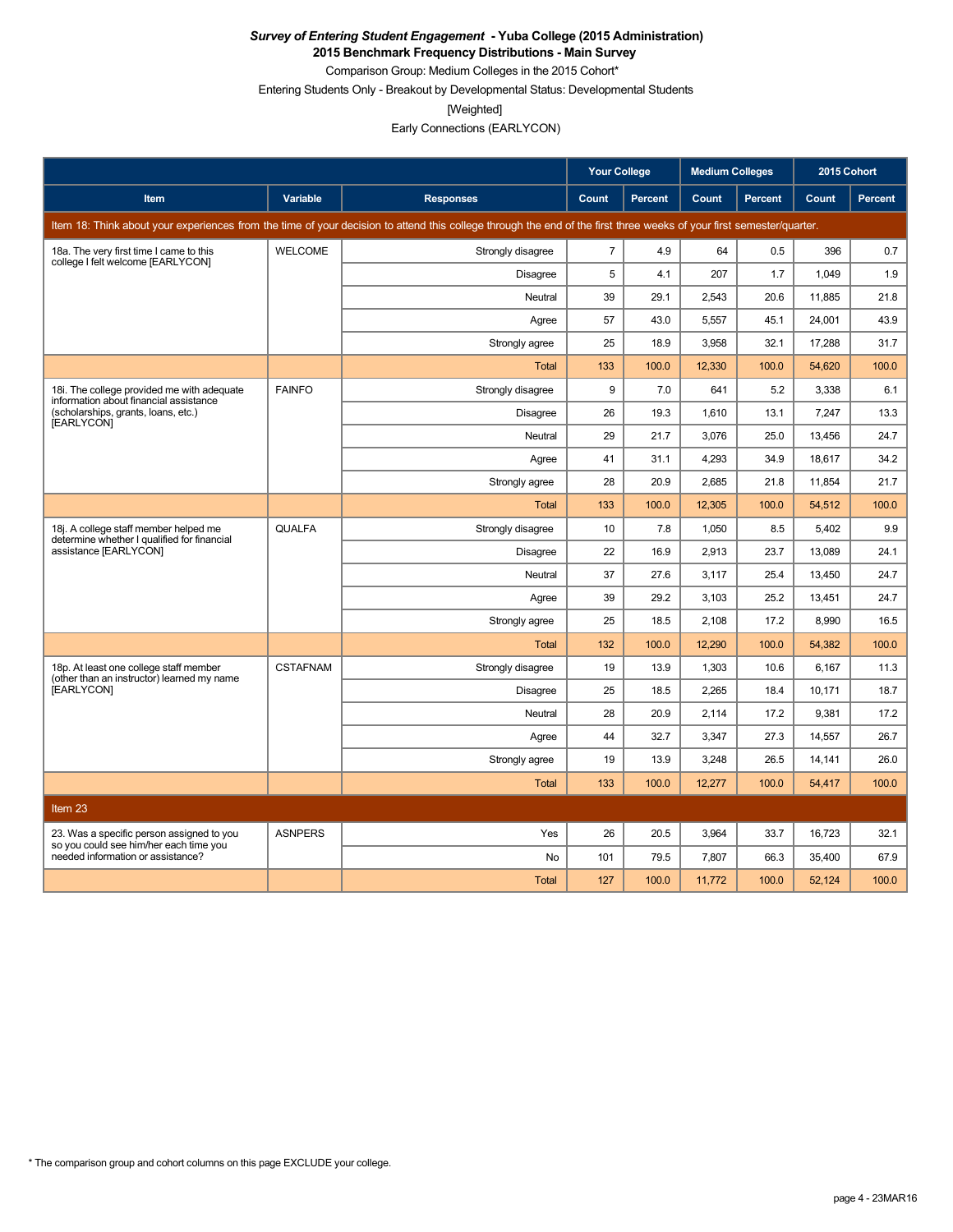**2015 Benchmark Frequency Distributions - Main Survey** Comparison Group: Medium Colleges in the 2015 Cohort\*

Entering Students Only - Breakout by Developmental Status: Non-Developmental Students

[Weighted]

Early Connections (EARLYCON)

|                                                                                      |                 |                                                                                                                                                                      | <b>Your College</b> |                | <b>Medium Colleges</b> |                | 2015 Cohort |         |
|--------------------------------------------------------------------------------------|-----------------|----------------------------------------------------------------------------------------------------------------------------------------------------------------------|---------------------|----------------|------------------------|----------------|-------------|---------|
| <b>Item</b>                                                                          | <b>Variable</b> | <b>Responses</b>                                                                                                                                                     | Count               | <b>Percent</b> | Count                  | <b>Percent</b> | Count       | Percent |
|                                                                                      |                 | Item 18: Think about your experiences from the time of your decision to attend this college through the end of the first three weeks of your first semester/quarter. |                     |                |                        |                |             |         |
| 18a. The very first time I came to this<br>college I felt welcome [EARLYCON]         | <b>WELCOME</b>  | Strongly disagree                                                                                                                                                    | $\mathbf 0$         | N/A            | 99                     | 1.2            | 301         | 0.7     |
|                                                                                      |                 | Disagree                                                                                                                                                             | 10                  | 8.1            | 152                    | 1.8            | 741         | 1.8     |
|                                                                                      |                 | Neutral                                                                                                                                                              | 35                  | 29.1           | 1,816                  | 21.2           | 9,107       | 22.6    |
|                                                                                      |                 | Agree                                                                                                                                                                | 54                  | 44.9           | 4,123                  | 48.0           | 18,956      | 47.1    |
|                                                                                      |                 | Strongly agree                                                                                                                                                       | 22                  | 18.0           | 2,394                  | 27.9           | 11,166      | 27.7    |
|                                                                                      |                 | <b>Total</b>                                                                                                                                                         | 121                 | 100.0          | 8,583                  | 100.0          | 40,271      | 100.0   |
| 18i. The college provided me with adequate<br>information about financial assistance | <b>FAINFO</b>   | Strongly disagree                                                                                                                                                    | 9                   | 7.2            | 614                    | 7.2            | 2,692       | 6.7     |
| (scholarships, grants, loans, etc.)<br>[EARLYCON]                                    |                 | Disagree                                                                                                                                                             | 17                  | 14.4           | 1,302                  | 15.2           | 5.949       | 14.8    |
|                                                                                      |                 | Neutral                                                                                                                                                              | 33                  | 26.9           | 2.395                  | 28.0           | 11,228      | 27.9    |
|                                                                                      |                 | Agree                                                                                                                                                                | 43                  | 35.4           | 2,846                  | 33.2           | 13,469      | 33.5    |
|                                                                                      |                 | Strongly agree                                                                                                                                                       | 20                  | 16.2           | 1.408                  | 16.4           | 6.888       | 17.1    |
|                                                                                      |                 | <b>Total</b>                                                                                                                                                         | 121                 | 100.0          | 8,564                  | 100.0          | 40,225      | 100.0   |
| 18j. A college staff member helped me<br>determine whether I qualified for financial | <b>QUALFA</b>   | Strongly disagree                                                                                                                                                    | 10                  | 8.1            | 997                    | 11.7           | 4,609       | 11.5    |
| assistance [EARLYCON]                                                                |                 | Disagree                                                                                                                                                             | 33                  | 26.9           | 2.339                  | 27.3           | 10,978      | 27.3    |
|                                                                                      |                 | Neutral                                                                                                                                                              | 22                  | 18.3           | 2,469                  | 28.9           | 11,519      | 28.7    |
|                                                                                      |                 | Agree                                                                                                                                                                | 37                  | 30.9           | 1,757                  | 20.6           | 8,205       | 20.4    |
|                                                                                      |                 | Strongly agree                                                                                                                                                       | 19                  | 15.7           | 989                    | 11.6           | 4,832       | 12.0    |
|                                                                                      |                 | <b>Total</b>                                                                                                                                                         | 121                 | 100.0          | 8,551                  | 100.0          | 40,143      | 100.0   |
| 18p. At least one college staff member<br>(other than an instructor) learned my name | <b>CSTAFNAM</b> | Strongly disagree                                                                                                                                                    | 10                  | 8.0            | 1,164                  | 13.6           | 5,541       | 13.8    |
| [EARLYCON]                                                                           |                 | Disagree                                                                                                                                                             | 24                  | 19.7           | 2,024                  | 23.6           | 9,115       | 22.7    |
|                                                                                      |                 | Neutral                                                                                                                                                              | 25                  | 21.0           | 1,562                  | 18.2           | 7,382       | 18.4    |
|                                                                                      |                 | Agree                                                                                                                                                                | 36                  | 29.7           | 1,985                  | 23.2           | 9,416       | 23.4    |
|                                                                                      |                 | Strongly agree                                                                                                                                                       | 26                  | 21.5           | 1,837                  | 21.4           | 8,740       | 21.7    |
|                                                                                      |                 | Total                                                                                                                                                                | 121                 | 100.0          | 8,573                  | 100.0          | 40,193      | 100.0   |
| Item 23                                                                              |                 |                                                                                                                                                                      |                     |                |                        |                |             |         |
| 23. Was a specific person assigned to you                                            | <b>ASNPERS</b>  | Yes                                                                                                                                                                  | 26                  | 21.4           | 2,589                  | 31.0           | 11,397      | 29.2    |
| so you could see him/her each time you<br>needed information or assistance?          |                 | <b>No</b>                                                                                                                                                            | 94                  | 78.6           | 5,750                  | 69.0           | 27,663      | 70.8    |
|                                                                                      |                 | <b>Total</b>                                                                                                                                                         | 119                 | 100.0          | 8,339                  | 100.0          | 39,059      | 100.0   |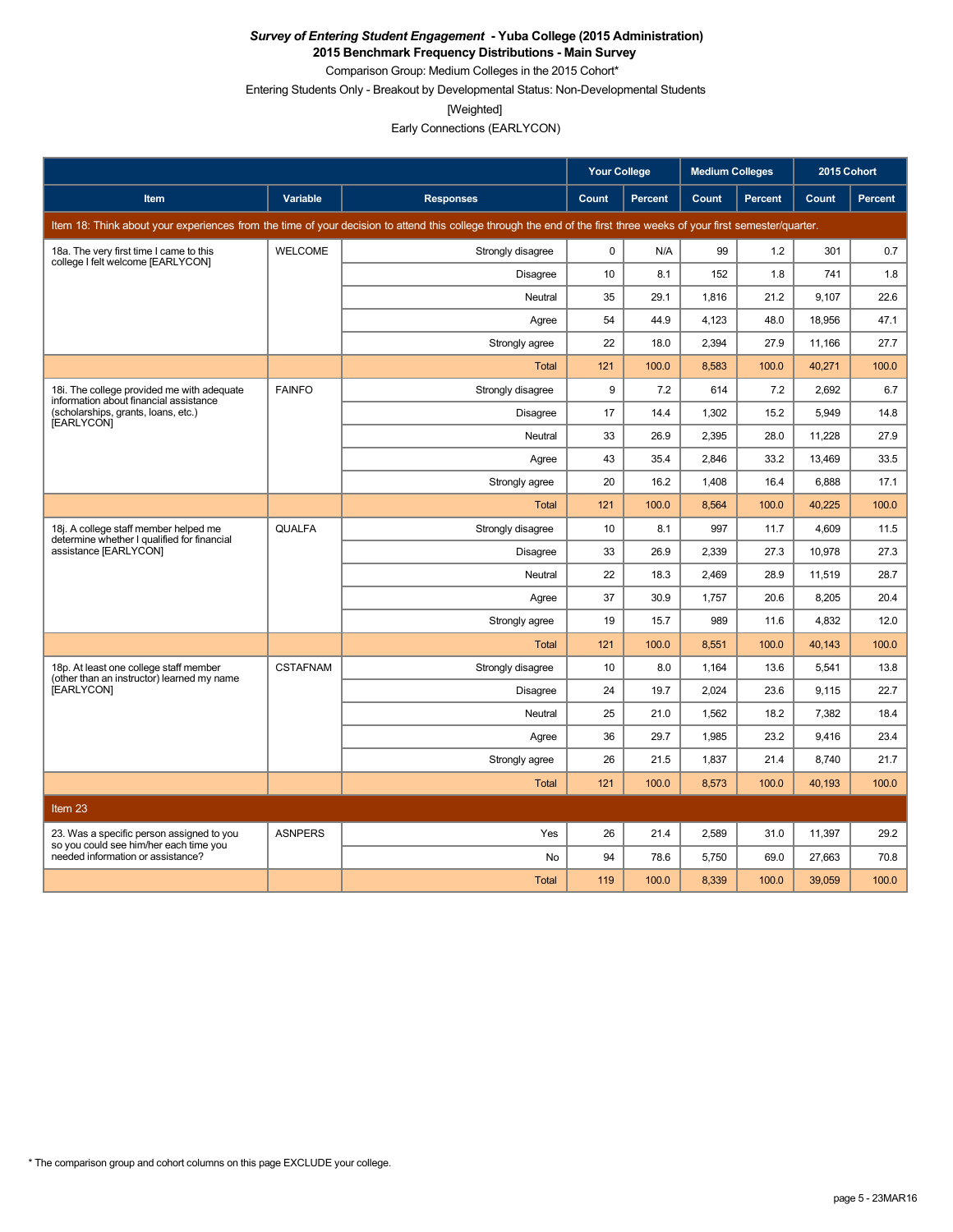#### *Survey of Entering Student Engagement* **Yuba College (2015 Administration) 2015 Benchmark Bar Chart - Main Survey** Comparison Group: Medium Colleges in the 2015 Cohort\* Entering Students Only - Breakout by Developmental Status [Weighted] High Expectations and Aspirations (HIEXPECT)



\* The comparison group and cohort bars on this page INCLUDE your college.

23MAR16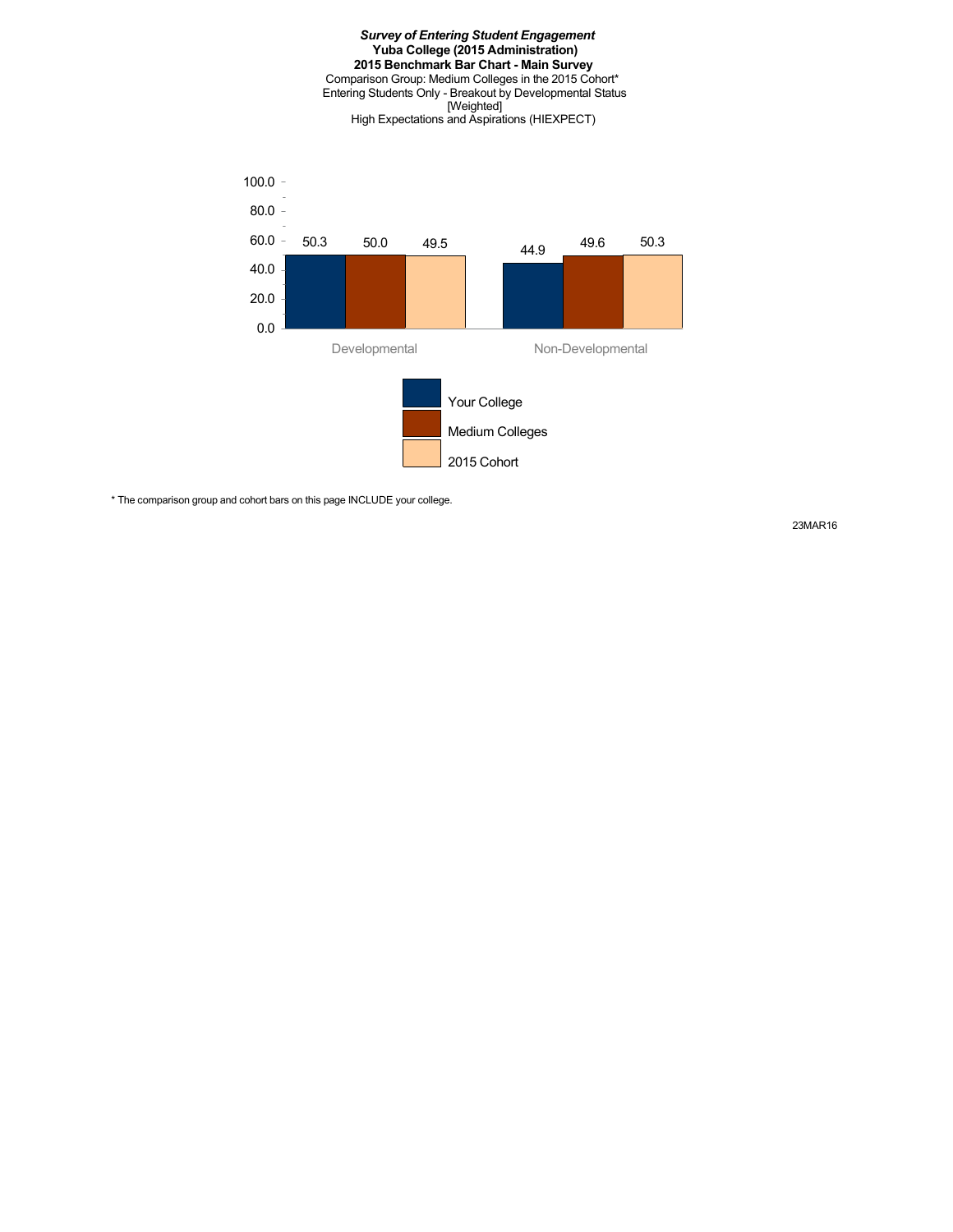Comparison Group: Medium Colleges in the 2015 Cohort\*

Entering Students Only - Breakout by Developmental Status

[Weighted]

High Expectations and Aspirations (HIEXPECT)

|                                                                                                                                                                      |                 |                       | Your<br>College | <b>Medium Colleges</b> |                         | 2015 Cohort |                         |
|----------------------------------------------------------------------------------------------------------------------------------------------------------------------|-----------------|-----------------------|-----------------|------------------------|-------------------------|-------------|-------------------------|
| <b>Item</b>                                                                                                                                                          | Variable        | <b>Breakout Group</b> | <b>Mean</b>     | <b>Mean</b>            | <b>Effect</b><br>Size** | <b>Mean</b> | <b>Effect</b><br>Size** |
| Item 18: Think about your experiences from the time of your decision to attend this college through the end of the first three weeks of your first semester/quarter. |                 |                       |                 |                        |                         |             |                         |
| 1 = Strongly disagree, $2$ = Disagree, $3$ = Neutral, $4$ = Agree, $5$ = Strongly agree                                                                              |                 |                       |                 |                        |                         |             |                         |
| 18b. The instructors at this college want me to<br>succeed [HIEXPECT]                                                                                                | <b>WNTSCCD</b>  | Developmental         | 4.02            | 4.32                   | $-0.43**$               | 4.31        | $-0.42**$               |
|                                                                                                                                                                      |                 | Non-developmental     | 4.02            | 4.24                   | $-0.34**$               | 4.26        | $-0.37**$               |
| 18t. I have the motivation to do what it takes to<br>succeed in college [HIEXPECT]                                                                                   | <b>ITTAKES</b>  | Developmental         | 4.35            | 4.41                   |                         | 4.40        |                         |
|                                                                                                                                                                      |                 | Non-developmental     | 4.31            | 4.37                   |                         | 4.38        |                         |
| 18u. I am prepared academically to succeed in<br>college [HIEXPECT]                                                                                                  | <b>ACPRPRD</b>  | Developmental         | 4.27            | 4.25                   |                         | 4.26        |                         |
|                                                                                                                                                                      |                 | Non-developmental     | 4.35            | 4.29                   |                         | 4.31        |                         |
| Item 19: During the first three weeks of your first semester/quarter at this college, about how often did you do the following?                                      |                 |                       |                 |                        |                         |             |                         |
| $1 =$ Never, $2 =$ Once, $3 =$ Two or three times, $4 =$ Four or more times                                                                                          |                 |                       |                 |                        |                         |             |                         |
| 19c. Turn in an assignment late [HIEXPECT]                                                                                                                           | <b>LATETURN</b> | Developmental         | 1.34            | 1.48                   |                         | 1.49        |                         |
|                                                                                                                                                                      |                 | Non-developmental     | 1.37            | 1.41                   |                         | 1.39        |                         |
| 19d. Not turn in an assignment [HIEXPECT]                                                                                                                            | <b>NOTTURN</b>  | Developmental         | 1.45            | 1.38                   |                         | 1.39        |                         |
|                                                                                                                                                                      |                 | Non-developmental     | 1.52            | 1.37                   |                         | 1.38        |                         |
| 19f. Come to class without completing readings or<br>assignments [HIEXPECT]                                                                                          | <b>NOTCOMPL</b> | Developmental         | 1.44            | 1.57                   |                         | 1.56        |                         |
|                                                                                                                                                                      |                 | Non-developmental     | 1.80            | 1.71                   |                         | 1.66        |                         |
| 19s. Skip class [HIEXPECT]                                                                                                                                           | <b>SKIPCL</b>   | Developmental         | 1.27            | 1.34                   |                         | 1.35        |                         |
|                                                                                                                                                                      |                 | Non-developmental     | 1.38            | 1.34                   |                         | 1.33        |                         |

\* The comparison group and cohort columns on this page EXCLUDE your college.

\*\* T-test: 2-tailed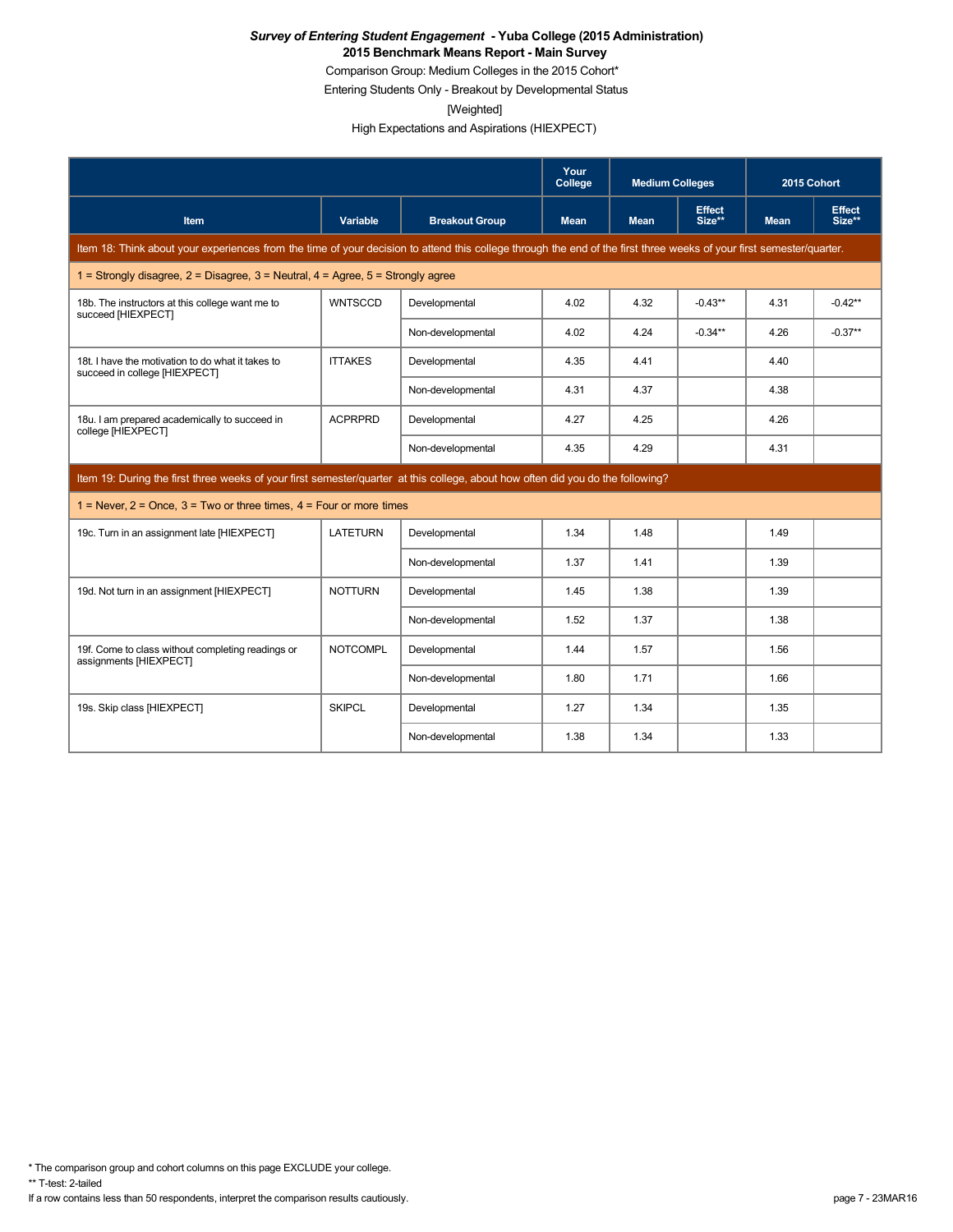**2015 Benchmark Frequency Distributions - Main Survey**

Comparison Group: Medium Colleges in the 2015 Cohort\*

Entering Students Only - Breakout by Developmental Status: Developmental Students

[Weighted]

High Expectations and Aspirations (HIEXPECT)

|                                                                                    |                 |                                                                                                                                                                      | <b>Your College</b>     |         | <b>Medium Colleges</b> |         | 2015 Cohort |                |
|------------------------------------------------------------------------------------|-----------------|----------------------------------------------------------------------------------------------------------------------------------------------------------------------|-------------------------|---------|------------------------|---------|-------------|----------------|
| <b>Item</b>                                                                        | Variable        | <b>Responses</b>                                                                                                                                                     | Count                   | Percent | Count                  | Percent | Count       | <b>Percent</b> |
|                                                                                    |                 | Item 18: Think about your experiences from the time of your decision to attend this college through the end of the first three weeks of your first semester/quarter. |                         |         |                        |         |             |                |
| 18b. The instructors at this college want me                                       | <b>WNTSCCD</b>  | Strongly disagree                                                                                                                                                    | $\overline{2}$          | 1.7     | 14                     | 0.1     | 107         | 0.2            |
| to succeed [HIEXPECT]                                                              |                 | Disagree                                                                                                                                                             | 0                       | N/A     | 72                     | 0.6     | 361         | 0.7            |
|                                                                                    |                 | Neutral                                                                                                                                                              | 31                      | 23.5    | 1,359                  | 11.1    | 6,024       | 11.1           |
|                                                                                    |                 | Agree                                                                                                                                                                | 59                      | 44.4    | 5,322                  | 43.5    | 23,878      | 44.0           |
|                                                                                    |                 | Strongly agree                                                                                                                                                       | 40                      | 30.4    | 5,463                  | 44.7    | 23,891      | 44.0           |
|                                                                                    |                 | Total                                                                                                                                                                | 132                     | 100.0   | 12,229                 | 100.0   | 54,262      | 100.0          |
| 18t. I have the motivation to do what it takes<br>to succeed in college [HIEXPECT] | <b>ITTAKES</b>  | Strongly disagree                                                                                                                                                    | 0                       | N/A     | 52                     | 0.4     | 272         | 0.5            |
|                                                                                    |                 | Disagree                                                                                                                                                             | $\overline{\mathbf{c}}$ | 1.7     | 153                    | 1.2     | 678         | 1.2            |
|                                                                                    |                 | Neutral                                                                                                                                                              | 15                      | 11.2    | 1,084                  | 8.8     | 5,157       | 9.5            |
|                                                                                    |                 | Agree                                                                                                                                                                | 50                      | 37.9    | 4,347                  | 35.4    | 18,940      | 34.9           |
|                                                                                    |                 | Strongly agree                                                                                                                                                       | 64                      | 49.2    | 6,628                  | 54.0    | 29,280      | 53.9           |
|                                                                                    |                 | Total                                                                                                                                                                | 131                     | 100.0   | 12,263                 | 100.0   | 54,326      | 100.0          |
| 18u. I am prepared academically to succeed<br>in college [HIEXPECT]                | <b>ACPRPRD</b>  | Strongly disagree                                                                                                                                                    | 0                       | N/A     | 85                     | 0.7     | 330         | 0.6            |
|                                                                                    |                 | Disagree                                                                                                                                                             | 1                       | 0.8     | 193                    | 1.6     | 866         | 1.6            |
|                                                                                    |                 | Neutral                                                                                                                                                              | 19                      | 14.3    | 1,765                  | 14.4    | 7,756       | 14.2           |
|                                                                                    |                 | Agree                                                                                                                                                                | 56                      | 41.8    | 4,765                  | 38.8    | 20,901      | 38.4           |
|                                                                                    |                 | Strongly agree                                                                                                                                                       | 57                      | 43.1    | 5,488                  | 44.6    | 24,642      | 45.2           |
|                                                                                    |                 | Total                                                                                                                                                                | 133                     | 100.0   | 12,297                 | 100.0   | 54,495      | 100.0          |
|                                                                                    |                 | Item 19: During the first three weeks of your first semester/quarter at this college, about how often did you do the following?                                      |                         |         |                        |         |             |                |
| 19c. Turn in an assignment late [HIEXPECT]                                         | <b>LATETURN</b> | Never                                                                                                                                                                | 93                      | 70.9    | 7,744                  | 63.3    | 34,004      | 62.8           |
|                                                                                    |                 | Once                                                                                                                                                                 | 33                      | 25.4    | 3,268                  | 26.7    | 14,669      | 27.1           |
|                                                                                    |                 | Two or three times                                                                                                                                                   | 3                       | 2.5     | 1,073                  | 8.8     | 4,806       | 8.9            |
|                                                                                    |                 | Four or more times                                                                                                                                                   | 2                       | 1.2     | 152                    | 1.2     | 670         | 1.2            |
|                                                                                    |                 | Total                                                                                                                                                                | 131                     | 100.0   | 12,237                 | 100.0   | 54,149      | 100.0          |
| 19d. Not turn in an assignment [HIEXPECT]                                          | <b>NOTTURN</b>  | Never                                                                                                                                                                | 87                      | 66.1    | 8,701                  | 72.5    | 37,920      | 71.2           |
|                                                                                    |                 | Once                                                                                                                                                                 | 32                      | 24.0    | 2,332                  | 19.4    | 10,791      | 20.3           |
|                                                                                    |                 | Two or three times                                                                                                                                                   | 11                      | 8.7     | 746                    | $6.2\,$ | 3,520       | $6.6\,$        |
|                                                                                    |                 | Four or more times                                                                                                                                                   | $\overline{2}$          | 1.2     | 229                    | 1.9     | 1,024       | 1.9            |
|                                                                                    |                 | Total                                                                                                                                                                | 131                     | 100.0   | 12,008                 | 100.0   | 53,254      | 100.0          |
| 19f. Come to class without completing<br>readings or assignments [HIEXPECT]        | <b>NOTCOMPL</b> | Never                                                                                                                                                                | 81                      | 61.3    | 7,237                  | 59.1    | 32,022      | 59.0           |
|                                                                                    |                 | Once                                                                                                                                                                 | 44                      | 33.4    | 3,363                  | 27.5    | 15,206      | 28.0           |
|                                                                                    |                 | Two or three times                                                                                                                                                   | 6                       | 4.9     | 1,299                  | 10.6    | 5,587       | 10.3           |
|                                                                                    |                 | Four or more times                                                                                                                                                   | $\mathbf{1}$            | 0.4     | 337                    | 2.8     | 1,418       | 2.6            |
|                                                                                    |                 | Total                                                                                                                                                                | 132                     | 100.0   | 12,236                 | 100.0   | 54,233      | 100.0          |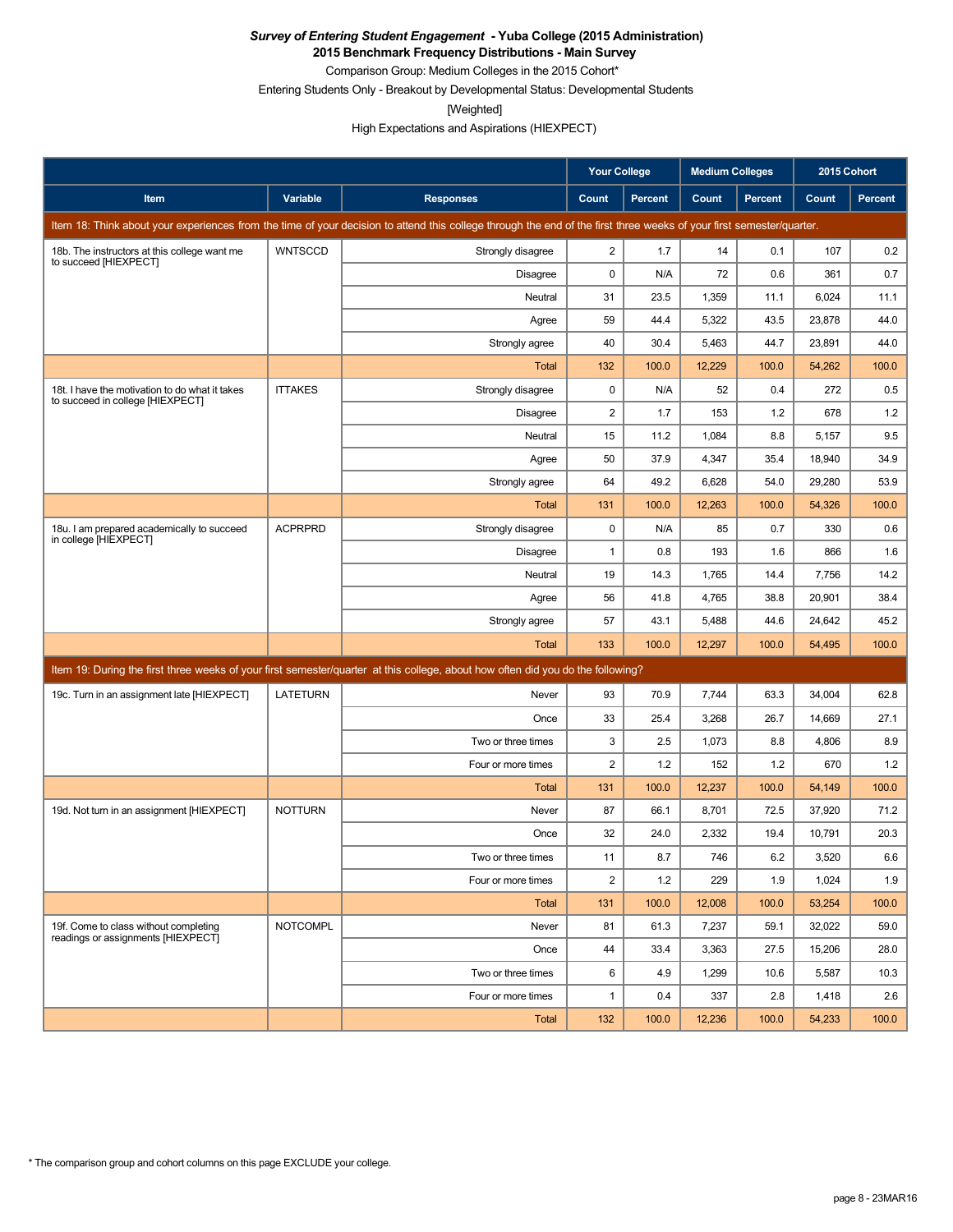**2015 Benchmark Frequency Distributions - Main Survey**

Comparison Group: Medium Colleges in the 2015 Cohort\*

Entering Students Only - Breakout by Developmental Status: Developmental Students

[Weighted]

High Expectations and Aspirations (HIEXPECT)

|                            |               |                                                                                                                                 | <b>Your College</b> |         | <b>Medium Colleges</b> |                | 2015 Cohort |         |
|----------------------------|---------------|---------------------------------------------------------------------------------------------------------------------------------|---------------------|---------|------------------------|----------------|-------------|---------|
| <b>Item</b>                | Variable      | <b>Responses</b>                                                                                                                | Count               | Percent | Count                  | <b>Percent</b> | Count       | Percent |
|                            |               | Item 19: During the first three weeks of your first semester/guarter at this college, about how often did you do the following? |                     |         |                        |                |             |         |
| 19s. Skip class [HIEXPECT] | <b>SKIPCL</b> | Never                                                                                                                           | 103                 | 79.1    | 9,164                  | 74.8           | 40.589      | 74.7    |
|                            |               | Once                                                                                                                            | 20                  | 15.4    | 2,109                  | 17.2           | 9,397       | 17.3    |
|                            |               | Two or three times                                                                                                              | 6                   | 4.6     | 825                    | 6.7            | 3,606       | 6.6     |
|                            |               | Four or more times                                                                                                              |                     | 0.8     | 147                    | 1.2            | 731         | 1.3     |
|                            |               | Total                                                                                                                           | 130                 | 100.0   | 12,244                 | 100.0          | 54,323      | 100.0   |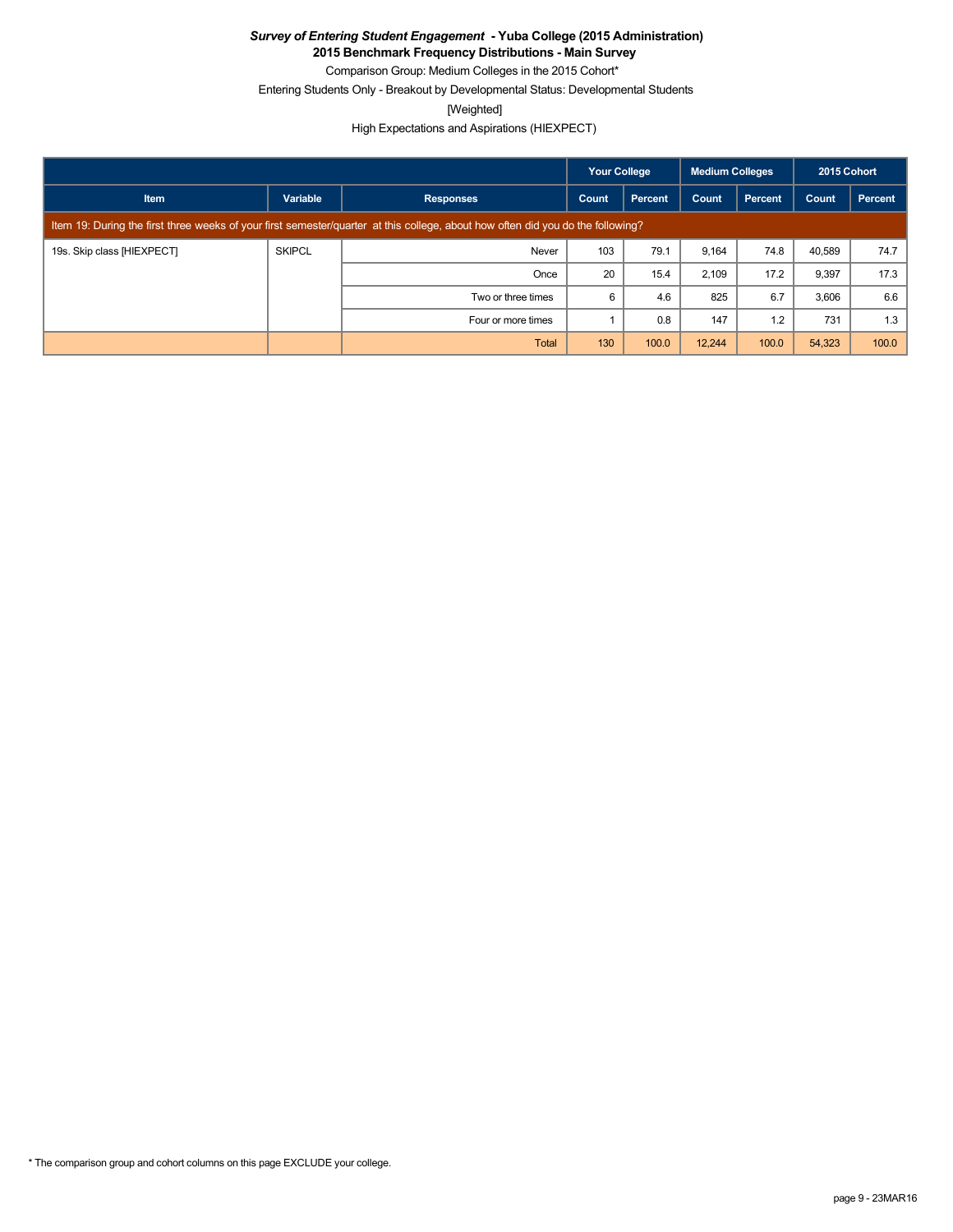**2015 Benchmark Frequency Distributions - Main Survey** Comparison Group: Medium Colleges in the 2015 Cohort\*

Entering Students Only - Breakout by Developmental Status: Non-Developmental Students

[Weighted]

High Expectations and Aspirations (HIEXPECT)

|                                                                                    |                 |                                                                                                                                                                      | <b>Your College</b> |                | <b>Medium Colleges</b> |                | 2015 Cohort |         |
|------------------------------------------------------------------------------------|-----------------|----------------------------------------------------------------------------------------------------------------------------------------------------------------------|---------------------|----------------|------------------------|----------------|-------------|---------|
| Item                                                                               | Variable        | <b>Responses</b>                                                                                                                                                     | Count               | <b>Percent</b> | Count                  | <b>Percent</b> | Count       | Percent |
|                                                                                    |                 | Item 18: Think about your experiences from the time of your decision to attend this college through the end of the first three weeks of your first semester/quarter. |                     |                |                        |                |             |         |
| 18b. The instructors at this college want me<br>to succeed [HIEXPECT]              | <b>WNTSCCD</b>  | Strongly disagree                                                                                                                                                    | 0                   | N/A            | 21                     | 0.3            | 79          | 0.2     |
|                                                                                    |                 | <b>Disagree</b>                                                                                                                                                      | 1                   | 0.4            | 55                     | 0.6            | 250         | 0.6     |
|                                                                                    |                 | Neutral                                                                                                                                                              | 28                  | 23.3           | 1,009                  | 11.8           | 4,620       | 11.5    |
|                                                                                    |                 | Agree                                                                                                                                                                | 61                  | 50.2           | 4,192                  | 49.1           | 19,530      | 48.7    |
|                                                                                    |                 | Strongly agree                                                                                                                                                       | 31                  | 26.0           | 3,266                  | 38.2           | 15,632      | 39.0    |
|                                                                                    |                 | <b>Total</b>                                                                                                                                                         | 121                 | 100.0          | 8,543                  | 100.0          | 40,110      | 100.0   |
| 18t. I have the motivation to do what it takes<br>to succeed in college [HIEXPECT] | <b>ITTAKES</b>  | Strongly disagree                                                                                                                                                    | 0                   | N/A            | 30                     | 0.3            | 179         | 0.4     |
|                                                                                    |                 | Disagree                                                                                                                                                             | 1                   | 0.9            | 142                    | 1.7            | 533         | 1.3     |
|                                                                                    |                 | Neutral                                                                                                                                                              | 13                  | 10.4           | 767                    | 9.0            | 3,753       | 9.3     |
|                                                                                    |                 | Agree                                                                                                                                                                | 55                  | 45.5           | 3,336                  | 39.0           | 14,902      | 37.1    |
|                                                                                    |                 | Strongly agree                                                                                                                                                       | 52                  | 43.2           | 4,289                  | 50.1           | 20,806      | 51.8    |
|                                                                                    |                 | Total                                                                                                                                                                | 121                 | 100.0          | 8,565                  | 100.0          | 40,172      | 100.0   |
| 18u. I am prepared academically to succeed<br>in college [HIEXPECT]                | <b>ACPRPRD</b>  | Strongly disagree                                                                                                                                                    | 0                   | N/A            | 41                     | 0.5            | 170         | 0.4     |
|                                                                                    |                 | <b>Disagree</b>                                                                                                                                                      | 3                   | 2.7            | 138                    | 1.6            | 578         | 1.4     |
|                                                                                    |                 | Neutral                                                                                                                                                              | 4                   | 3.6            | 958                    | 11.2           | 4,483       | 11.1    |
|                                                                                    |                 | Agree                                                                                                                                                                | 59                  | 49.8           | 3,576                  | 41.7           | 16,233      | 40.4    |
|                                                                                    |                 | Strongly agree                                                                                                                                                       | 52                  | 43.8           | 3,862                  | 45.0           | 18,765      | 46.6    |
|                                                                                    |                 | <b>Total</b>                                                                                                                                                         | 119                 | 100.0          | 8,575                  | 100.0          | 40,229      | 100.0   |
|                                                                                    |                 | Item 19: During the first three weeks of your first semester/quarter at this college, about how often did you do the following?                                      |                     |                |                        |                |             |         |
| 19c. Turn in an assignment late [HIEXPECT]                                         | <b>LATETURN</b> | Never                                                                                                                                                                | 85                  | 70.5           | 5,876                  | 69.0           | 27,859      | 69.6    |
|                                                                                    |                 | Once                                                                                                                                                                 | 27                  | 22.2           | 1,908                  | 22.4           | 9,113       | 22.8    |
|                                                                                    |                 | Two or three times                                                                                                                                                   | 8                   | 6.8            | 650                    | 7.6            | 2,682       | 6.7     |
|                                                                                    |                 | Four or more times                                                                                                                                                   | $\mathbf{1}$        | 0.4            | 87                     | 1.0            | 386         | 1.0     |
|                                                                                    |                 | <b>Total</b>                                                                                                                                                         | 120                 | 100.0          | 8,521                  | 100.0          | 40,040      | 100.0   |
| 19d. Not turn in an assignment [HIEXPECT]                                          | <b>NOTTURN</b>  | Never                                                                                                                                                                | 75                  | 64.0           | 6,105                  | 72.5           | 28,372      | 71.8    |
|                                                                                    |                 | Once                                                                                                                                                                 | 27                  | 22.6           | 1,650                  | 19.6           | 7,932       | 20.1    |
|                                                                                    |                 | Two or three times                                                                                                                                                   | $13$                | 10.6           | 555                    | $6.6\,$        | 2,634       | $6.7\,$ |
|                                                                                    |                 | Four or more times                                                                                                                                                   | 3                   | 2.8            | 108                    | 1.3            | 585         | 1.5     |
|                                                                                    |                 | Total                                                                                                                                                                | 118                 | 100.0          | 8,417                  | 100.0          | 39,523      | 100.0   |
| 19f. Come to class without completing<br>readings or assignments [HIEXPECT]        | <b>NOTCOMPL</b> | Never                                                                                                                                                                | 54                  | 44.8           | 4,374                  | 51.2           | 21,421      | 53.5    |
|                                                                                    |                 | Once                                                                                                                                                                 | 42                  | 35.0           | 2,620                  | 30.7           | 12,084      | 30.2    |
|                                                                                    |                 | Two or three times                                                                                                                                                   | 19                  | 15.3           | 1,227                  | 14.4           | 5,279       | 13.2    |
|                                                                                    |                 | Four or more times                                                                                                                                                   | 6                   | 5.0            | 315                    | 3.7            | 1,275       | 3.2     |
|                                                                                    |                 | Total                                                                                                                                                                | 121                 | 100.0          | 8,536                  | 100.0          | 40,059      | 100.0   |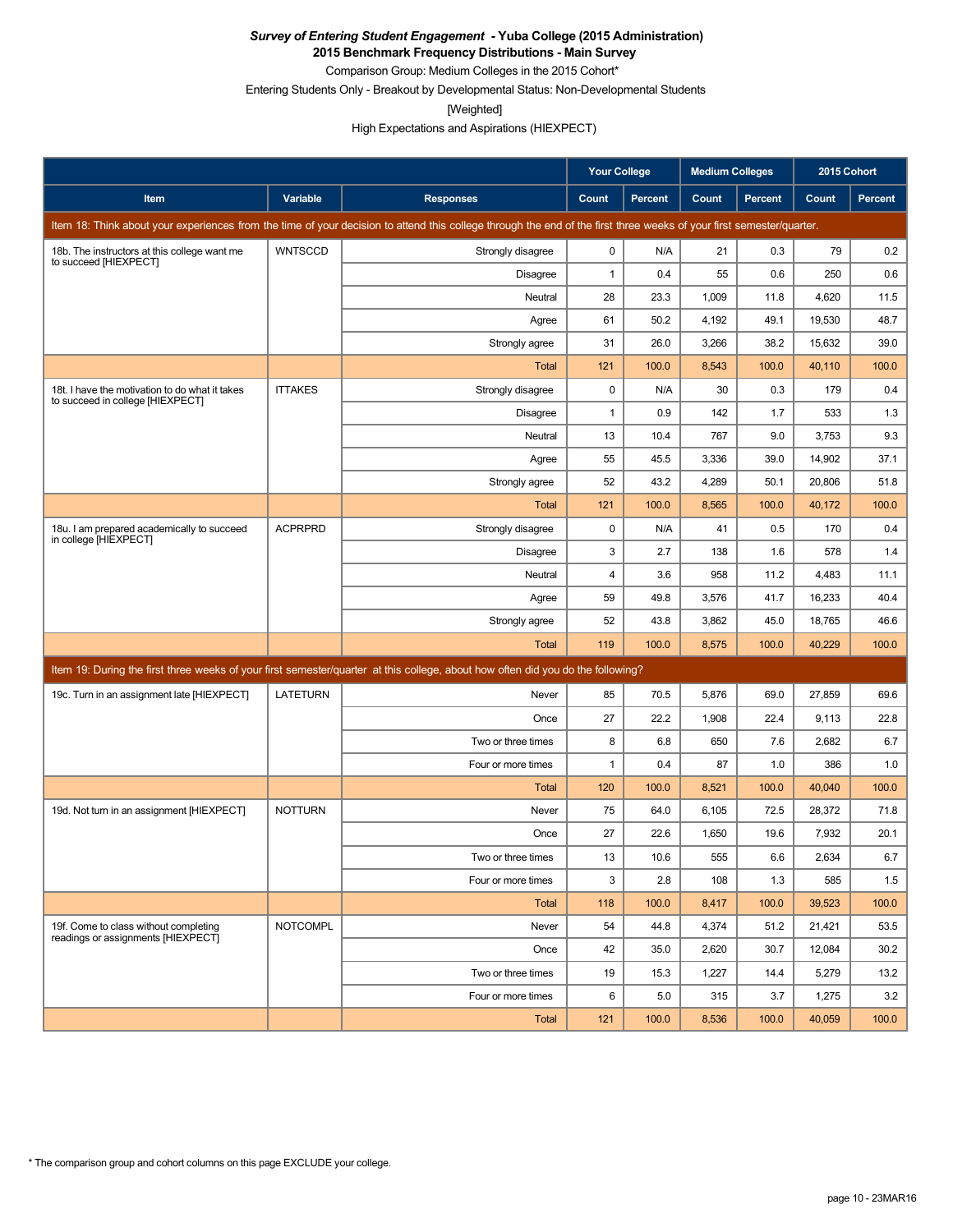**2015 Benchmark Frequency Distributions - Main Survey**

Comparison Group: Medium Colleges in the 2015 Cohort\* Entering Students Only - Breakout by Developmental Status: Non-Developmental Students

[Weighted]

High Expectations and Aspirations (HIEXPECT)

|                            |               |                                                                                                                                 | <b>Your College</b> |         | <b>Medium Colleges</b> |                | 2015 Cohort |         |
|----------------------------|---------------|---------------------------------------------------------------------------------------------------------------------------------|---------------------|---------|------------------------|----------------|-------------|---------|
| <b>Item</b>                | Variable      | <b>Responses</b>                                                                                                                | Count               | Percent | Count                  | <b>Percent</b> | Count       | Percent |
|                            |               | Item 19: During the first three weeks of your first semester/quarter at this college, about how often did you do the following? |                     |         |                        |                |             |         |
| 19s. Skip class [HIEXPECT] | <b>SKIPCL</b> | Never                                                                                                                           | 90                  | 74.4    | 6,419                  | 75.1           | 30.529      | 76.1    |
|                            |               | Once                                                                                                                            | 21                  | 17.5    | 1,451                  | 17.0           | 6,633       | 16.5    |
|                            |               | Two or three times                                                                                                              | 5                   | 4.1     | 558                    | 6.5            | 2,491       | 6.2     |
|                            |               | Four or more times                                                                                                              | 5                   | 4.1     | 116                    | 1.4            | 484         | 1.2     |
|                            |               | Total                                                                                                                           | 121                 | 100.0   | 8,544                  | 100.0          | 40,137      | 100.0   |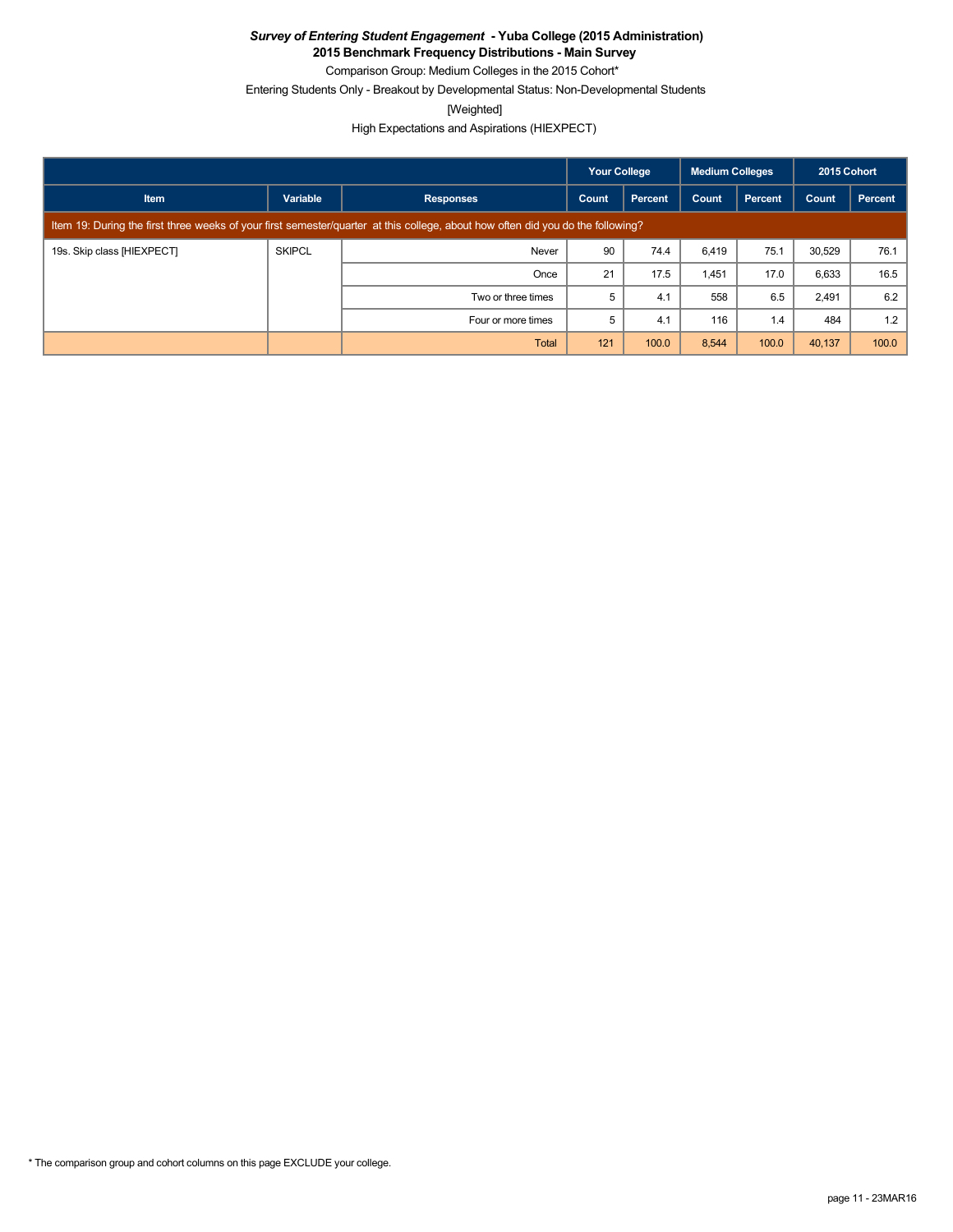#### *Survey of Entering Student Engagement* **Yuba College (2015 Administration) 2015 Benchmark Bar Chart - Main Survey** Comparison Group: Medium Colleges in the 2015 Cohort\* Entering Students Only - Breakout by Developmental Status [Weighted] Clear Academic Plan and Pathway (ACADPLAN)



\* The comparison group and cohort bars on this page INCLUDE your college.

23MAR16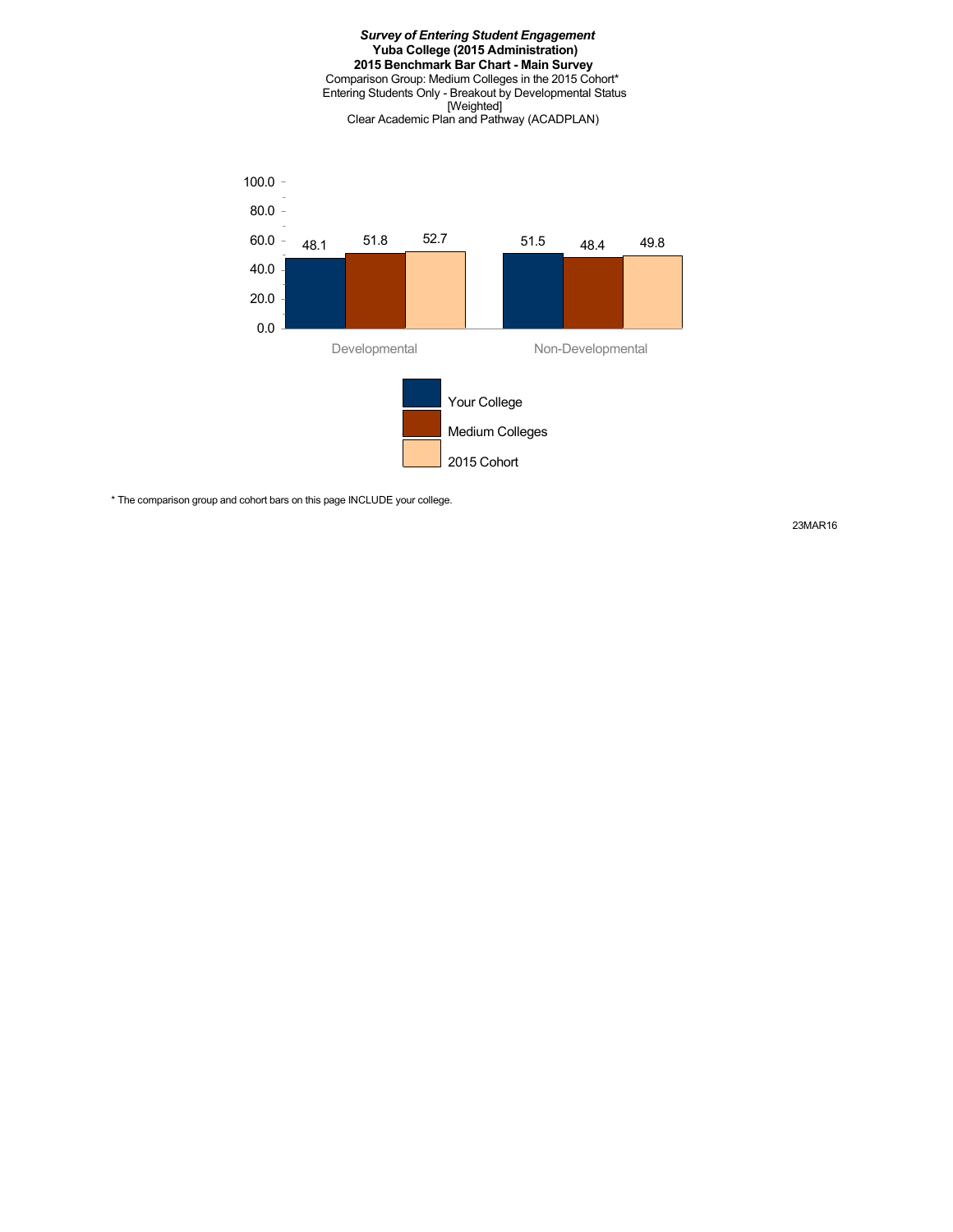Comparison Group: Medium Colleges in the 2015 Cohort\*

Entering Students Only - Breakout by Developmental Status

[Weighted]

Clear Academic Plan and Pathway (ACADPLAN)

|                                                                                                                                                                      |                 |                       | Your<br>College | <b>Medium Colleges</b> |                         | 2015 Cohort |                         |
|----------------------------------------------------------------------------------------------------------------------------------------------------------------------|-----------------|-----------------------|-----------------|------------------------|-------------------------|-------------|-------------------------|
| <b>Item</b>                                                                                                                                                          | Variable        | <b>Breakout Group</b> | <b>Mean</b>     | <b>Mean</b>            | <b>Effect</b><br>Size** | <b>Mean</b> | <b>Effect</b><br>Size** |
| Item 18: Think about your experiences from the time of your decision to attend this college through the end of the first three weeks of your first semester/quarter. |                 |                       |                 |                        |                         |             |                         |
| 1 = Strongly disagree, $2$ = Disagree, $3$ = Neutral, $4$ = Agree, $5$ = Strongly agree                                                                              |                 |                       |                 |                        |                         |             |                         |
| 18d. I was able to meet with an academic advisor<br>at times convenient for me [ACADPLAN]                                                                            | <b>AACONTIM</b> | Developmental         | 3.64            | 3.82                   |                         | 3.81        |                         |
|                                                                                                                                                                      |                 | Non-developmental     | 3.70            | 3.72                   |                         | 3.76        |                         |
| 18e. An advisor helped me to select a course of<br>study, program, or major [ACADPLAN]                                                                               | <b>AASELMAJ</b> | Developmental         | 3.59            | 3.75                   |                         | 3.76        |                         |
|                                                                                                                                                                      |                 | Non-developmental     | 3.75            | 3.58                   |                         | 3.62        |                         |
| 18f. An advisor helped me to set academic goals<br>and to create a plan for achieving them                                                                           | <b>ACADGOAL</b> | Developmental         | 3.34            | 3.37                   |                         | 3.38        |                         |
| [ACADPLAN]                                                                                                                                                           |                 | Non-developmental     | 3.68            | 3.19                   | $0.46**$                | 3.23        | $0.41**$                |
| 18g. An advisor helped me to identify the courses<br>I needed to take during my first semester/quarter                                                               | <b>CRSADV</b>   | Developmental         | 3.93            | 3.97                   |                         | 3.95        |                         |
| [ACADPLAN]                                                                                                                                                           |                 | Non-developmental     | 4.03            | 3.81                   |                         | 3.83        |                         |
| 18h. A college staff member talked with me about<br>my commitments outside of school (work, children,                                                                | <b>OSCOMM</b>   | Developmental         | 2.79            | 2.98                   |                         | 2.95        |                         |
| dependents, etc.) to help me figure out how many<br>courses to take [ACADPLAN]                                                                                       |                 | Non-developmental     | 2.70            | 2.84                   |                         | 2.82        |                         |

\* The comparison group and cohort columns on this page EXCLUDE your college.

\*\* T-test: 2-tailed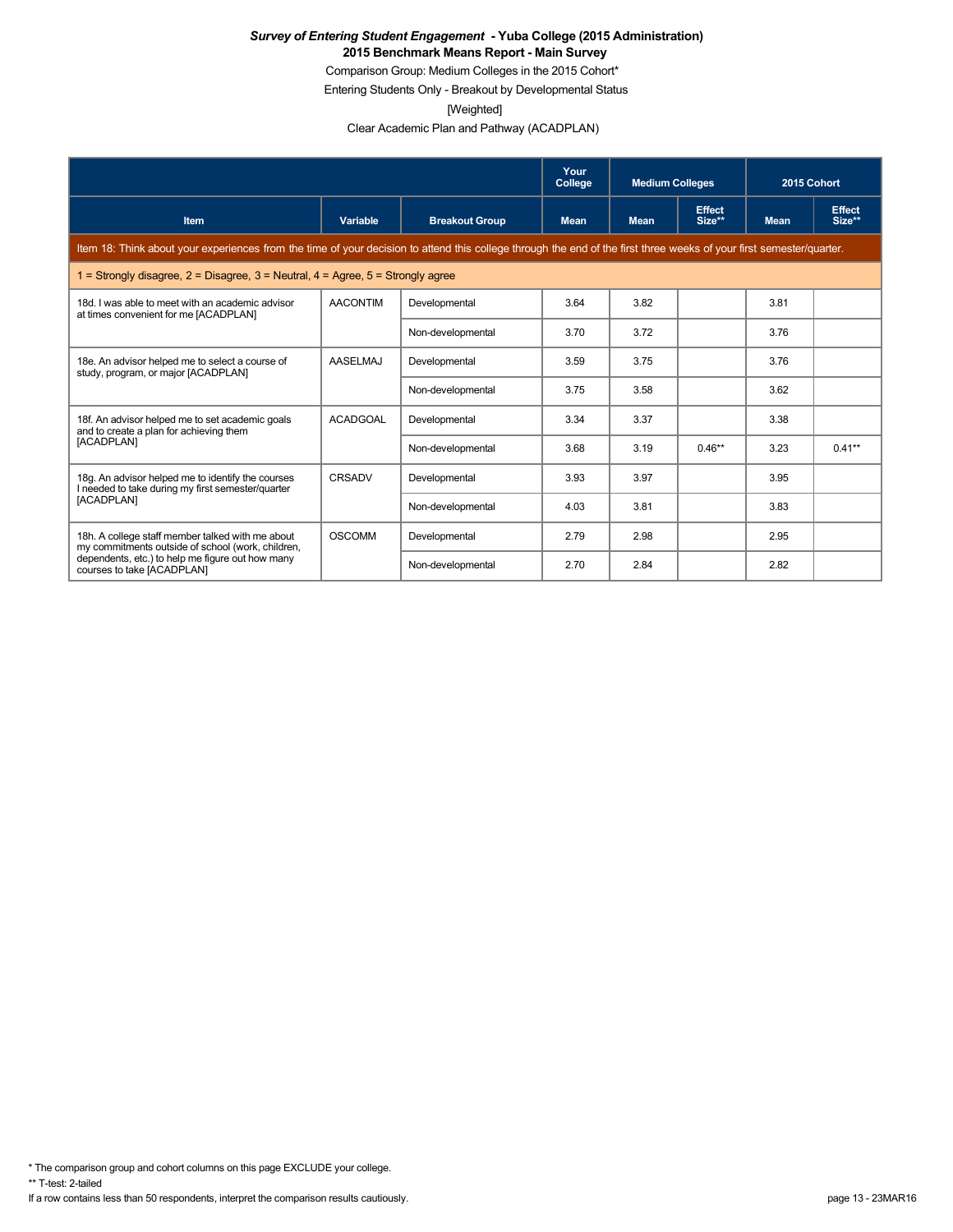**2015 Benchmark Frequency Distributions - Main Survey**

Comparison Group: Medium Colleges in the 2015 Cohort\* Entering Students Only - Breakout by Developmental Status: Developmental Students

[Weighted]

Clear Academic Plan and Pathway (ACADPLAN)

|                                                                                       |                 |                                                                                                                                                                      | <b>Your College</b> |         | <b>Medium Colleges</b> |         | 2015 Cohort |                |
|---------------------------------------------------------------------------------------|-----------------|----------------------------------------------------------------------------------------------------------------------------------------------------------------------|---------------------|---------|------------------------|---------|-------------|----------------|
| Item                                                                                  | Variable        | <b>Responses</b>                                                                                                                                                     | Count               | Percent | Count                  | Percent | Count       | <b>Percent</b> |
|                                                                                       |                 | Item 18: Think about your experiences from the time of your decision to attend this college through the end of the first three weeks of your first semester/quarter. |                     |         |                        |         |             |                |
| 18d. I was able to meet with an academic<br>advisor at times convenient for me        | <b>AACONTIM</b> | Strongly disagree                                                                                                                                                    | 5                   | 4.2     | 250                    | 2.1     | 1,285       | 2.4            |
| [ACADPLAN]                                                                            |                 | Disagree                                                                                                                                                             | 8                   | 6.3     | 859                    | 7.1     | 4,056       | 7.5            |
|                                                                                       |                 | Neutral                                                                                                                                                              | 41                  | 31.4    | 2,986                  | 24.5    | 12,928      | 23.9           |
|                                                                                       |                 | Agree                                                                                                                                                                | 50                  | 38.0    | 4,848                  | 39.8    | 21,210      | 39.2           |
|                                                                                       |                 | Strongly agree                                                                                                                                                       | 26                  | 20.1    | 3,235                  | 26.6    | 14,618      | 27.0           |
|                                                                                       |                 | Total                                                                                                                                                                | 130                 | 100.0   | 12,178                 | 100.0   | 54,097      | 100.0          |
| 18e. An advisor helped me to select a<br>course of study, program, or major           | AASELMAJ        | Strongly disagree                                                                                                                                                    | 9                   | 6.6     | 498                    | 4.0     | 2,444       | 4.5            |
| [ACADPLAN]                                                                            |                 | <b>Disagree</b>                                                                                                                                                      | 14                  | 10.2    | 1,547                  | 12.6    | 6,390       | 11.7           |
|                                                                                       |                 | Neutral                                                                                                                                                              | 29                  | 22.2    | 2,102                  | 17.1    | 9,633       | 17.7           |
|                                                                                       |                 | Agree                                                                                                                                                                | 52                  | 39.3    | 4,497                  | 36.6    | 19,455      | 35.7           |
|                                                                                       |                 | Strongly agree                                                                                                                                                       | 29                  | 21.7    | 3.644                  | 29.7    | 16.561      | 30.4           |
|                                                                                       |                 | <b>Total</b>                                                                                                                                                         | 133                 | 100.0   | 12,287                 | 100.0   | 54,484      | 100.0          |
| 18f. An advisor helped me to set academic<br>goals and to create a plan for achieving | <b>ACADGOAL</b> | Strongly disagree                                                                                                                                                    | 9                   | 6.6     | 670                    | 5.5     | 3,248       | 6.0            |
| them [ACADPLAN]                                                                       |                 | Disagree                                                                                                                                                             | 27                  | 20.5    | 2,338                  | 19.0    | 9,964       | 18.3           |
|                                                                                       |                 | Neutral                                                                                                                                                              | 32                  | 23.8    | 3,497                  | 28.5    | 15,157      | 27.9           |
|                                                                                       |                 | Agree                                                                                                                                                                | 41                  | 30.7    | 3,359                  | 27.4    | 15,040      | 27.6           |
|                                                                                       |                 | Strongly agree                                                                                                                                                       | 25                  | 18.5    | 2,410                  | 19.6    | 10,999      | 20.2           |
|                                                                                       |                 | Total                                                                                                                                                                | 133                 | 100.0   | 12,274                 | 100.0   | 54,407      | 100.0          |
| 18g. An advisor helped me to identify the<br>courses I needed to take during my first | CRSADV          | Strongly disagree                                                                                                                                                    | $\overline{4}$      | 3.3     | 348                    | 2.8     | 1,834       | 3.4            |
| semester/quarter [ACADPLAN]                                                           |                 | Disagree                                                                                                                                                             | 9                   | 7.0     | 908                    | 7.4     | 4,045       | 7.4            |
|                                                                                       |                 | Neutral                                                                                                                                                              | 21                  | 16.0    | 1,624                  | 13.2    | 7,392       | 13.6           |
|                                                                                       |                 | Agree                                                                                                                                                                | 54                  | 41.0    | 5,276                  | 42.9    | 22,690      | 41.6           |
|                                                                                       |                 | Strongly agree                                                                                                                                                       | 44                  | 32.8    | 4,143                  | 33.7    | 18,529      | 34.0           |
|                                                                                       |                 | <b>Total</b>                                                                                                                                                         | 133                 | 100.0   | 12,298                 | 100.0   | 54,490      | 100.0          |
| 18h. A college staff member talked with me<br>about my commitments outside of school  | <b>OSCOMM</b>   | Strongly disagree                                                                                                                                                    | 16                  | 12.3    | 1,341                  | 10.9    | 6.364       | 11.7           |
| (work, children, dependents, etc.) to help<br>me figure out how many courses to take  |                 | <b>Disagree</b>                                                                                                                                                      | 38                  | 28.4    | 3,553                  | 28.9    | 15,915      | 29.2           |
| [ACADPLAN]                                                                            |                 | Neutral                                                                                                                                                              | 45                  | 33.7    | 3,158                  | 25.7    | 13,588      | 24.9           |
|                                                                                       |                 | Agree                                                                                                                                                                | 26                  | 19.4    | 2,550                  | 20.7    | 11,198      | 20.5           |
|                                                                                       |                 | Strongly agree                                                                                                                                                       | 8                   | 6.1     | 1,693                  | 13.8    | 7,435       | 13.6           |
|                                                                                       |                 | Total                                                                                                                                                                | 132                 | 100.0   | 12,296                 | 100.0   | 54,500      | 100.0          |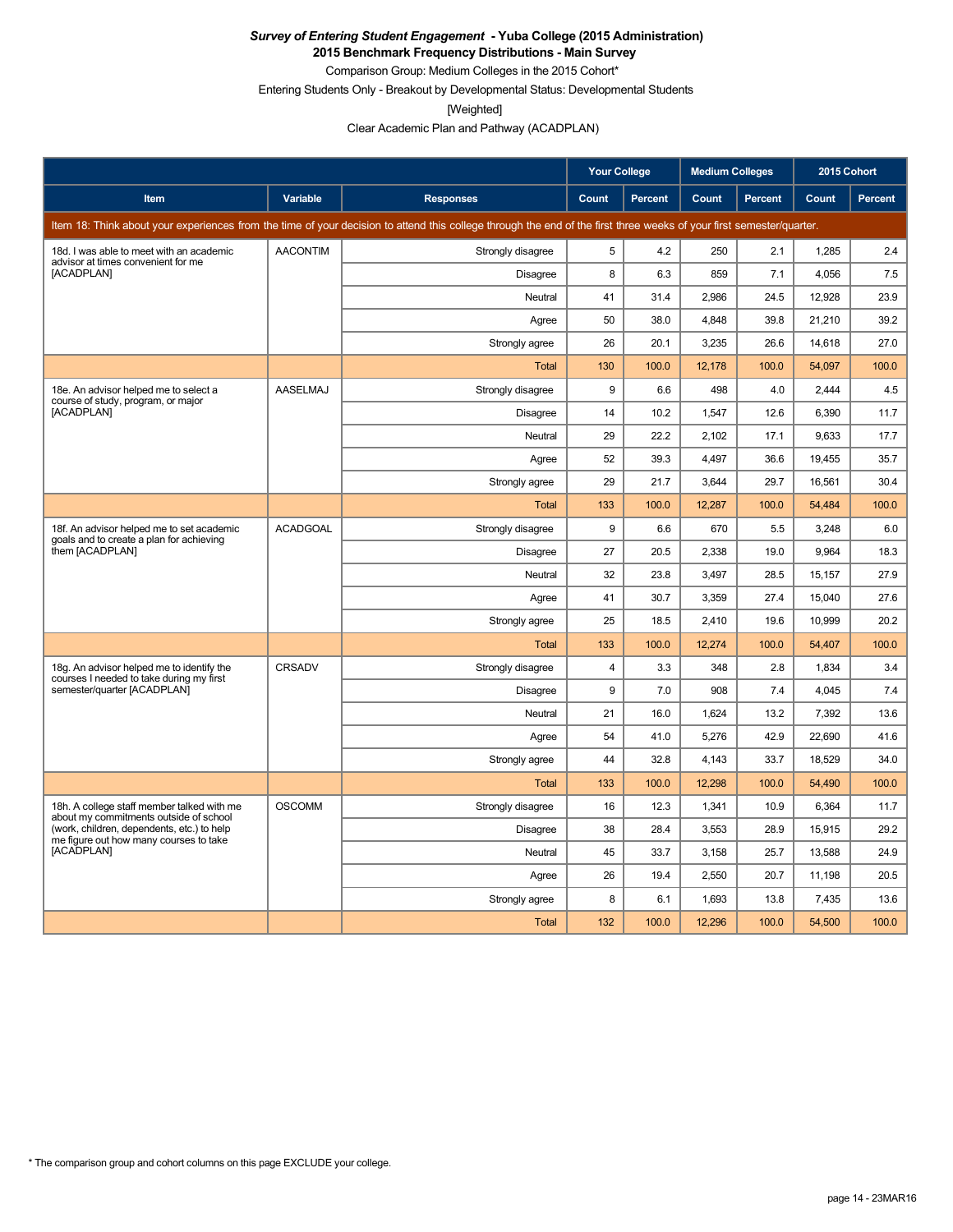**2015 Benchmark Frequency Distributions - Main Survey** Comparison Group: Medium Colleges in the 2015 Cohort\*

Entering Students Only - Breakout by Developmental Status: Non-Developmental Students

[Weighted]

Clear Academic Plan and Pathway (ACADPLAN)

|                                                                                       |                 |                                                                                                                                                                      | <b>Your College</b>     |                | <b>Medium Colleges</b> |         | 2015 Cohort |         |
|---------------------------------------------------------------------------------------|-----------------|----------------------------------------------------------------------------------------------------------------------------------------------------------------------|-------------------------|----------------|------------------------|---------|-------------|---------|
| Item                                                                                  | Variable        | <b>Responses</b>                                                                                                                                                     | <b>Count</b>            | <b>Percent</b> | Count                  | Percent | Count       | Percent |
|                                                                                       |                 | Item 18: Think about your experiences from the time of your decision to attend this college through the end of the first three weeks of your first semester/quarter. |                         |                |                        |         |             |         |
| 18d. I was able to meet with an academic<br>advisor at times convenient for me        | <b>AACONTIM</b> | Strongly disagree                                                                                                                                                    | $\overline{2}$          | 1.3            | 263                    | 3.1     | 1,011       | 2.5     |
| [ACADPLAN]                                                                            |                 | Disagree                                                                                                                                                             | 8                       | 6.7            | 570                    | 6.7     | 2,706       | 6.8     |
|                                                                                       |                 | Neutral                                                                                                                                                              | 39                      | 32.0           | 2,353                  | 27.7    | 10,673      | 26.7    |
|                                                                                       |                 | Agree                                                                                                                                                                | 49                      | 40.6           | 3,401                  | 40.0    | 15,920      | 39.8    |
|                                                                                       |                 | Strongly agree                                                                                                                                                       | 23                      | 19.4           | 1,915                  | 22.5    | 9.661       | 24.2    |
|                                                                                       |                 | <b>Total</b>                                                                                                                                                         | 121                     | 100.0          | 8,503                  | 100.0   | 39,970      | 100.0   |
| 18e. An advisor helped me to select a<br>course of study, program, or major           | <b>AASELMAJ</b> | Strongly disagree                                                                                                                                                    | $\overline{2}$          | 1.8            | 538                    | 6.3     | 2,251       | 5.6     |
| [ACADPLAN]                                                                            |                 | <b>Disagree</b>                                                                                                                                                      | 15                      | 12.1           | 1,158                  | 13.5    | 5,377       | 13.4    |
|                                                                                       |                 | Neutral                                                                                                                                                              | 26                      | 21.6           | 1,819                  | 21.2    | 8,321       | 20.7    |
|                                                                                       |                 | Agree                                                                                                                                                                | 47                      | 39.0           | 2,931                  | 34.2    | 13,728      | 34.1    |
|                                                                                       |                 | Strongly agree                                                                                                                                                       | 31                      | 25.6           | 2,122                  | 24.8    | 10,526      | 26.2    |
|                                                                                       |                 | Total                                                                                                                                                                | 121                     | 100.0          | 8,568                  | 100.0   | 40,204      | 100.0   |
| 18f. An advisor helped me to set academic<br>goals and to create a plan for achieving | <b>ACADGOAL</b> | Strongly disagree                                                                                                                                                    | 2                       | 1.8            | 659                    | 7.7     | 2,807       | 7.0     |
| them [ACADPLAN]                                                                       |                 | <b>Disagree</b>                                                                                                                                                      | 19                      | 15.7           | 1,764                  | 20.6    | 8,238       | 20.5    |
|                                                                                       |                 | Neutral                                                                                                                                                              | 27                      | 22.0           | 2,711                  | 31.7    | 12,492      | 31.1    |
|                                                                                       |                 | Agree                                                                                                                                                                | 41                      | 34.1           | 2,170                  | 25.3    | 10,167      | 25.3    |
|                                                                                       |                 | Strongly agree                                                                                                                                                       | 32                      | 26.5           | 1,258                  | 14.7    | 6,467       | 16.1    |
|                                                                                       |                 | Total                                                                                                                                                                | 121                     | 100.0          | 8,562                  | 100.0   | 40,170      | 100.0   |
| 18g. An advisor helped me to identify the<br>courses I needed to take during my first | CRSADV          | Strongly disagree                                                                                                                                                    | $\overline{\mathbf{c}}$ | 1.8            | 419                    | 4.9     | 1,785       | 4.4     |
| semester/quarter [ACADPLAN]                                                           |                 | Disagree                                                                                                                                                             | $\overline{7}$          | 5.8            | 805                    | 9.4     | 3,713       | 9.2     |
|                                                                                       |                 | Neutral                                                                                                                                                              | 15                      | 12.1           | 1,327                  | 15.5    | 6,198       | 15.4    |
|                                                                                       |                 | Agree                                                                                                                                                                | 59                      | 48.4           | 3,479                  | 40.6    | 16,317      | 40.6    |
|                                                                                       |                 | Strongly agree                                                                                                                                                       | 39                      | 31.9           | 2,542                  | 29.7    | 12.199      | 30.3    |
|                                                                                       |                 | <b>Total</b>                                                                                                                                                         | 121                     | 100.0          | 8.570                  | 100.0   | 40,213      | 100.0   |
| 18h. A college staff member talked with me<br>about my commitments outside of school  | <b>OSCOMM</b>   | Strongly disagree                                                                                                                                                    | 16                      | 13.4           | 1.075                  | 12.5    | 5.190       | 12.9    |
| (work, children, dependents, etc.) to help<br>me figure out how many courses to take  |                 | <b>Disagree</b>                                                                                                                                                      | 40                      | 32.7           | 2.634                  | 30.8    | 12.669      | 31.5    |
| [ACADPLAN]                                                                            |                 | Neutral                                                                                                                                                              | 38                      | 31.4           | 2,349                  | 27.4    | 10,692      | 26.6    |
|                                                                                       |                 | Agree                                                                                                                                                                | 19                      | 15.7           | 1,620                  | 18.9    | 7,380       | 18.4    |
|                                                                                       |                 | Strongly agree                                                                                                                                                       | 8                       | 6.7            | 886                    | 10.3    | 4,267       | 10.6    |
|                                                                                       |                 | Total                                                                                                                                                                | 121                     | 100.0          | 8,563                  | 100.0   | 40,198      | 100.0   |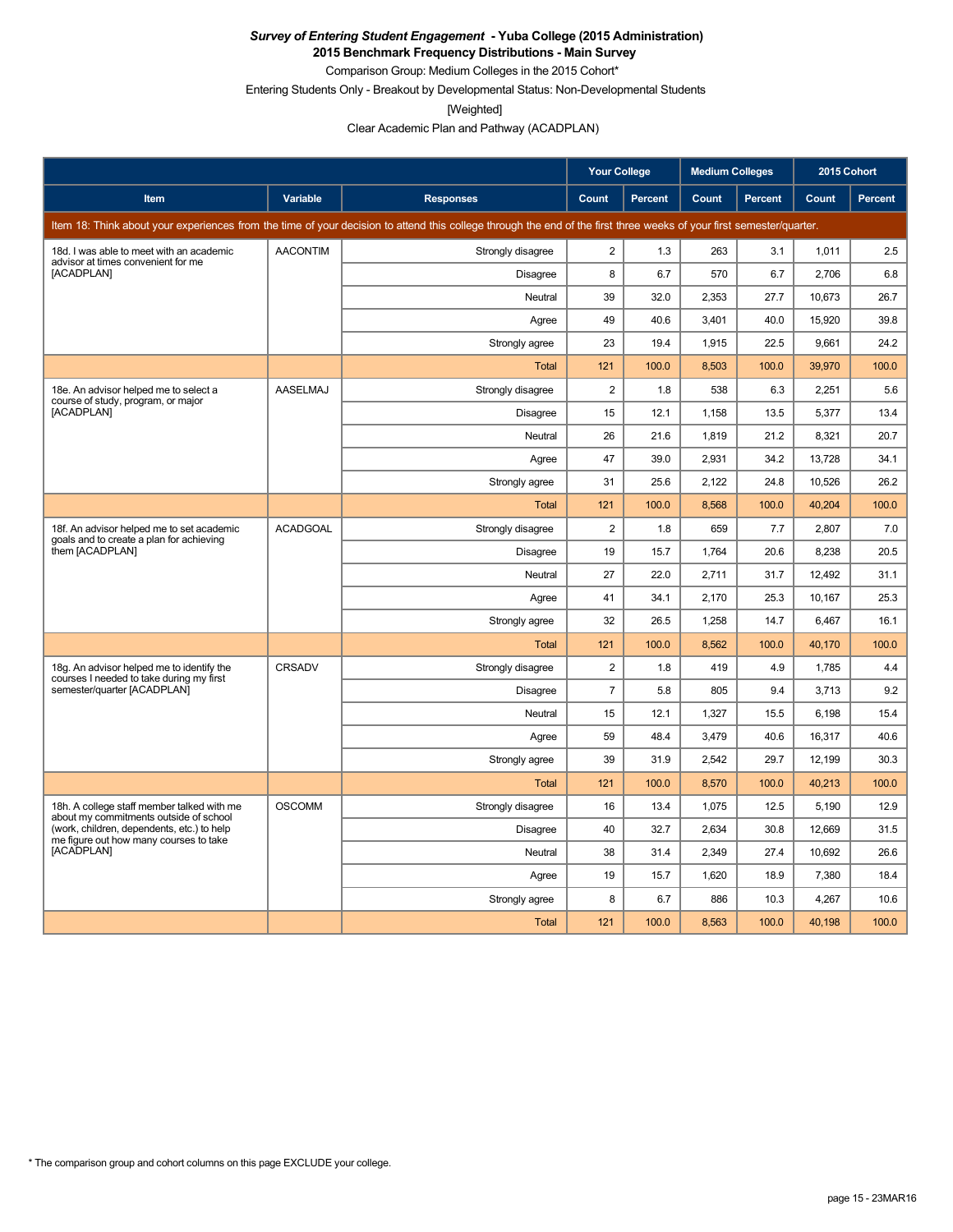#### *Survey of Entering Student Engagement* **Yuba College (2015 Administration) 2015 Benchmark Bar Chart - Main Survey** Comparison Group: Medium Colleges in the 2015 Cohort\* Entering Students Only - Breakout by Developmental Status [Weighted] Effective Track to College Readiness (COLLREAD)



\* The comparison group and cohort bars on this page INCLUDE your college.

23MAR16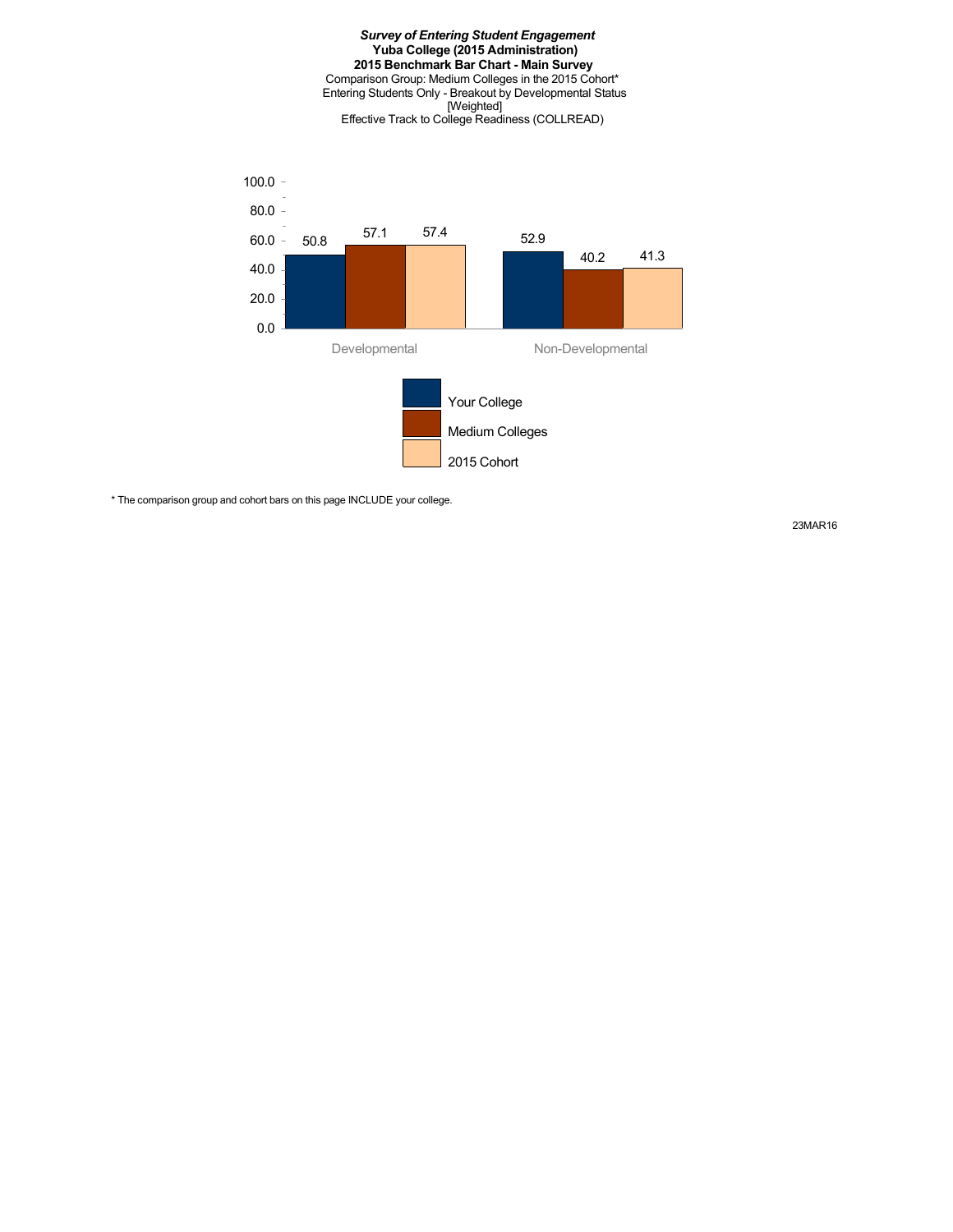Comparison Group: Medium Colleges in the 2015 Cohort\*

Entering Students Only - Breakout by Developmental Status

[Weighted]

Effective Track to College Readiness (COLLREAD)

|                                                                                                                                                                                                                                        |                 |                       | Your<br>College | <b>Medium Colleges</b> |                         | 2015 Cohort |                         |
|----------------------------------------------------------------------------------------------------------------------------------------------------------------------------------------------------------------------------------------|-----------------|-----------------------|-----------------|------------------------|-------------------------|-------------|-------------------------|
| <b>Item</b>                                                                                                                                                                                                                            | Variable        | <b>Breakout Group</b> | <b>Mean</b>     | <b>Mean</b>            | <b>Effect</b><br>Size** | <b>Mean</b> | <b>Effect</b><br>Size** |
| Item 21: Think about your experiences from the time of your decision to attend this college through the end of the first three weeks of your first semester/quarter.<br>Within a class, or through another experience at this college: |                 |                       |                 |                        |                         |             |                         |
| = Strongly disagree, $2$ = Disagree, $3$ = Neutral, $4$ = Agree, $5$ = Strongly agree                                                                                                                                                  |                 |                       |                 |                        |                         |             |                         |
| 21a. I learned to improve my study skills (listening,<br>note taking, highlighting readings, working with                                                                                                                              | <b>LNDSTUDY</b> | Developmental         | 3.85            | 4.07                   |                         | 4.08        |                         |
| others, etc.) [COLLREAD]                                                                                                                                                                                                               |                 | Non-developmental     | 4.03            | 3.82                   |                         | 3.87        |                         |
| 21b. I learned to understand my academic<br>strengths and weaknesses [COLLREAD]                                                                                                                                                        | <b>LNDACAWK</b> | Developmental         | 3.74            | 4.00                   | $-0.32**$               | 4.02        | $-0.34**$               |
|                                                                                                                                                                                                                                        |                 | Non-developmental     | 3.76            | 3.80                   |                         | 3.84        |                         |
| 21c. I learned skills and strategies to improve my<br>test-taking ability [COLLREAD]                                                                                                                                                   | <b>LNDSKLLS</b> | Developmental         | 3.46            | 3.72                   |                         | 3.74        |                         |
|                                                                                                                                                                                                                                        |                 | Non-developmental     | 3.44            | 3.42                   |                         | 3.50        |                         |
| One or more items in this benchmark are not suited to means calculations. Please see the Frequency Distribution that follows for these items.                                                                                          |                 |                       |                 |                        |                         |             |                         |

\* The comparison group and cohort columns on this page EXCLUDE your college.

\*\* T-test: 2-tailed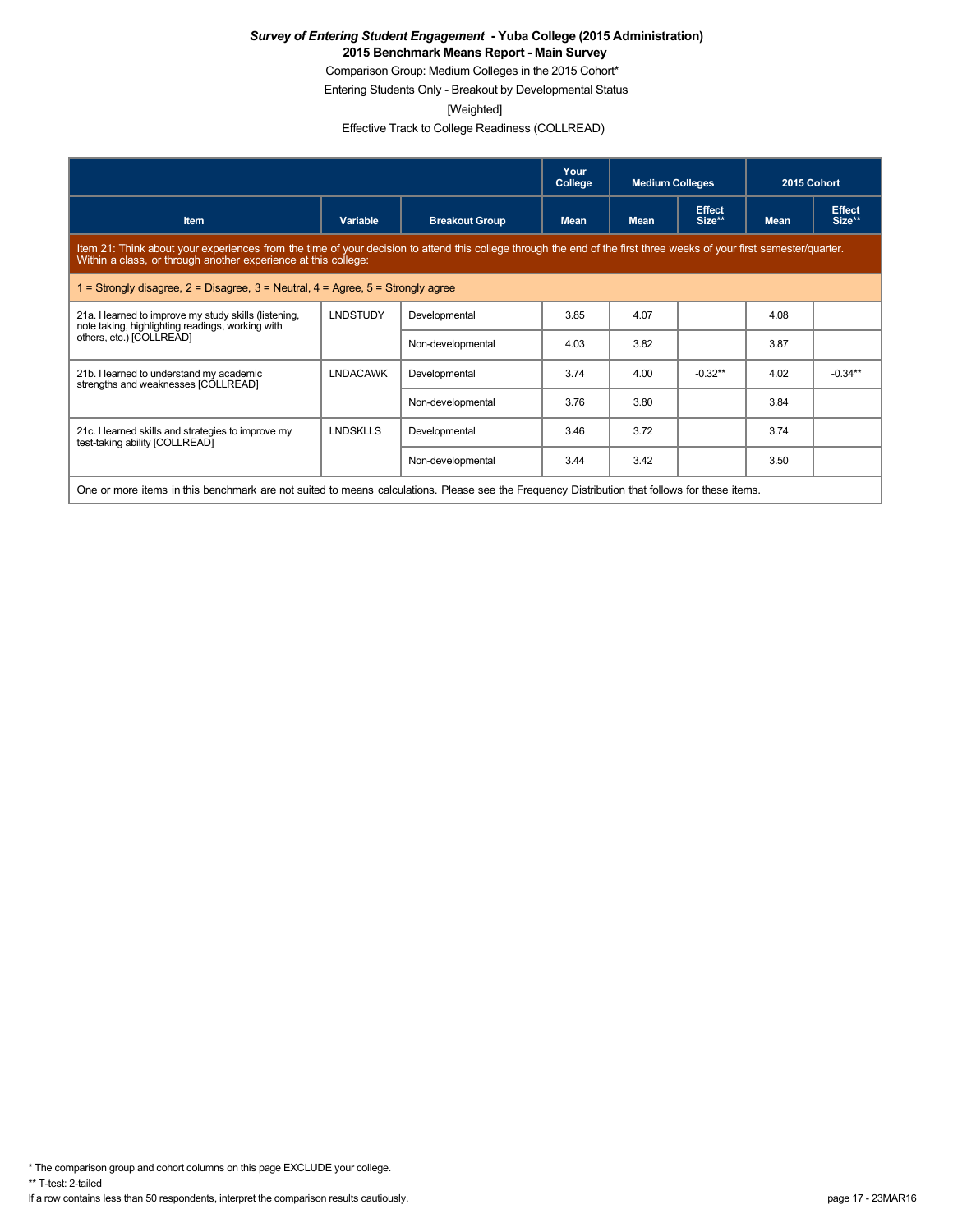**2015 Benchmark Frequency Distributions - Main Survey**

Comparison Group: Medium Colleges in the 2015 Cohort\* Entering Students Only - Breakout by Developmental Status: Developmental Students

[Weighted]

Effective Track to College Readiness (COLLREAD)

|                                                                                                                           |                 |                                                                                                                                                                                      | <b>Your College</b> |                | <b>Medium Colleges</b> |         | 2015 Cohort |         |
|---------------------------------------------------------------------------------------------------------------------------|-----------------|--------------------------------------------------------------------------------------------------------------------------------------------------------------------------------------|---------------------|----------------|------------------------|---------|-------------|---------|
| Item                                                                                                                      | Variable        | <b>Responses</b>                                                                                                                                                                     | Count               | <b>Percent</b> | Count                  | Percent | Count       | Percent |
|                                                                                                                           |                 | Item 12: Think about your experiences from the time of your decision to attend this college through the end of the first three weeks of your first semester/quarter.                 |                     |                |                        |         |             |         |
| 12a. Before I could register for classes, I<br>was required to take a placement test<br>(COMPASS, ASSET, ACCUPLACER, SAT, | <b>REQPTEST</b> | Yes                                                                                                                                                                                  | 117                 | 88.8           | 10,934                 | 89.4    | 48,318      | 89.1    |
| ACT, etc.) to assess my skills in reading.<br>writing, and/or math [COLLREAD]                                             |                 | No                                                                                                                                                                                   | 15                  | 11.2           | 1,296                  | 10.6    | 5,895       | 10.9    |
|                                                                                                                           |                 | Total                                                                                                                                                                                | 132                 | 100.0          | 12,230                 | 100.0   | 54,212      | 100.0   |
| 12b. I took a placement test (COMPASS,<br>ASSET, ACCUPLACER, SAT, ACT, etc.)                                              | <b>TKPTEST</b>  | Yes                                                                                                                                                                                  | 100                 | 82.4           | 10,960                 | 92.3    | 48,127      | 91.3    |
| [COLLREAD]                                                                                                                |                 | No                                                                                                                                                                                   | 21                  | 17.6           | 916                    | 7.7     | 4,576       | 8.7     |
|                                                                                                                           |                 | <b>Total</b>                                                                                                                                                                         | 121                 | 100.0          | 11,876                 | 100.0   | 52,703      | 100.0   |
| Item 14                                                                                                                   |                 |                                                                                                                                                                                      |                     |                |                        |         |             |         |
| 14. This college required me to enroll in<br>classes indicated by my placement test                                       | <b>REQCLASS</b> | Yes                                                                                                                                                                                  | 104                 | 82.6           | 10,394                 | 85.0    | 45,946      | 84.9    |
| scores during my first semester/quarter<br>[COLLREAD]                                                                     |                 | <b>No</b>                                                                                                                                                                            | 22                  | 17.4           | 1,839                  | 15.0    | 8,149       | 15.1    |
|                                                                                                                           |                 | <b>Total</b>                                                                                                                                                                         | 126                 | 100.0          | 12,233                 | 100.0   | 54,095      | 100.0   |
| or through another experience at this college:                                                                            |                 | Item 21: Think about your experiences from the time of your decision to attend this college through the end of the first three weeks of your first semester/quarter. Within a class, |                     |                |                        |         |             |         |
| 21a. I learned to improve my study skills                                                                                 | <b>LNDSTUDY</b> | Strongly disagree                                                                                                                                                                    | $\overline{c}$      | 1.7            | 151                    | 1.2     | 651         | 1.2     |
| (listening, note taking, highlighting readings,<br>working with others, etc.) [COLLREAD]                                  |                 | <b>Disagree</b>                                                                                                                                                                      | 5                   | 3.8            | 379                    | 3.1     | 1,677       | 3.1     |
|                                                                                                                           |                 | Neutral                                                                                                                                                                              | 33                  | 25.0           | 2,212                  | 18.1    | 9,724       | 18.0    |
|                                                                                                                           |                 | Agree                                                                                                                                                                                | 62                  | 47.1           | 5,197                  | 42.6    | 22,565      | 41.7    |
|                                                                                                                           |                 | Strongly agree                                                                                                                                                                       | 29                  | 22.5           | 4,251                  | 34.9    | 19,442      | 36.0    |
|                                                                                                                           |                 | <b>Total</b>                                                                                                                                                                         | 131                 | 100.0          | 12,189                 | 100.0   | 54,060      | 100.0   |
| 21b. I learned to understand my academic<br>strengths and weaknesses [COLLREAD]                                           | <b>LNDACAWK</b> | Strongly disagree                                                                                                                                                                    | 4                   | 3.4            | 112                    | 0.9     | 528         | 1.0     |
|                                                                                                                           |                 | Disagree                                                                                                                                                                             | 7                   | 5.4            | 429                    | 3.5     | 1,729       | 3.2     |
|                                                                                                                           |                 | Neutral                                                                                                                                                                              | 33                  | 25.0           | 2,478                  | 20.3    | 10,893      | 20.2    |
|                                                                                                                           |                 | Agree                                                                                                                                                                                | 61                  | 46.7           | 5,441                  | 44.7    | 23,842      | 44.2    |
|                                                                                                                           |                 | Strongly agree                                                                                                                                                                       | 26                  | 19.5           | 3,724                  | 30.6    | 16,995      | 31.5    |
|                                                                                                                           |                 | <b>Total</b>                                                                                                                                                                         | 131                 | 100.0          | 12,185                 | 100.0   | 53.988      | 100.0   |
| 21c. I learned skills and strategies to<br>improve my test-taking ability [COLLREAD]                                      | <b>LNDSKLLS</b> | Strongly disagree                                                                                                                                                                    | $\overline{7}$      | 5.5            | 311                    | 2.5     | 1,306       | 2.4     |
|                                                                                                                           |                 | <b>Disagree</b>                                                                                                                                                                      | 15                  | 11.8           | 1,073                  | 8.8     | 4,544       | 8.4     |
|                                                                                                                           |                 | Neutral                                                                                                                                                                              | 40                  | 30.5           | 3,486                  | 28.6    | 15,388      | 28.5    |
|                                                                                                                           |                 | Agree                                                                                                                                                                                | 47                  | 36.0           | 4,183                  | 34.3    | 18,263      | 33.8    |
|                                                                                                                           |                 | Strongly agree                                                                                                                                                                       | 21                  | 16.3           | 3,133                  | 25.7    | 14,517      | 26.9    |
|                                                                                                                           |                 | <b>Total</b>                                                                                                                                                                         | 130                 | 100.0          | 12.186                 | 100.0   | 54.019      | 100.0   |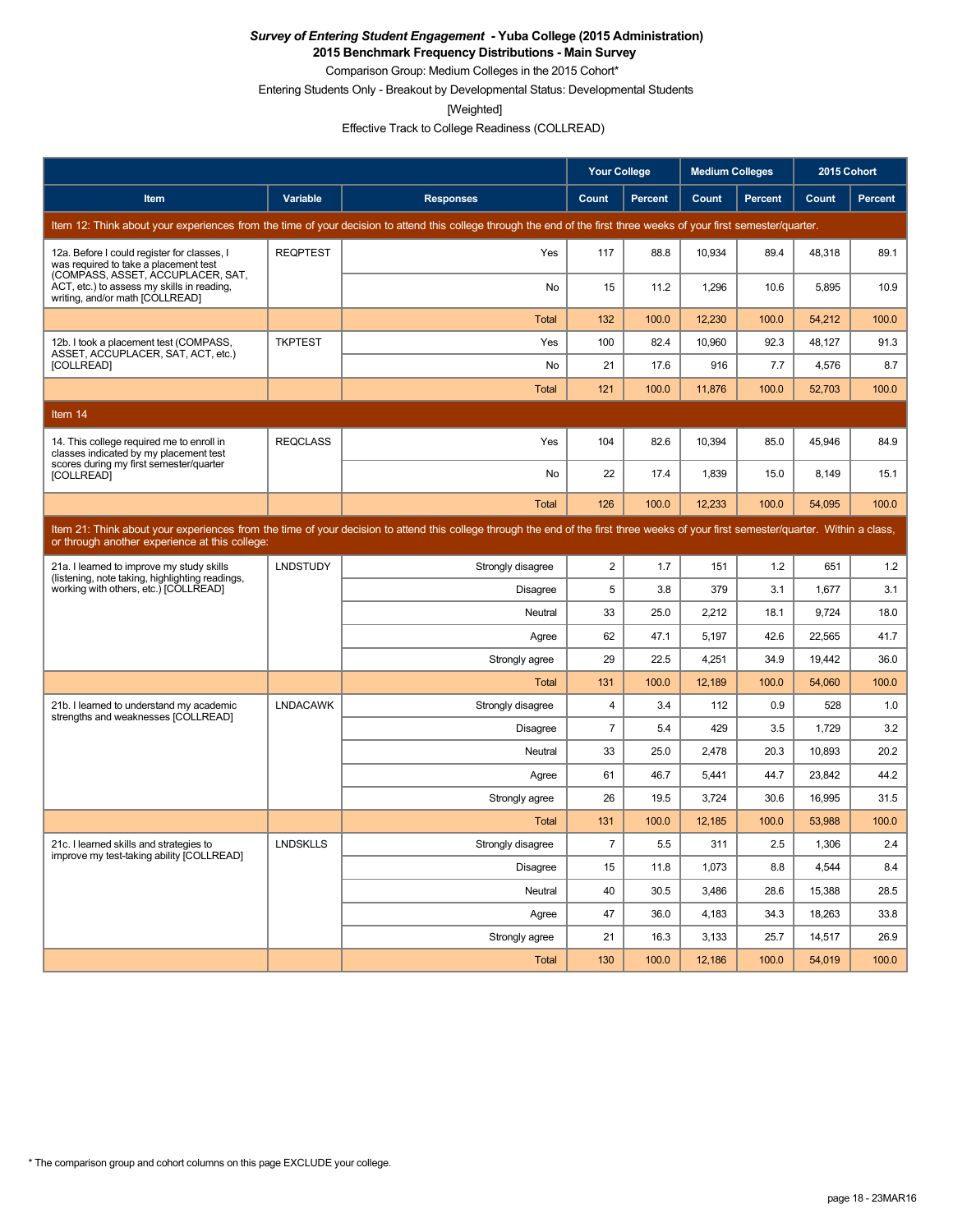**2015 Benchmark Frequency Distributions - Main Survey**

Comparison Group: Medium Colleges in the 2015 Cohort\* Entering Students Only - Breakout by Developmental Status: Non-Developmental Students

[Weighted]

Effective Track to College Readiness (COLLREAD)

|                                                                                                                           |                 |                                                                                                                                                                                      | <b>Your College</b> |                | <b>Medium Colleges</b> |                | 2015 Cohort |                |
|---------------------------------------------------------------------------------------------------------------------------|-----------------|--------------------------------------------------------------------------------------------------------------------------------------------------------------------------------------|---------------------|----------------|------------------------|----------------|-------------|----------------|
| Item                                                                                                                      | Variable        | <b>Responses</b>                                                                                                                                                                     | Count               | <b>Percent</b> | Count                  | <b>Percent</b> | Count       | <b>Percent</b> |
|                                                                                                                           |                 | Item 12: Think about your experiences from the time of your decision to attend this college through the end of the first three weeks of your first semester/quarter.                 |                     |                |                        |                |             |                |
| 12a. Before I could register for classes, I<br>was required to take a placement test<br>(COMPASS, ASSET, ACCUPLACER, SAT, | <b>REQPTEST</b> | Yes                                                                                                                                                                                  | 109                 | 90.9           | 6,506                  | 76.3           | 29,798      | 74.4           |
| ACT, etc.) to assess my skills in reading,<br>writing, and/or math [COLLREAD]                                             |                 | <b>No</b>                                                                                                                                                                            | 11                  | 9.1            | 2.022                  | 23.7           | 10.232      | 25.6           |
|                                                                                                                           |                 | <b>Total</b>                                                                                                                                                                         | 120                 | 100.0          | 8,528                  | 100.0          | 40,030      | 100.0          |
| 12b. I took a placement test (COMPASS,<br>ASSET, ACCUPLACER, SAT, ACT, etc.)                                              | <b>TKPTEST</b>  | Yes                                                                                                                                                                                  | 106                 | 91.1           | 6,903                  | 82.5           | 32,046      | 81.6           |
| [COLLREAD]                                                                                                                |                 | <b>No</b>                                                                                                                                                                            | 10                  | 8.9            | 1,466                  | 17.5           | 7,232       | 18.4           |
|                                                                                                                           |                 | <b>Total</b>                                                                                                                                                                         | 116                 | 100.0          | 8,369                  | 100.0          | 39,278      | 100.0          |
| Item 14                                                                                                                   |                 |                                                                                                                                                                                      |                     |                |                        |                |             |                |
| 14. This college required me to enroll in<br>classes indicated by my placement test                                       | <b>REQCLASS</b> | Yes                                                                                                                                                                                  | 94                  | 77.9           | 3.539                  | 41.6           | 17.616      | 44.2           |
| scores during my first semester/quarter<br>[COLLREAD]                                                                     |                 | No                                                                                                                                                                                   | 27                  | 22.1           | 4,962                  | 58.4           | 22,257      | 55.8           |
|                                                                                                                           |                 | <b>Total</b>                                                                                                                                                                         | 121                 | 100.0          | 8,501                  | 100.0          | 39,873      | 100.0          |
| or through another experience at this college:                                                                            |                 | Item 21: Think about your experiences from the time of your decision to attend this college through the end of the first three weeks of your first semester/quarter. Within a class, |                     |                |                        |                |             |                |
| 21a. I learned to improve my study skills                                                                                 | <b>LNDSTUDY</b> | Strongly disagree                                                                                                                                                                    | $\mathbf{1}$        | 0.4            | 234                    | 2.7            | 836         | 2.1            |
| (listening, note taking, highlighting readings,<br>working with others, etc.) [COLLREAD]                                  |                 | Disagree                                                                                                                                                                             | 5                   | 4.1            | 483                    | 5.7            | 2,092       | 5.2            |
|                                                                                                                           |                 | Neutral                                                                                                                                                                              | 27                  | 22.1           | 1,971                  | 23.1           | 9,249       | 23.2           |
|                                                                                                                           |                 | Agree                                                                                                                                                                                | 46                  | 38.5           | 3,728                  | 43.7           | 17,053      | 42.7           |
|                                                                                                                           |                 | Strongly agree                                                                                                                                                                       | 42                  | 34.8           | 2.106                  | 24.7           | 10,713      | 26.8           |
|                                                                                                                           |                 | <b>Total</b>                                                                                                                                                                         | 120                 | 100.0          | 8,522                  | 100.0          | 39,944      | 100.0          |
| 21b. I learned to understand my academic<br>strengths and weaknesses [COLLREAD]                                           | <b>LNDACAWK</b> | Strongly disagree                                                                                                                                                                    | $\overline{2}$      | 1.8            | 193                    | 2.3            | 660         | 1.7            |
|                                                                                                                           |                 | Disagree                                                                                                                                                                             | 6                   | 5.0            | 449                    | 5.3            | 1,876       | 4.7            |
|                                                                                                                           |                 | Neutral                                                                                                                                                                              | 36                  | 30.3           | 2.165                  | 25.4           | 10.058      | 25.2           |
|                                                                                                                           |                 | Agree                                                                                                                                                                                | 49                  | 40.7           | 3,815                  | 44.8           | 17,818      | 44.6           |
|                                                                                                                           |                 | Strongly agree                                                                                                                                                                       | 27                  | 22.2           | 1,897                  | 22.3           | 9,506       | 23.8           |
|                                                                                                                           |                 | <b>Total</b>                                                                                                                                                                         | 120                 | 100.0          | 8,520                  | 100.0          | 39,918      | 100.0          |
| 21c. I learned skills and strategies to<br>improve my test-taking ability [COLLREAD]                                      | <b>LNDSKLLS</b> | Strongly disagree                                                                                                                                                                    | 5                   | 4.1            | 364                    | 4.3            | 1,339       | 3.4            |
|                                                                                                                           |                 | Disagree                                                                                                                                                                             | 11                  | 9.0            | 1.089                  | 12.8           | 4.707       | 11.8           |
|                                                                                                                           |                 | Neutral                                                                                                                                                                              | 52                  | 43.0           | 3,062                  | 35.9           | 14,183      | 35.5           |
|                                                                                                                           |                 | Agree                                                                                                                                                                                | 31                  | 26.2           | 2,579                  | 30.3           | 12,225      | 30.6           |
|                                                                                                                           |                 | Strongly agree                                                                                                                                                                       | 21                  | 17.6           | 1,425                  | 16.7           | 7,460       | 18.7           |
|                                                                                                                           |                 | Total                                                                                                                                                                                | 120                 | 100.0          | 8,519                  | 100.0          | 39,914      | 100.0          |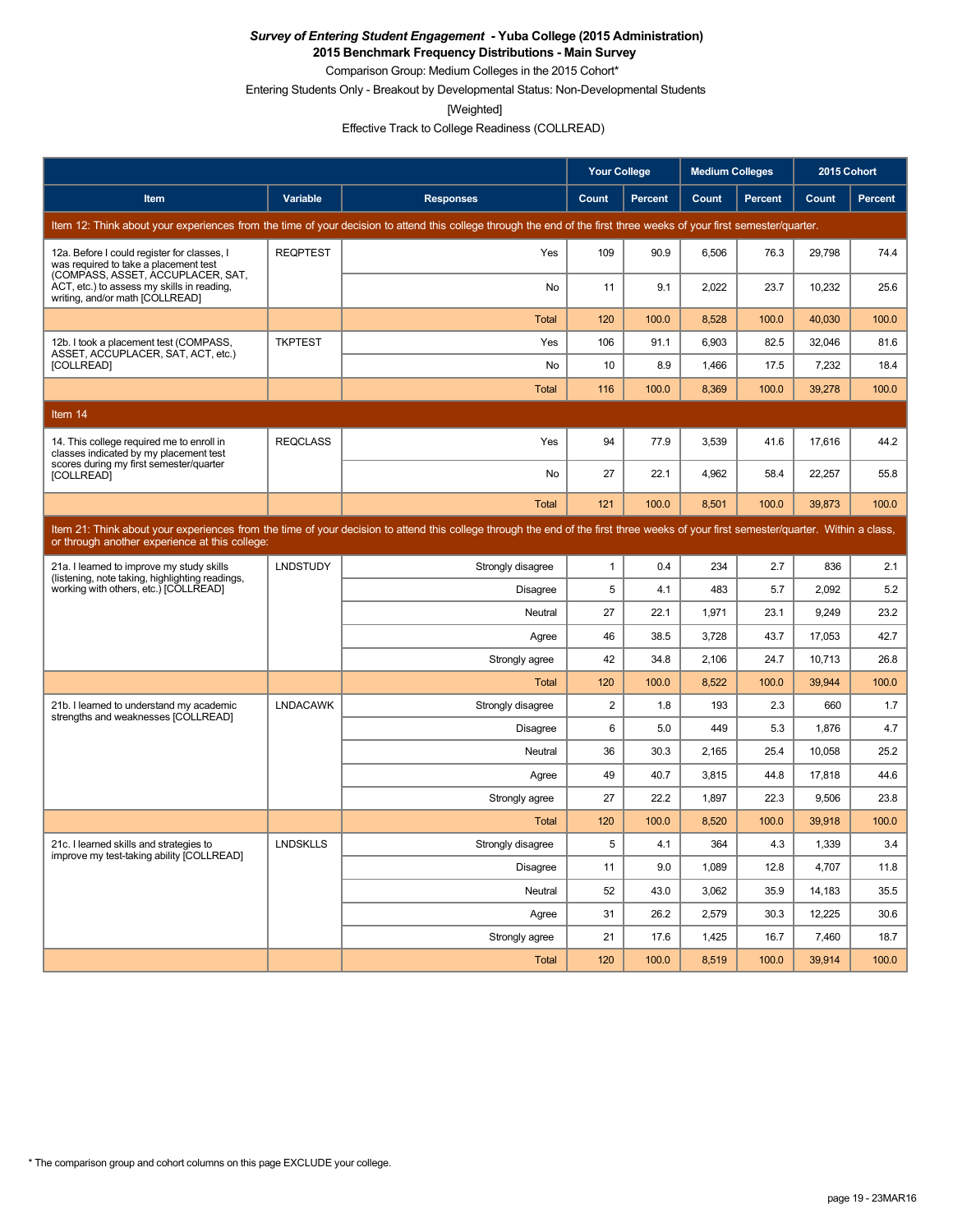

\* The comparison group and cohort bars on this page INCLUDE your college.

23MAR16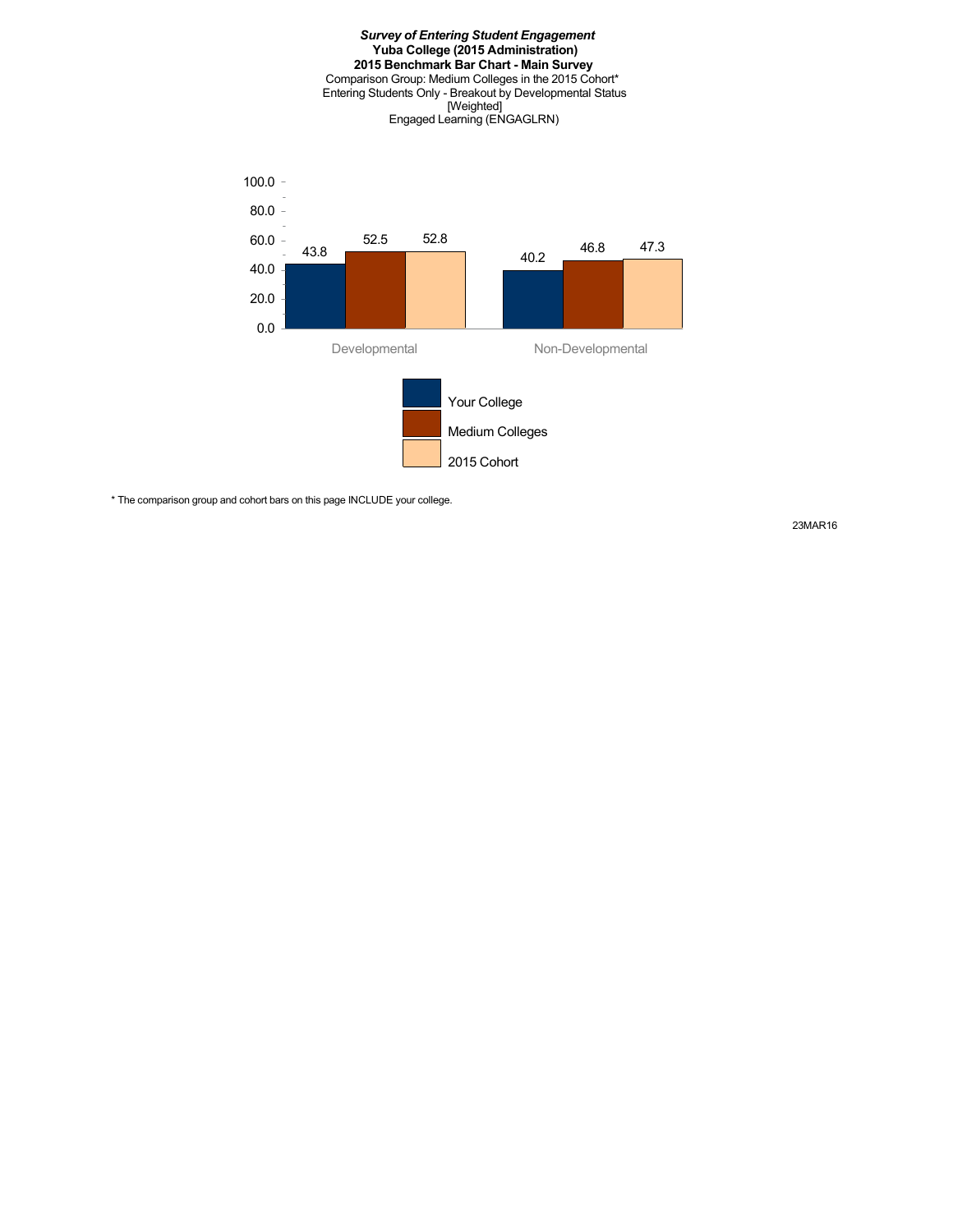Comparison Group: Medium Colleges in the 2015 Cohort\*

Entering Students Only - Breakout by Developmental Status

[Weighted]

Engaged Learning (ENGAGLRN)

|                                                                                                                                 |                 |                       | Your<br>College | <b>Medium Colleges</b> |                         | 2015 Cohort |                         |
|---------------------------------------------------------------------------------------------------------------------------------|-----------------|-----------------------|-----------------|------------------------|-------------------------|-------------|-------------------------|
| Item                                                                                                                            | Variable        | <b>Breakout Group</b> | <b>Mean</b>     | <b>Mean</b>            | <b>Effect</b><br>Size** | <b>Mean</b> | <b>Effect</b><br>Size** |
| Item 19: During the first three weeks of your first semester/quarter at this college, about how often did you do the following? |                 |                       |                 |                        |                         |             |                         |
| 1 = Never, $2$ = Once, $3$ = Two or three times, $4$ = Four or more times                                                       |                 |                       |                 |                        |                         |             |                         |
| 19a. Ask questions in class or contribute to class<br>discussions [ENGAGLRN]                                                    | <b>ASKQUES</b>  | Developmental         | 2.48            | 2.81                   | $-0.39**$               | 2.80        | $-0.38**$               |
|                                                                                                                                 |                 | Non-developmental     | 2.69            | 2.87                   |                         | 2.85        |                         |
| 19b. Prepare at least two drafts of a paper or<br>assignment before turning it in [ENGAGLRN]                                    | <b>PREPDRFT</b> | Developmental         | 2.25            | 2.20                   |                         | 2.20        |                         |
|                                                                                                                                 |                 | Non-developmental     | 2.05            | 2.03                   |                         | 2.03        |                         |
| 19e. Participate in supplemental instruction (extra<br>class sessions with an instructor, tutor, or                             | <b>SUPINSTR</b> | Developmental         | 1.60            | 1.57                   |                         | 1.62        |                         |
| experienced student) [ENGAGLRN]                                                                                                 |                 | Non-developmental     | 1.41            | 1.40                   |                         | 1.41        |                         |
| 19g. Work with other students on a project or<br>assignment during class [ENGAGLRN]                                             | <b>PINCLASS</b> | Developmental         | 2.60            | 2.50                   |                         | 2.46        |                         |
|                                                                                                                                 |                 | Non-developmental     | 2.49            | 2.55                   |                         | 2.52        |                         |
| 19h. Work with classmates outside of class on<br>class projects or assignments [ENGAGLRN]                                       | <b>PREPOUTC</b> | Developmental         | 1.51            | 1.57                   |                         | 1.59        |                         |
|                                                                                                                                 |                 | Non-developmental     | 1.50            | 1.60                   |                         | 1.60        |                         |
| 19. Participate in a required study group outside<br>of class [ENGAGLRN]                                                        | <b>GRPSTUDY</b> | Developmental         | 1.23            | 1.31                   |                         | 1.34        |                         |
|                                                                                                                                 |                 | Non-developmental     | 1.29            | 1.21                   |                         | 1.23        |                         |
| 19. Participate in a student-initiated (not required)<br>study group outside of class [ENGAGLRN]                                | <b>NRGSTUDY</b> | Developmental         | 1.27            | 1.28                   |                         | 1.30        |                         |
|                                                                                                                                 |                 | Non-developmental     | 1.31            | 1.30                   |                         | 1.30        |                         |
| 19k. Use an electronic tool (e-mail, text<br>messaging, Facebook, MySpace, class Web site,                                      | <b>USEINTMG</b> | Developmental         | 2.30            | 2.14                   |                         | 2.15        |                         |
| etc.) to communicate with another student about<br>coursework [ENGAGLRN]                                                        |                 | Non-developmental     | 1.98            | 2.11                   |                         | 2.15        |                         |
| 19. Use an electronic tool (e-mail, text messaging,<br>Facebook, MySpace, class Web site, etc.) to                              | <b>MAILFAC</b>  | Developmental         | 1.87            | 2.32                   | $-0.43**$               | 2.28        | $-0.39**$               |
| communicate with an instructor about coursework<br>[ENGAGLRN]                                                                   |                 | Non-developmental     | 1.81            | 2.28                   | $-0.49**$               | 2.24        | $-0.44**$               |
| 19m. Discuss an assignment or grade with an<br>instructor [ENGAGLRN]                                                            | <b>FACASSN</b>  | Developmental         | 1.83            | 2.13                   | $-0.33**$               | 2.12        | $-0.32**$               |
|                                                                                                                                 |                 | Non-developmental     | 1.88            | 2.02                   |                         | 2.01        |                         |
| 19n. Ask for help from an instructor regarding<br>questions or problems related to a class                                      | <b>CLASSREL</b> | Developmental         | 2.19            | 2.42                   |                         | 2.41        |                         |
| [ENGAGLRN]                                                                                                                      |                 | Non-developmental     | 2.07            | 2.24                   |                         | 2.26        |                         |
| 19o. Receive prompt written or oral feedback from<br>instructors on your performance [ENGAGLRN]                                 | <b>FEEDBACK</b> | Developmental         | 2.20            | 2.37                   |                         | 2.36        |                         |
|                                                                                                                                 |                 | Non-developmental     | 2.19            | 2.37                   |                         | 2.36        |                         |
| 19q. Discuss ideas from your readings or classes<br>with instructors outside of class [ENGAGLRN]                                | <b>FACIDOC</b>  | Developmental         | 1.38            | 1.61                   |                         | 1.62        |                         |
|                                                                                                                                 |                 | Non-developmental     | 1.34            | 1.49                   |                         | 1.52        |                         |

\* The comparison group and cohort columns on this page EXCLUDE your college.

\*\* T-test: 2-tailed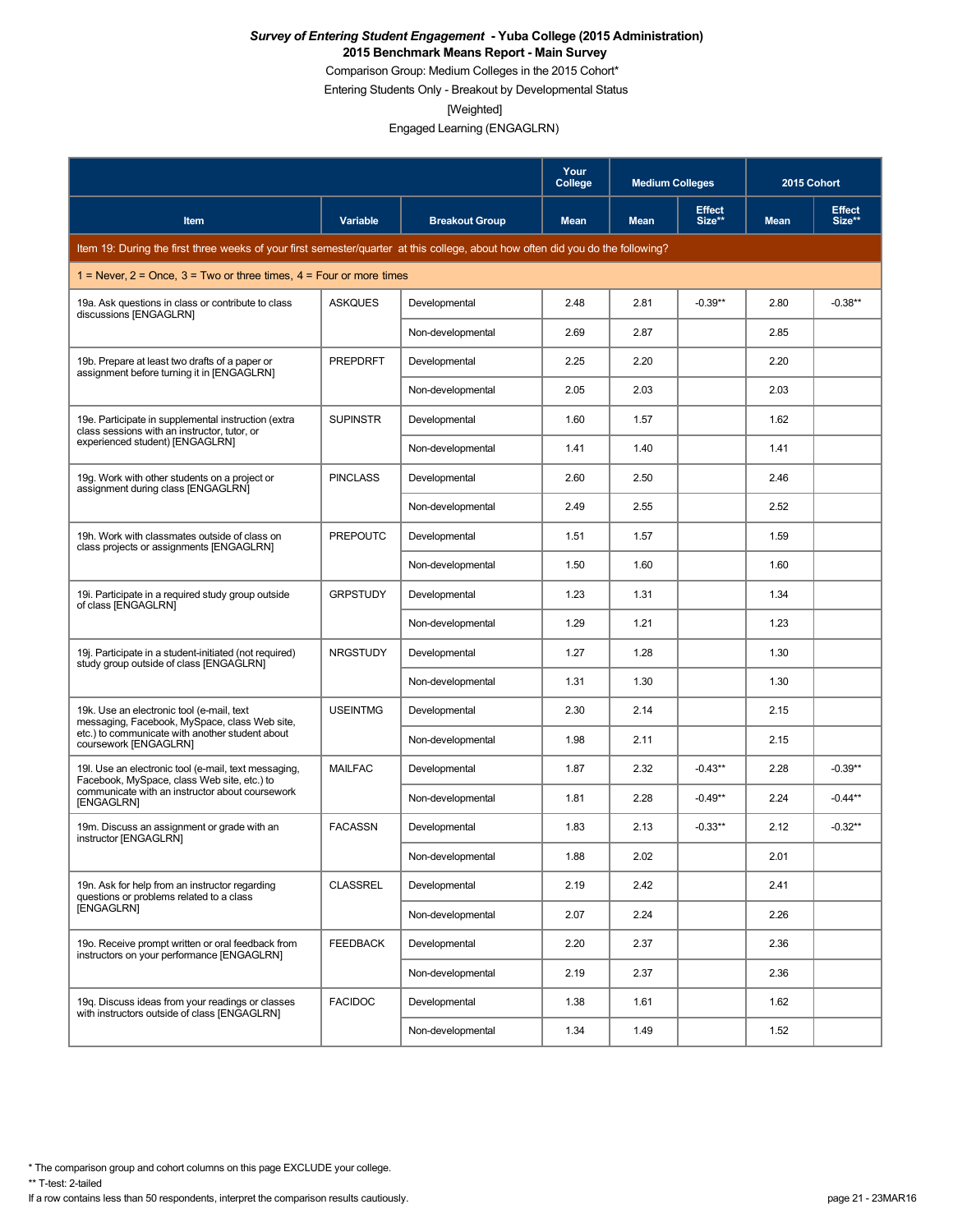Comparison Group: Medium Colleges in the 2015 Cohort\*

Entering Students Only - Breakout by Developmental Status

[Weighted]

Engaged Learning (ENGAGLRN)

|                                                                                                                                                                                                                         |                 |                       | Your<br>College | <b>Medium Colleges</b> |                         | 2015 Cohort |                         |  |
|-------------------------------------------------------------------------------------------------------------------------------------------------------------------------------------------------------------------------|-----------------|-----------------------|-----------------|------------------------|-------------------------|-------------|-------------------------|--|
| <b>Item</b>                                                                                                                                                                                                             | Variable        | <b>Breakout Group</b> | <b>Mean</b>     | <b>Mean</b>            | <b>Effect</b><br>Size** | <b>Mean</b> | <b>Effect</b><br>Size** |  |
| Item 20.2: Think about your experiences from the time of your decision to attend this college through the end of the first three weeks of your first semester/quarter.<br>How often did you use the following services? |                 |                       |                 |                        |                         |             |                         |  |
| 1 = Never, $2$ = Once, $3$ = Two or three times, $4$ = Four or more times                                                                                                                                               |                 |                       |                 |                        |                         |             |                         |  |
| 20.2d. Face-to-face tutoring [ENGAGLRN]                                                                                                                                                                                 | <b>FFTUSE</b>   | Developmental         | 1.46            | 1.32                   |                         | 1.34        |                         |  |
|                                                                                                                                                                                                                         |                 | Non-developmental     | 1.19            | 1.20                   |                         | 1.22        |                         |  |
| 20.2f. Writing, math, or other skill lab<br>[ENGAGLRN]                                                                                                                                                                  | <b>SKLABUSE</b> | Developmental         | 1.41            | 1.96                   | $-0.47**$               | 1.89        | $-0.42**$               |  |
|                                                                                                                                                                                                                         |                 | Non-developmental     | 1.36            | 1.43                   |                         | 1.46        |                         |  |
| 20.2h. Computer lab [ENGAGLRN]                                                                                                                                                                                          | <b>COMLBUSE</b> | Developmental         | 1.54            | 2.18                   | $-0.55**$               | 2.16        | $-0.53**$               |  |
|                                                                                                                                                                                                                         |                 | Non-developmental     | 1.70            | 1.99                   |                         | 1.98        |                         |  |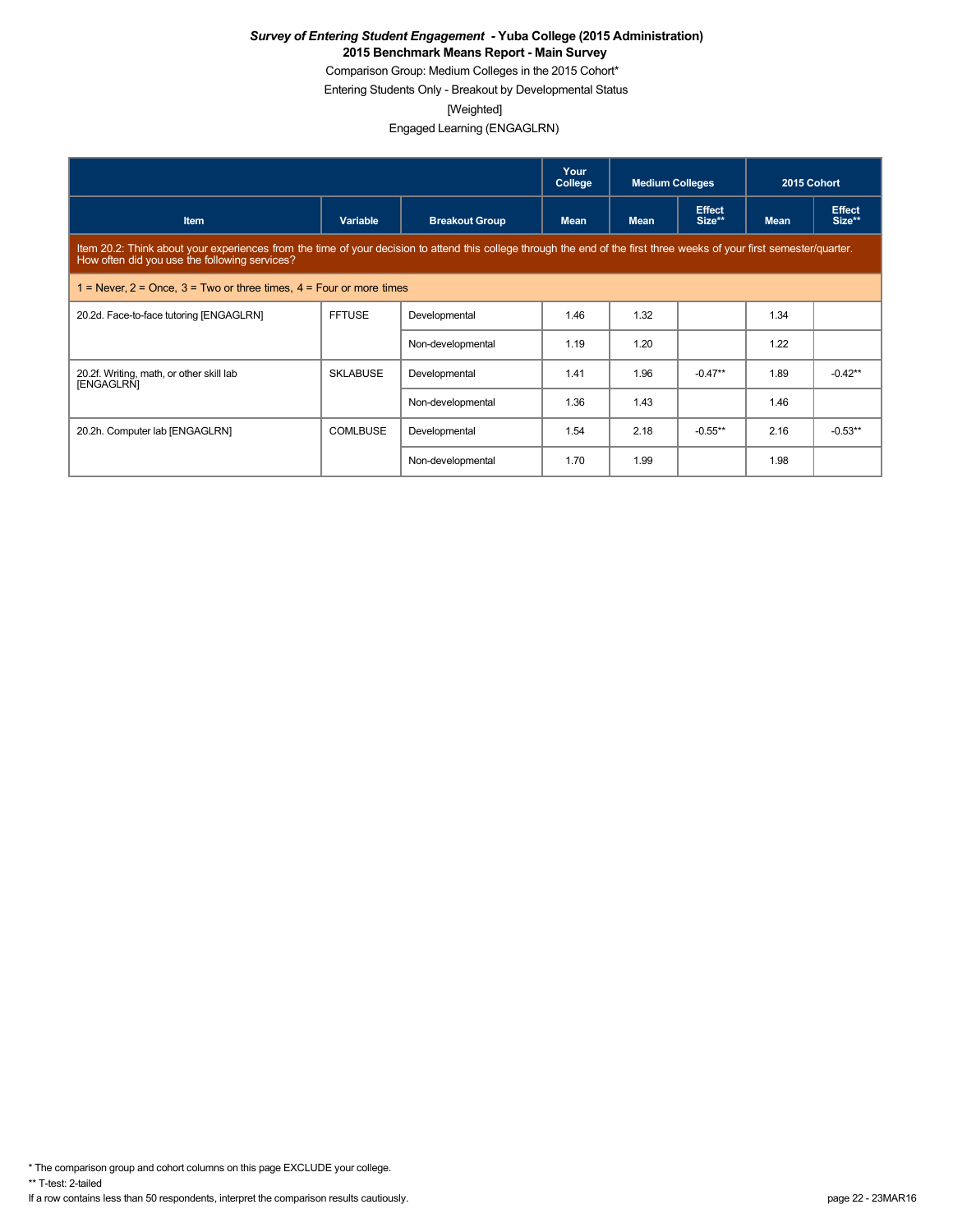**2015 Benchmark Frequency Distributions - Main Survey**

Comparison Group: Medium Colleges in the 2015 Cohort\* Entering Students Only - Breakout by Developmental Status: Developmental Students

[Weighted]

Engaged Learning (ENGAGLRN)

|                                                                                           |                 |                                                                                                                                 | <b>Your College</b> |                | <b>Medium Colleges</b> |         | 2015 Cohort |                |
|-------------------------------------------------------------------------------------------|-----------------|---------------------------------------------------------------------------------------------------------------------------------|---------------------|----------------|------------------------|---------|-------------|----------------|
| Item                                                                                      | Variable        | <b>Responses</b>                                                                                                                | Count               | <b>Percent</b> | Count                  | Percent | Count       | <b>Percent</b> |
|                                                                                           |                 | Item 19: During the first three weeks of your first semester/quarter at this college, about how often did you do the following? |                     |                |                        |         |             |                |
| 19a. Ask questions in class or contribute to                                              | <b>ASKQUES</b>  | Never                                                                                                                           | 21                  | 15.7           | 1,010                  | 8.2     | 4,420       | 8.1            |
| class discussions [ENGAGLRN]                                                              |                 | Once                                                                                                                            | 42                  | 31.6           | 2,904                  | 23.7    | 13,310      | 24.5           |
|                                                                                           |                 | Two or three times                                                                                                              | 55                  | 41.6           | 5,754                  | 46.9    | 25,524      | 46.9           |
|                                                                                           |                 | Four or more times                                                                                                              | 15                  | 11.1           | 2,611                  | 21.3    | 11,182      | 20.5           |
|                                                                                           |                 | Total                                                                                                                           | 132                 | 100.0          | 12,279                 | 100.0   | 54,436      | 100.0          |
| 19b. Prepare at least two drafts of a paper<br>or assignment before turning it in         | <b>PREPDRFT</b> | Never                                                                                                                           | 27                  | 20.6           | 3,124                  | 25.7    | 13,941      | 25.8           |
| [ENGAGLRN]                                                                                |                 | Once                                                                                                                            | 53                  | 39.9           | 4,359                  | 35.8    | 19,430      | 36.0           |
|                                                                                           |                 | Two or three times                                                                                                              | 45                  | 33.8           | 3,794                  | 31.2    | 16,691      | 30.9           |
|                                                                                           |                 | Four or more times                                                                                                              | 8                   | 5.8            | 900                    | 7.4     | 3,964       | 7.3            |
|                                                                                           |                 | Total                                                                                                                           | 132                 | 100.0          | 12,176                 | 100.0   | 54,025      | 100.0          |
| 19e. Participate in supplemental instruction<br>(extra class sessions with an instructor, | <b>SUPINSTR</b> | Never                                                                                                                           | 87                  | 66.2           | 8,062                  | 65.7    | 34,095      | 62.7           |
| tutor, or experienced student) [ENGAGLRN]                                                 |                 | Once                                                                                                                            | 17                  | 13.2           | 2,099                  | 17.1    | 10,123      | 18.6           |
|                                                                                           |                 | Two or three times                                                                                                              | 20                  | 15.3           | 1,463                  | 11.9    | 7,095       | 13.0           |
|                                                                                           |                 | Four or more times                                                                                                              | 7                   | 5.3            | 650                    | 5.3     | 3,071       | 5.6            |
|                                                                                           |                 | Total                                                                                                                           | 132                 | 100.0          | 12,273                 | 100.0   | 54,385      | 100.0          |
| 19g. Work with other students on a project<br>or assignment during class [ENGAGLRN]       | <b>PINCLASS</b> | Never                                                                                                                           | 15                  | 11.3           | 2,369                  | 19.3    | 11,195      | 20.6           |
|                                                                                           |                 | Once                                                                                                                            | 45                  | 34.6           | 3,257                  | 26.6    | 14,617      | 26.9           |
|                                                                                           |                 | Two or three times                                                                                                              | 48                  | 36.7           | 4,814                  | 39.3    | 20,805      | 38.3           |
|                                                                                           |                 | Four or more times                                                                                                              | 23                  | 17.4           | 1,816                  | 14.8    | 7,772       | 14.3           |
|                                                                                           |                 | Total                                                                                                                           | 131                 | 100.0          | 12,255                 | 100.0   | 54,389      | 100.0          |
| 19h. Work with classmates outside of class<br>on class projects or assignments            | <b>PREPOUTC</b> | Never                                                                                                                           | 86                  | 66.6           | 7,847                  | 64.3    | 34,346      | 63.4           |
| [ENGAGLRN]                                                                                |                 | Once                                                                                                                            | 25                  | 19.5           | 2,282                  | 18.7    | 10,411      | 19.2           |
|                                                                                           |                 | Two or three times                                                                                                              | 13                  | 10.1           | 1,509                  | 12.4    | 6,889       | 12.7           |
|                                                                                           |                 | Four or more times                                                                                                              | 5                   | 3.8            | 568                    | 4.7     | 2,503       | 4.6            |
|                                                                                           |                 | Total                                                                                                                           | 129                 | 100.0          | 12,207                 | 100.0   | 54,148      | 100.0          |
| 19i. Participate in a required study group<br>outside of class [ENGAGLRN]                 | <b>GRPSTUDY</b> | Never                                                                                                                           | 112                 | 85.5           | 9,865                  | 80.5    | 42.865      | 78.8           |
|                                                                                           |                 | Once                                                                                                                            | 11                  | 8.7            | 1,264                  | 10.3    | 6,243       | 11.5           |
|                                                                                           |                 | Two or three times                                                                                                              | 4                   | 3.3            | 809                    | 6.6     | 3,689       | 6.8            |
|                                                                                           |                 | Four or more times                                                                                                              | 3                   | 2.5            | 321                    | 2.6     | 1,582       | 2.9            |
|                                                                                           |                 | Total                                                                                                                           | 131                 | 100.0          | 12,259                 | 100.0   | 54,380      | 100.0          |
| 19j. Participate in a student-initiated (not<br>required) study group outside of class    | <b>NRGSTUDY</b> | Never                                                                                                                           | 113                 | 86.3           | 9,993                  | 81.7    | 43,605      | 80.6           |
| [ENGAGLRN]                                                                                |                 | Once                                                                                                                            | 6                   | 4.6            | 1,282                  | 10.5    | 5,997       | 11.1           |
|                                                                                           |                 | Two or three times                                                                                                              | 6                   | 4.9            | 676                    | 5.5     | 3,214       | 5.9            |
|                                                                                           |                 | Four or more times                                                                                                              | 5                   | 4.1            | 275                    | 2.2     | 1,304       | 2.4            |
|                                                                                           |                 | Total                                                                                                                           | 131                 | 100.0          | 12,226                 | 100.0   | 54,121      | 100.0          |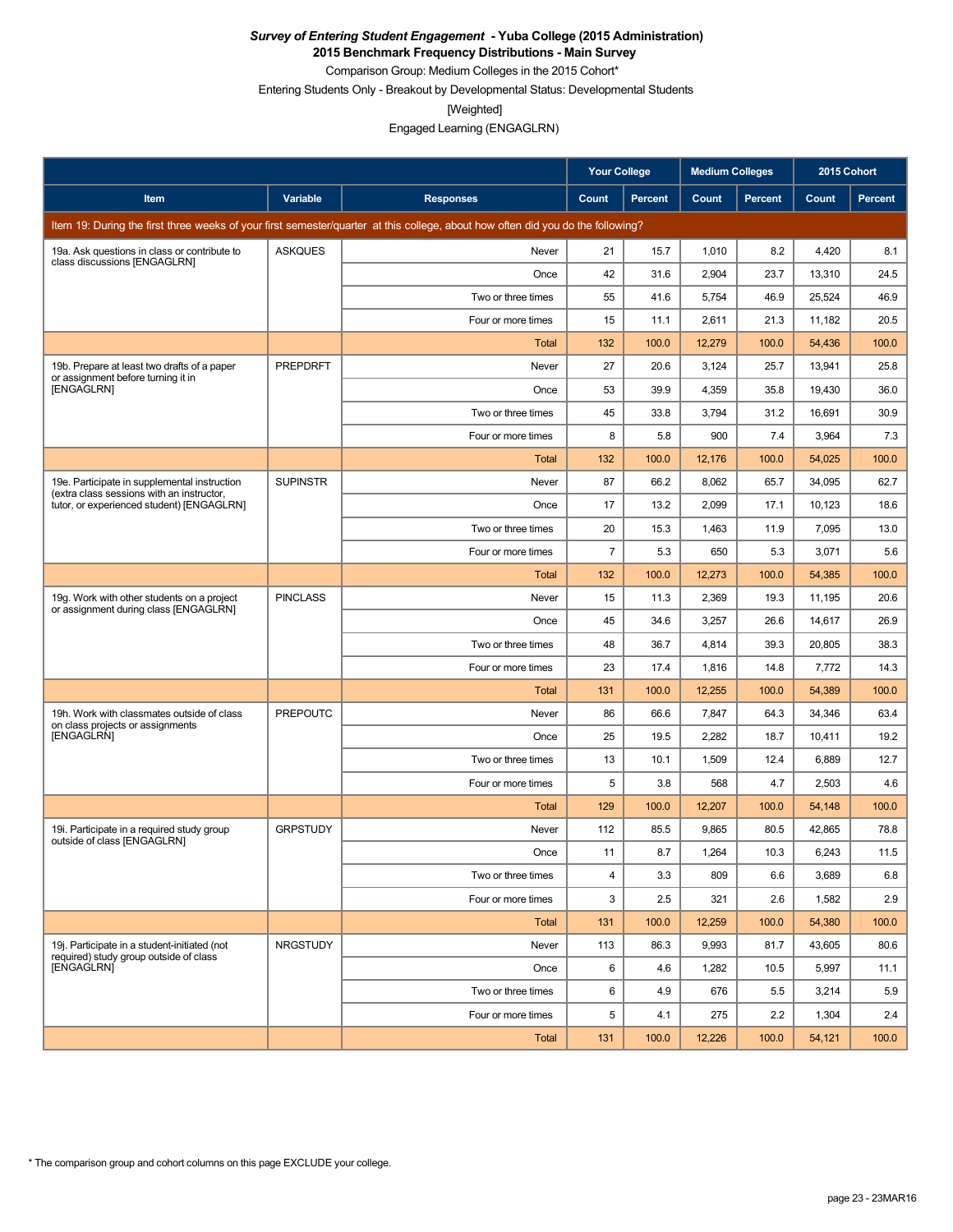**2015 Benchmark Frequency Distributions - Main Survey**

Comparison Group: Medium Colleges in the 2015 Cohort\* Entering Students Only - Breakout by Developmental Status: Developmental Students

[Weighted]

Engaged Learning (ENGAGLRN)

|                                                                                       |                 |                                                                                                                                                                                      | <b>Your College</b> |                | <b>Medium Colleges</b> |                | 2015 Cohort |         |
|---------------------------------------------------------------------------------------|-----------------|--------------------------------------------------------------------------------------------------------------------------------------------------------------------------------------|---------------------|----------------|------------------------|----------------|-------------|---------|
| Item                                                                                  | Variable        | <b>Responses</b>                                                                                                                                                                     | Count               | <b>Percent</b> | Count                  | <b>Percent</b> | Count       | Percent |
|                                                                                       |                 | Item 19: During the first three weeks of your first semester/quarter at this college, about how often did you do the following?                                                      |                     |                |                        |                |             |         |
| 19k. Use an electronic tool (e-mail, text<br>messaging, Facebook, MySpace, class Web  | <b>USEINTMG</b> | Never                                                                                                                                                                                | 46                  | 35.0           | 4.927                  | 40.1           | 21,522      | 39.5    |
| site, etc.) to communicate with another<br>student about coursework [ENGAGLRN]        |                 | Once                                                                                                                                                                                 | 28                  | 21.3           | 2,694                  | 22.0           | 12,204      | 22.4    |
|                                                                                       |                 | Two or three times                                                                                                                                                                   | 29                  | 22.1           | 2.607                  | 21.2           | 11,739      | 21.6    |
|                                                                                       |                 | Four or more times                                                                                                                                                                   | 28                  | 21.6           | 2,044                  | 16.7           | 8,964       | 16.5    |
|                                                                                       |                 | Total                                                                                                                                                                                | 131                 | 100.0          | 12,272                 | 100.0          | 54,429      | 100.0   |
| 19. Use an electronic tool (e-mail, text<br>messaging, Facebook, MySpace, class Web   | <b>MAILFAC</b>  | Never                                                                                                                                                                                | 59                  | 45.7           | 3,543                  | 29.0           | 16,498      | 30.4    |
| site, etc.) to communicate with an instructor<br>about coursework [ENGAGLRN]          |                 | Once                                                                                                                                                                                 | 41                  | 31.8           | 3,247                  | 26.6           | 14,620      | 27.0    |
|                                                                                       |                 | Two or three times                                                                                                                                                                   | 16                  | 12.5           | 3,415                  | 28.0           | 14,690      | 27.1    |
|                                                                                       |                 | Four or more times                                                                                                                                                                   | 13                  | 10.0           | 2,012                  | 16.5           | 8,402       | 15.5    |
|                                                                                       |                 | Total                                                                                                                                                                                | 130                 | 100.0          | 12,217                 | 100.0          | 54,209      | 100.0   |
| 19m. Discuss an assignment or grade with<br>an instructor [ENGAGLRN]                  | <b>FACASSN</b>  | Never                                                                                                                                                                                | 64                  | 49.4           | 3,635                  | 29.7           | 16,499      | 30.4    |
|                                                                                       |                 | Once                                                                                                                                                                                 | 34                  | 26.3           | 4,379                  | 35.7           | 19,191      | 35.3    |
|                                                                                       |                 | Two or three times                                                                                                                                                                   | 21                  | 16.3           | 3,235                  | 26.4           | 14,281      | 26.3    |
|                                                                                       |                 | Four or more times                                                                                                                                                                   | 10                  | 7.9            | 1,006                  | 8.2            | 4,350       | 8.0     |
|                                                                                       |                 | Total                                                                                                                                                                                | 130                 | 100.0          | 12,254                 | 100.0          | 54,321      | 100.0   |
| 19n. Ask for help from an instructor<br>regarding questions or problems related to    | <b>CLASSREL</b> | Never                                                                                                                                                                                | 42                  | 32.1           | 2,421                  | 19.8           | 10,888      | 20.0    |
| a class [ENGAGLRN]                                                                    |                 | Once                                                                                                                                                                                 | 35                  | 26.6           | 3,965                  | 32.4           | 17,297      | 31.8    |
|                                                                                       |                 | Two or three times                                                                                                                                                                   | 41                  | 31.7           | 4,175                  | 34.1           | 19,018      | 35.0    |
|                                                                                       |                 | Four or more times                                                                                                                                                                   | 13                  | 9.6            | 1,679                  | 13.7           | 7,143       | 13.1    |
|                                                                                       |                 | Total                                                                                                                                                                                | 131                 | 100.0          | 12,240                 | 100.0          | 54,346      | 100.0   |
| 19o. Receive prompt written or oral<br>feedback from instructors on your              | <b>FEEDBACK</b> | Never                                                                                                                                                                                | 38                  | 29.3           | 2,840                  | 23.2           | 12,858      | 23.7    |
| performance [ENGAGLRN]                                                                |                 | Once                                                                                                                                                                                 | 41                  | 31.4           | 3,664                  | 29.9           | 16,069      | 29.6    |
|                                                                                       |                 | Two or three times                                                                                                                                                                   | 38                  | 29.3           | 4,087                  | 33.4           | 18,147      | 33.4    |
|                                                                                       |                 | Four or more times                                                                                                                                                                   | 13                  | 10.0           | 1,653                  | 13.5           | 7,259       | 13.4    |
|                                                                                       |                 | Total                                                                                                                                                                                | 130                 | 100.0          | 12,243                 | 100.0          | 54,333      | 100.0   |
| 19g. Discuss ideas from your readings or<br>classes with instructors outside of class | <b>FACIDOC</b>  | Never                                                                                                                                                                                | 95                  | 73.3           | 7,600                  | 62.1           | 33,279      | 61.3    |
| [ENGAGLRN]                                                                            |                 | Once                                                                                                                                                                                 | 22                  | 17.2           | 2,481                  | 20.3           | 11,086      | 20.4    |
|                                                                                       |                 | Two or three times                                                                                                                                                                   | 10                  | 7.5            | 1,511                  | 12.3           | 7,054       | 13.0    |
|                                                                                       |                 | Four or more times                                                                                                                                                                   | 3                   | 2.1            | 649                    | 5.3            | 2,901       | 5.3     |
|                                                                                       |                 | Total                                                                                                                                                                                | 130                 | 100.0          | 12,241                 | 100.0          | 54,319      | 100.0   |
| you use the following services?                                                       |                 | Item 20.2: Think about your experiences from the time of your decision to attend this college through the end of the first three weeks of your first semester/quarter. How often did |                     |                |                        |                |             |         |
| 20.2d. Face-to-face tutoring [ENGAGLRN]                                               | <b>FFTUSE</b>   | Never                                                                                                                                                                                | 96                  | 74.6           | 9,469                  | 80.9           | 41,275      | 79.5    |
|                                                                                       |                 | Once                                                                                                                                                                                 | 16                  | 12.3           | 1,182                  | 10.1           | 5,438       | 10.5    |
|                                                                                       |                 | Two or three times                                                                                                                                                                   | 8                   | 5.9            | 629                    | 5.4            | 3,165       | 6.1     |
|                                                                                       |                 | Four or more times                                                                                                                                                                   | 9                   | 7.2            | 427                    | 3.6            | 2,018       | 3.9     |
|                                                                                       |                 | Total                                                                                                                                                                                | 129                 | 100.0          | 11,706                 | 100.0          | 51,896      | 100.0   |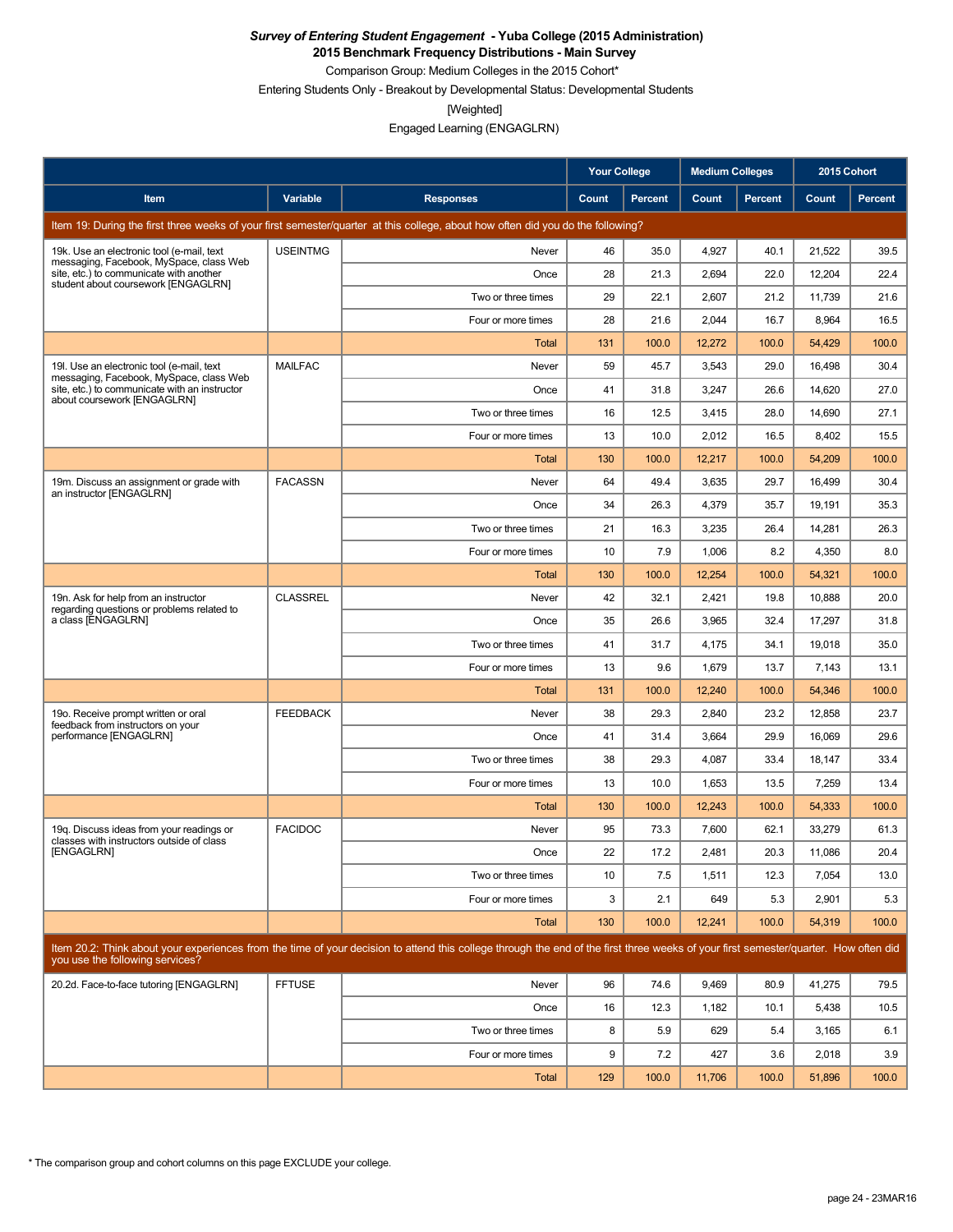**2015 Benchmark Frequency Distributions - Main Survey**

Comparison Group: Medium Colleges in the 2015 Cohort\* Entering Students Only - Breakout by Developmental Status: Developmental Students

[Weighted]

Engaged Learning (ENGAGLRN)

|                                                        |                 |                                                                                                                                                                                      | <b>Your College</b> |                | <b>Medium Colleges</b> |                | 2015 Cohort |         |
|--------------------------------------------------------|-----------------|--------------------------------------------------------------------------------------------------------------------------------------------------------------------------------------|---------------------|----------------|------------------------|----------------|-------------|---------|
| <b>Item</b>                                            | Variable        | <b>Responses</b>                                                                                                                                                                     | Count               | <b>Percent</b> | Count                  | <b>Percent</b> | Count       | Percent |
| you use the following services?                        |                 | Item 20.2: Think about your experiences from the time of your decision to attend this college through the end of the first three weeks of your first semester/quarter. How often did |                     |                |                        |                |             |         |
| 20.2f. Writing, math, or other skill lab<br>[ENGAGLRN] | <b>SKLABUSE</b> | Never                                                                                                                                                                                | 98                  | 76.3           | 6,409                  | 55.1           | 29,199      | 56.6    |
|                                                        |                 | Once                                                                                                                                                                                 | 12                  | 9.3            | 1,505                  | 12.9           | 7,336       | 14.2    |
|                                                        |                 | Two or three times                                                                                                                                                                   | 15                  | 11.5           | 1,459                  | 12.5           | 6,636       | 12.9    |
|                                                        |                 | Four or more times                                                                                                                                                                   | $\overline{4}$      | 2.9            | 2,255                  | 19.4           | 8,420       | 16.3    |
|                                                        |                 | <b>Total</b>                                                                                                                                                                         | 129                 | 100.0          | 11,627                 | 100.0          | 51,591      | 100.0   |
| 20.2h. Computer lab [ENGAGLRN]                         | <b>COMLBUSE</b> | Never                                                                                                                                                                                | 80                  | 64.1           | 5,011                  | 42.7           | 22,355      | 43.0    |
|                                                        |                 | Once                                                                                                                                                                                 | 27                  | 21.5           | 2,068                  | 17.6           | 9,450       | 18.2    |
|                                                        |                 | Two or three times                                                                                                                                                                   | 13                  | 10.5           | 2,170                  | 18.5           | 9,647       | 18.5    |
|                                                        |                 | Four or more times                                                                                                                                                                   | 5                   | 3.9            | 2,492                  | 21.2           | 10,555      | 20.3    |
|                                                        |                 | <b>Total</b>                                                                                                                                                                         | 124                 | 100.0          | 11,741                 | 100.0          | 52,007      | 100.0   |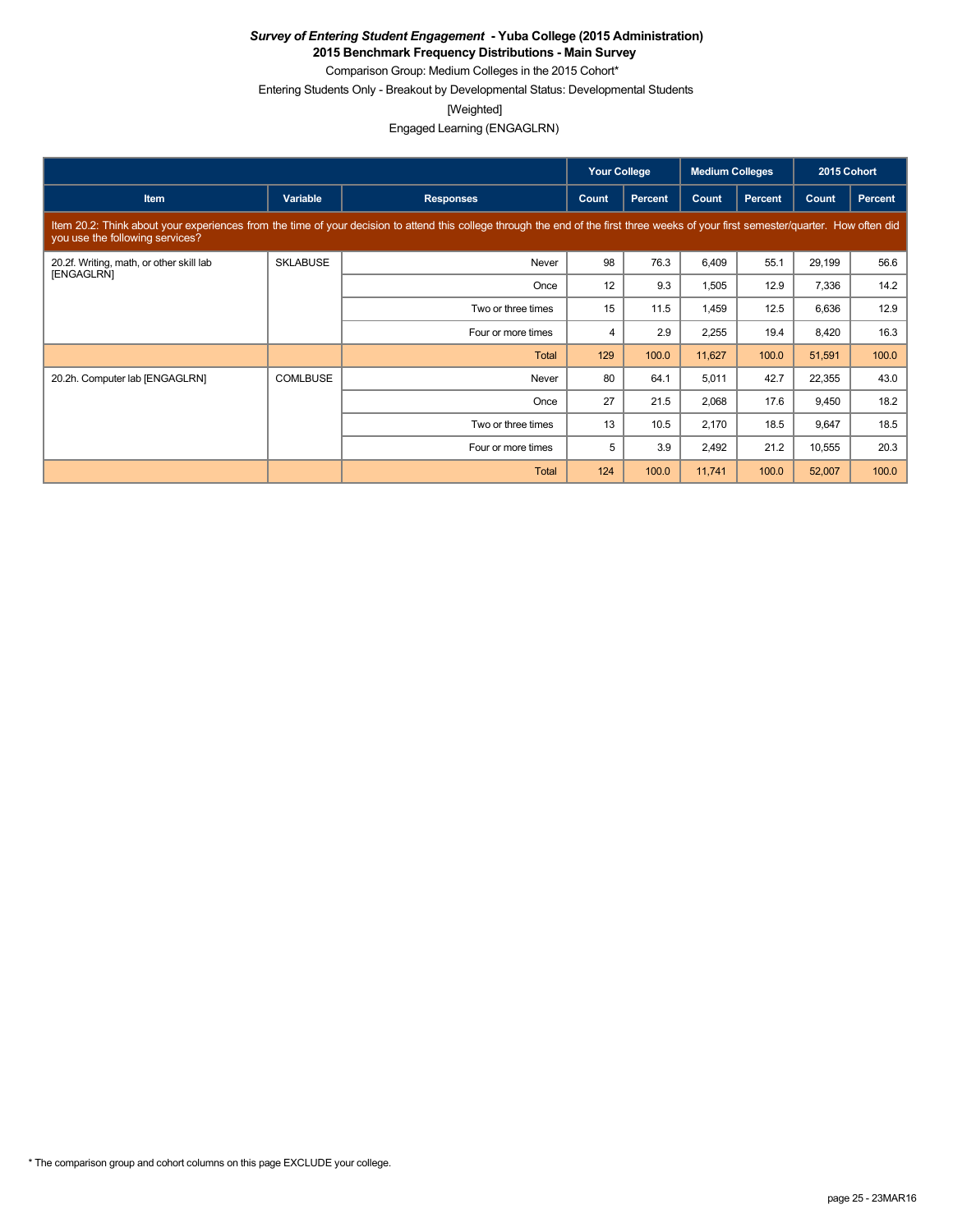**2015 Benchmark Frequency Distributions - Main Survey**

Comparison Group: Medium Colleges in the 2015 Cohort\* Entering Students Only - Breakout by Developmental Status: Non-Developmental Students

[Weighted]

Engaged Learning (ENGAGLRN)

|                                                                                           |                 |                                                                                                                                 | <b>Your College</b> |                | <b>Medium Colleges</b> |         | 2015 Cohort |         |
|-------------------------------------------------------------------------------------------|-----------------|---------------------------------------------------------------------------------------------------------------------------------|---------------------|----------------|------------------------|---------|-------------|---------|
| Item                                                                                      | Variable        | <b>Responses</b>                                                                                                                | Count               | <b>Percent</b> | Count                  | Percent | Count       | Percent |
|                                                                                           |                 | Item 19: During the first three weeks of your first semester/quarter at this college, about how often did you do the following? |                     |                |                        |         |             |         |
| 19a. Ask questions in class or contribute to                                              | <b>ASKQUES</b>  | Never                                                                                                                           | 15                  | 12.2           | 746                    | 8.7     | 3,500       | 8.7     |
| class discussions [ENGAGLRN]                                                              |                 | Once                                                                                                                            | 32                  | 26.3           | 1,738                  | 20.3    | 8,754       | 21.8    |
|                                                                                           |                 | Two or three times                                                                                                              | 50                  | 41.7           | 3,961                  | 46.3    | 18,318      | 45.6    |
|                                                                                           |                 | Four or more times                                                                                                              | 24                  | 19.9           | 2,118                  | 24.7    | 9,623       | 23.9    |
|                                                                                           |                 | Total                                                                                                                           | 120                 | 100.0          | 8,562                  | 100.0   | 40,195      | 100.0   |
| 19b. Prepare at least two drafts of a paper<br>or assignment before turning it in         | PREPDRFT        | Never                                                                                                                           | 36                  | 30.5           | 2,846                  | 33.4    | 13,313      | 33.3    |
| [ENGAGLRN]                                                                                |                 | Once                                                                                                                            | 48                  | 40.0           | 3,019                  | 35.5    | 14,238      | 35.7    |
|                                                                                           |                 | Two or three times                                                                                                              | 29                  | 24.1           | 2,185                  | 25.7    | 10,107      | 25.3    |
|                                                                                           |                 | Four or more times                                                                                                              | $\overline{7}$      | 5.4            | 465                    | 5.5     | 2,278       | 5.7     |
|                                                                                           |                 | Total                                                                                                                           | 119                 | 100.0          | 8,514                  | 100.0   | 39,936      | 100.0   |
| 19e. Participate in supplemental instruction<br>(extra class sessions with an instructor, | <b>SUPINSTR</b> | Never                                                                                                                           | 91                  | 75.2           | 6,369                  | 74.4    | 29,804      | 74.2    |
| tutor, or experienced student) [ENGAGLRN]                                                 |                 | Once                                                                                                                            | 14                  | 11.3           | 1,181                  | 13.8    | 5,560       | 13.8    |
|                                                                                           |                 | Two or three times                                                                                                              | 13                  | 10.4           | 760                    | 8.9     | 3,470       | 8.6     |
|                                                                                           |                 | Four or more times                                                                                                              | 4                   | 3.1            | 248                    | 2.9     | 1,338       | 3.3     |
|                                                                                           |                 | <b>Total</b>                                                                                                                    | 121                 | 100.0          | 8,558                  | 100.0   | 40,171      | 100.0   |
| 19g. Work with other students on a project<br>or assignment during class [ENGAGLRN]       | <b>PINCLASS</b> | Never                                                                                                                           | 29                  | 23.9           | 1,588                  | 18.5    | 7,845       | 19.5    |
|                                                                                           |                 | Once                                                                                                                            | 28                  | 22.8           | 2,106                  | 24.6    | 9,969       | 24.8    |
|                                                                                           |                 | Two or three times                                                                                                              | 41                  | 33.6           | 3,416                  | 39.9    | 15,926      | 39.7    |
|                                                                                           |                 | Four or more times                                                                                                              | 24                  | 19.7           | 1,460                  | 17.0    | 6,413       | 16.0    |
|                                                                                           |                 | Total                                                                                                                           | 121                 | 100.0          | 8,571                  | 100.0   | 40,153      | 100.0   |
| 19h. Work with classmates outside of class<br>on class projects or assignments            | <b>PREPOUTC</b> | Never                                                                                                                           | 84                  | 69.9           | 5,389                  | 63.3    | 25,215      | 63.1    |
| [ENGAGLRN]                                                                                |                 | Once                                                                                                                            | 18                  | 15.3           | 1,568                  | 18.4    | 7,514       | 18.8    |
|                                                                                           |                 | Two or three times                                                                                                              | 11                  | 9.4            | 1,149                  | 13.5    | 5,260       | 13.2    |
|                                                                                           |                 | Four or more times                                                                                                              | $\overline{7}$      | 5.4            | 412                    | 4.8     | 1,969       | 4.9     |
|                                                                                           |                 | <b>Total</b>                                                                                                                    | 121                 | 100.0          | 8,518                  | 100.0   | 39,957      | 100.0   |
| 19i. Participate in a required study group<br>outside of class [ENGAGLRN]                 | <b>GRPSTUDY</b> | Never                                                                                                                           | 97                  | 80.2           | 7,424                  | 86.8    | 34,351      | 85.6    |
|                                                                                           |                 | Once                                                                                                                            | 16                  | 13.1           | 589                    | 6.9     | 3,140       | 7.8     |
|                                                                                           |                 | Two or three times                                                                                                              | 5                   | 4.0            | 396                    | 4.6     | 1,874       | 4.7     |
|                                                                                           |                 | Four or more times                                                                                                              | 3                   | 2.7            | 148                    | 1.7     | 786         | 2.0     |
|                                                                                           |                 | Total                                                                                                                           | 121                 | 100.0          | 8,557                  | 100.0   | 40,151      | 100.0   |
| 19j. Participate in a student-initiated (not<br>required) study group outside of class    | <b>NRGSTUDY</b> | Never                                                                                                                           | 97                  | 80.6           | 6,968                  | 81.6    | 32,680      | 81.6    |
| [ENGAGLRN]                                                                                |                 | Once                                                                                                                            | 14                  | 11.3           | 810                    | 9.5     | 3,885       | 9.7     |
|                                                                                           |                 | Two or three times                                                                                                              | 6                   | 4.9            | 512                    | 6.0     | 2,373       | 5.9     |
|                                                                                           |                 | Four or more times                                                                                                              | 4                   | 3.2            | 247                    | 2.9     | 1,105       | 2.8     |
|                                                                                           |                 | Total                                                                                                                           | 121                 | 100.0          | 8,537                  | 100.0   | 40,043      | 100.0   |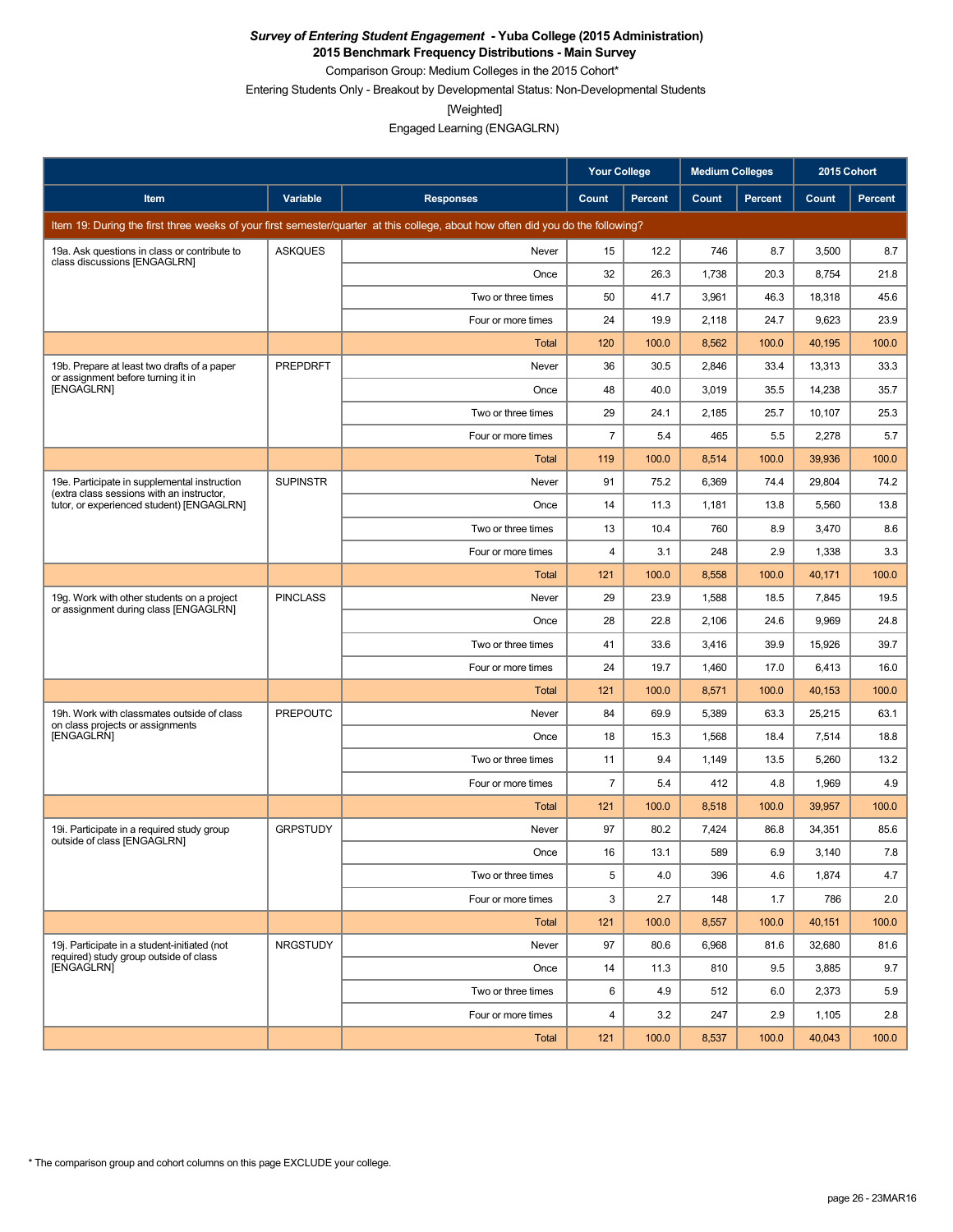**2015 Benchmark Frequency Distributions - Main Survey**

Comparison Group: Medium Colleges in the 2015 Cohort\*

Entering Students Only - Breakout by Developmental Status: Non-Developmental Students

[Weighted]

Engaged Learning (ENGAGLRN)

|                                                                                                                           |                 |                                                                                                                                                                                      | <b>Your College</b> |         | <b>Medium Colleges</b> |         | 2015 Cohort |                |
|---------------------------------------------------------------------------------------------------------------------------|-----------------|--------------------------------------------------------------------------------------------------------------------------------------------------------------------------------------|---------------------|---------|------------------------|---------|-------------|----------------|
| Item                                                                                                                      | Variable        | <b>Responses</b>                                                                                                                                                                     | Count               | Percent | Count                  | Percent | Count       | <b>Percent</b> |
|                                                                                                                           |                 | Item 19: During the first three weeks of your first semester/quarter at this college, about how often did you do the following?                                                      |                     |         |                        |         |             |                |
| 19k. Use an electronic tool (e-mail, text                                                                                 | <b>USEINTMG</b> | Never                                                                                                                                                                                | 59                  | 48.5    | 3,592                  | 41.9    | 16,092      | 40.1           |
| messaging, Facebook, MySpace, class Web<br>site, etc.) to communicate with another<br>student about coursework [ENGAGLRN] |                 | Once                                                                                                                                                                                 | 24                  | 19.7    | 1,784                  | 20.8    | 8,537       | 21.3           |
|                                                                                                                           |                 | Two or three times                                                                                                                                                                   | 21                  | 16.9    | 1,819                  | 21.2    | 8,841       | 22.0           |
|                                                                                                                           |                 | Four or more times                                                                                                                                                                   | 18                  | 14.8    | 1,367                  | 16.0    | 6,701       | 16.7           |
|                                                                                                                           |                 | Total                                                                                                                                                                                | 121                 | 100.0   | 8,563                  | 100.0   | 40,171      | 100.0          |
| 19. Use an electronic tool (e-mail, text<br>messaging, Facebook, MySpace, class Web                                       | <b>MAILFAC</b>  | Never                                                                                                                                                                                | 56                  | 46.6    | 2,566                  | 30.1    | 12,780      | 31.9           |
| site, etc.) to communicate with an instructor<br>about coursework [ENGAGLRN]                                              |                 | Once                                                                                                                                                                                 | 39                  | 32.3    | 2,205                  | 25.9    | 10,557      | 26.4           |
|                                                                                                                           |                 | Two or three times                                                                                                                                                                   | 18                  | 14.8    | 2,527                  | 29.6    | 10,992      | 27.5           |
|                                                                                                                           |                 | Four or more times                                                                                                                                                                   | 8                   | 6.3     | 1,225                  | 14.4    | 5,680       | 14.2           |
|                                                                                                                           |                 | Total                                                                                                                                                                                | 121                 | 100.0   | 8,522                  | 100.0   | 40,009      | 100.0          |
| 19m. Discuss an assignment or grade with<br>an instructor [ENGAGLRN]                                                      | <b>FACASSN</b>  | Never                                                                                                                                                                                | 58                  | 47.5    | 2,948                  | 34.4    | 14,184      | 35.3           |
|                                                                                                                           |                 | Once                                                                                                                                                                                 | 28                  | 23.3    | 3,018                  | 35.2    | 13,882      | 34.6           |
|                                                                                                                           |                 | Two or three times                                                                                                                                                                   | 27                  | 22.4    | 2,091                  | 24.4    | 9,600       | 23.9           |
|                                                                                                                           |                 | Four or more times                                                                                                                                                                   | 8                   | 6.8     | 506                    | 5.9     | 2,461       | 6.1            |
|                                                                                                                           |                 | Total                                                                                                                                                                                | 121                 | 100.0   | 8,562                  | 100.0   | 40,127      | 100.0          |
| 19n. Ask for help from an instructor<br>regarding questions or problems related to                                        | <b>CLASSREL</b> | Never                                                                                                                                                                                | 39                  | 32.4    | 2,271                  | 26.5    | 10.606      | 26.4           |
| a class [ENGAGLRN]                                                                                                        |                 | Once                                                                                                                                                                                 | 43                  | 35.6    | 2,792                  | 32.6    | 12,702      | 31.7           |
|                                                                                                                           |                 | Two or three times                                                                                                                                                                   | 29                  | 24.3    | 2,677                  | 31.2    | 12,691      | 31.6           |
|                                                                                                                           |                 | Four or more times                                                                                                                                                                   | 9                   | 7.7     | 830                    | 9.7     | 4,113       | 10.3           |
|                                                                                                                           |                 | Total                                                                                                                                                                                | 121                 | 100.0   | 8,570                  | 100.0   | 40,112      | 100.0          |
| 19o. Receive prompt written or oral<br>feedback from instructors on your                                                  | <b>FEEDBACK</b> | Never                                                                                                                                                                                | 39                  | 31.8    | 2,055                  | 24.1    | 9,825       | 24.5           |
| performance [ENGAGLRN]                                                                                                    |                 | Once                                                                                                                                                                                 | 34                  | 28.2    | 2,418                  | 28.3    | 11,455      | 28.6           |
|                                                                                                                           |                 | Two or three times                                                                                                                                                                   | 35                  | 28.7    | 2,958                  | 34.6    | 13,540      | 33.8           |
|                                                                                                                           |                 | Four or more times                                                                                                                                                                   | 14                  | 11.2    | 1,111                  | 13.0    | 5,298       | 13.2           |
|                                                                                                                           |                 | Total                                                                                                                                                                                | 121                 | 100.0   | 8,543                  | 100.0   | 40,118      | 100.0          |
| 19g. Discuss ideas from your readings or<br>classes with instructors outside of class                                     | <b>FACIDOC</b>  | Never                                                                                                                                                                                | 96                  | 79.0    | 5,869                  | 68.7    | 27,094      | 67.6           |
| [ENGAGLRN]                                                                                                                |                 | Once                                                                                                                                                                                 | 16                  | 13.0    | 1,509                  | 17.7    | 7,049       | 17.6           |
|                                                                                                                           |                 | Two or three times                                                                                                                                                                   | $\overline{4}$      | 3.1     | 828                    | 9.7     | 4,271       | 10.7           |
|                                                                                                                           |                 | Four or more times                                                                                                                                                                   | 6                   | 5.0     | 342                    | 4.0     | 1,692       | 4.2            |
|                                                                                                                           |                 | <b>Total</b>                                                                                                                                                                         | 121                 | 100.0   | 8,548                  | 100.0   | 40,107      | 100.0          |
| you use the following services?                                                                                           |                 | Item 20.2: Think about your experiences from the time of your decision to attend this college through the end of the first three weeks of your first semester/quarter. How often did |                     |         |                        |         |             |                |
| 20.2d. Face-to-face tutoring [ENGAGLRN]                                                                                   | <b>FFTUSE</b>   | Never                                                                                                                                                                                | 105                 | 88.5    | 7,226                  | 87.5    | 33,690      | 86.6           |
|                                                                                                                           |                 | Once                                                                                                                                                                                 | 9                   | 7.4     | 584                    | 7.1     | 2,807       | 7.2            |
|                                                                                                                           |                 | Two or three times                                                                                                                                                                   | 1                   | 0.9     | 275                    | 3.3     | 1,493       | 3.8            |
|                                                                                                                           |                 | Four or more times                                                                                                                                                                   | 4                   | 3.2     | 173                    | 2.1     | 905         | 2.3            |
|                                                                                                                           |                 | <b>Total</b>                                                                                                                                                                         | 118                 | 100.0   | 8,258                  | 100.0   | 38,896      | 100.0          |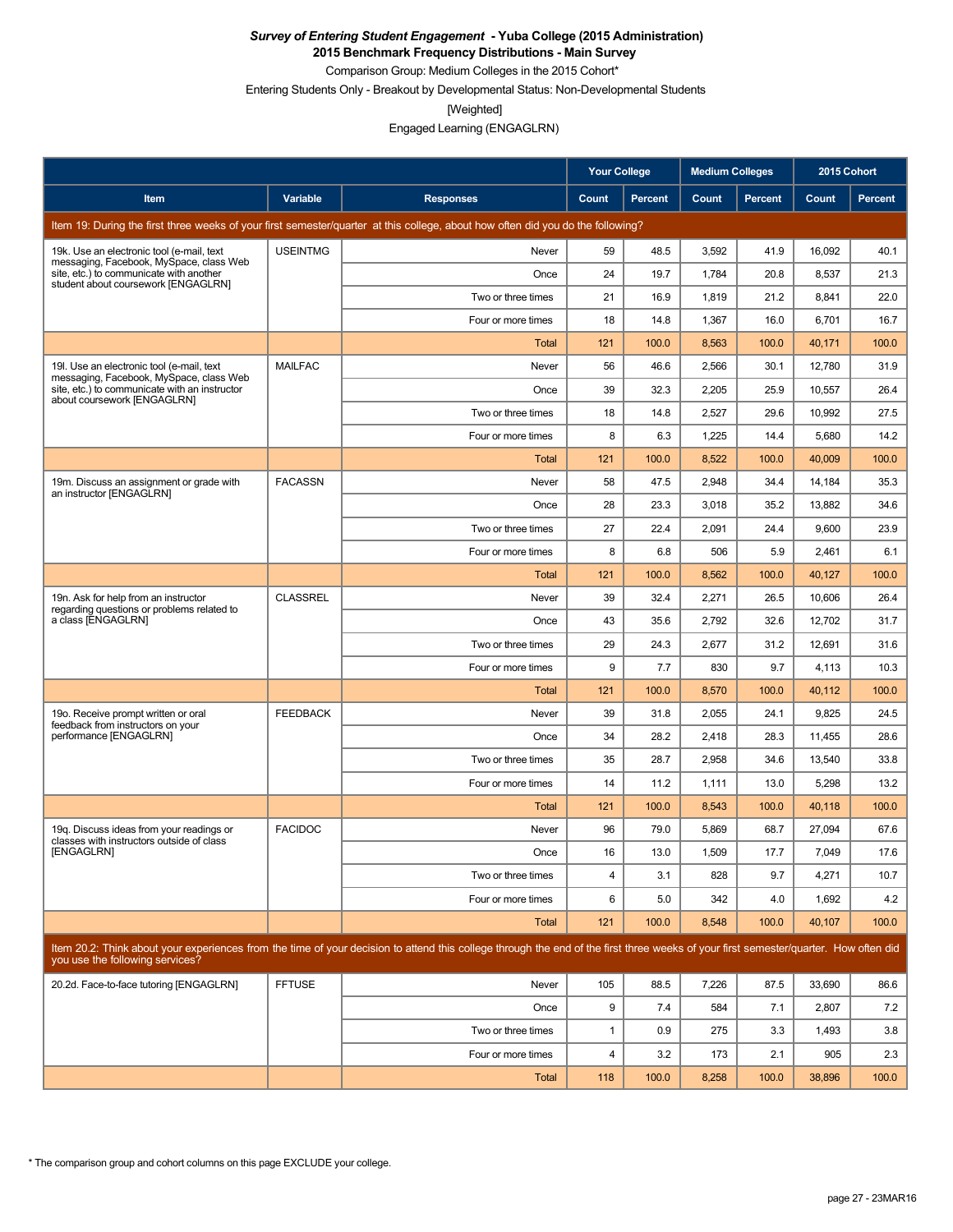**2015 Benchmark Frequency Distributions - Main Survey**

Comparison Group: Medium Colleges in the 2015 Cohort\* Entering Students Only - Breakout by Developmental Status: Non-Developmental Students

[Weighted]

Engaged Learning (ENGAGLRN)

|                                                        |                 |                                                                                                                                                                                      | <b>Your College</b> |                | <b>Medium Colleges</b> |                | 2015 Cohort |         |
|--------------------------------------------------------|-----------------|--------------------------------------------------------------------------------------------------------------------------------------------------------------------------------------|---------------------|----------------|------------------------|----------------|-------------|---------|
| <b>Item</b>                                            | Variable        | <b>Responses</b>                                                                                                                                                                     | Count               | <b>Percent</b> | Count                  | <b>Percent</b> | Count       | Percent |
| you use the following services?                        |                 | Item 20.2: Think about your experiences from the time of your decision to attend this college through the end of the first three weeks of your first semester/quarter. How often did |                     |                |                        |                |             |         |
| 20.2f. Writing, math, or other skill lab<br>[ENGAGLRN] | <b>SKLABUSE</b> | Never                                                                                                                                                                                | 94                  | 80.9           | 6,346                  | 77.5           | 29,414      | 76.1    |
|                                                        |                 | Once                                                                                                                                                                                 | 8                   | 7.0            | 745                    | 9.1            | 3,608       | 9.3     |
|                                                        |                 | Two or three times                                                                                                                                                                   | 8                   | 7.1            | 512                    | 6.3            | 2,580       | 6.7     |
|                                                        |                 | Four or more times                                                                                                                                                                   | 6                   | 5.1            | 580                    | 7.1            | 3,038       | 7.9     |
|                                                        |                 | <b>Total</b>                                                                                                                                                                         | 116                 | 100.0          | 8,183                  | 100.0          | 38,641      | 100.0   |
| 20.2h. Computer lab [ENGAGLRN]                         | <b>COMLBUSE</b> | Never                                                                                                                                                                                | 70                  | 60.9           | 4,181                  | 50.2           | 19,825      | 50.8    |
|                                                        |                 | Once                                                                                                                                                                                 | 21                  | 18.4           | 1,457                  | 17.5           | 6,659       | 17.0    |
|                                                        |                 | Two or three times                                                                                                                                                                   | 12                  | 10.8           | 1,328                  | 15.9           | 6,150       | 15.7    |
|                                                        |                 | Four or more times                                                                                                                                                                   | 11                  | 9.9            | 1,366                  | 16.4           | 6,428       | 16.5    |
|                                                        |                 | <b>Total</b>                                                                                                                                                                         | 115                 | 100.0          | 8,331                  | 100.0          | 39,063      | 100.0   |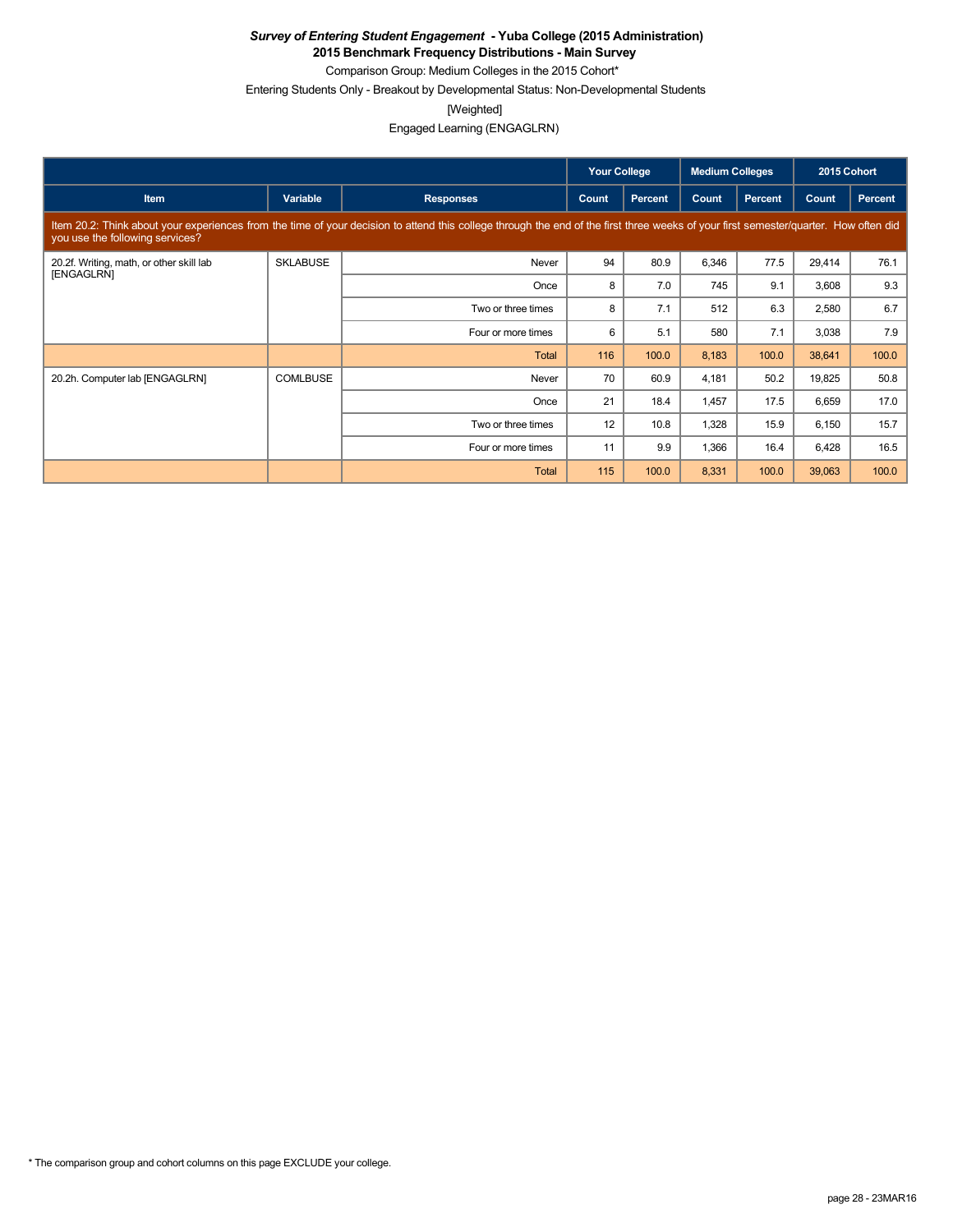# *Survey of Entering Student Engagement* **Yuba College (2015 Administration) 2015 Benchmark Bar Chart - Main Survey** Comparison Group: Medium Colleges in the 2015 Cohort\* Entering Students Only - Breakout by Developmental Status [Weighted] Academic and Social Support (ACSOCSUP) 43.3 50.4 50.4 44.3 50.7 50.5 20.0 40.0 60.0 80.0 100.0  $-$

Your College

Developmental Non-Developmental

2015 Cohort

Medium Colleges

\* The comparison group and cohort bars on this page INCLUDE your college.

0.0

23MAR16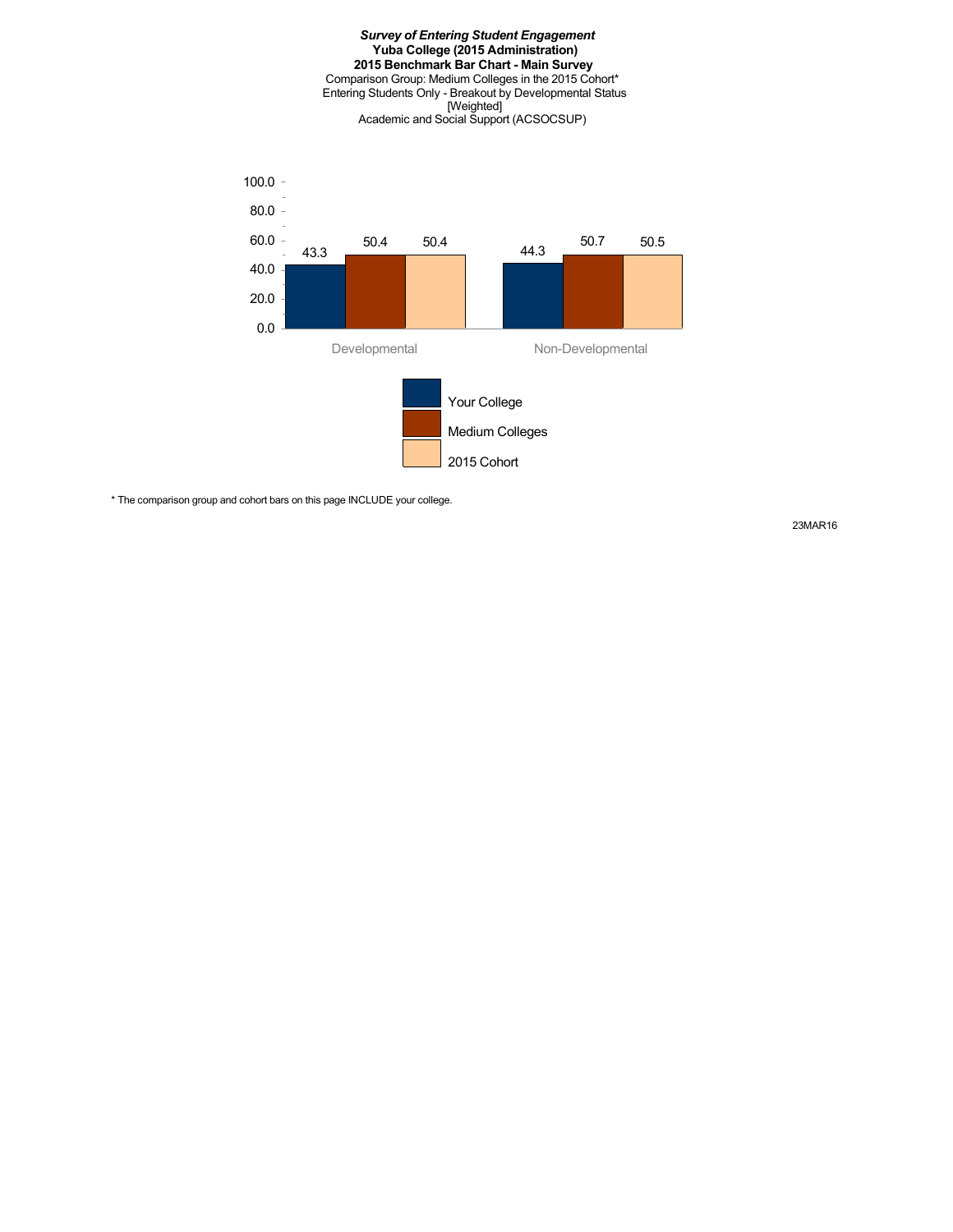Comparison Group: Medium Colleges in the 2015 Cohort\*

Entering Students Only - Breakout by Developmental Status

[Weighted]

Academic and Social Support (ACSOCSUP)

|                                                                                                                                                                      |                 |                       | Your<br>College | <b>Medium Colleges</b> |                         | 2015 Cohort |                         |
|----------------------------------------------------------------------------------------------------------------------------------------------------------------------|-----------------|-----------------------|-----------------|------------------------|-------------------------|-------------|-------------------------|
| <b>Item</b>                                                                                                                                                          | <b>Variable</b> | <b>Breakout Group</b> | <b>Mean</b>     | <b>Mean</b>            | <b>Effect</b><br>Size** | <b>Mean</b> | <b>Effect</b><br>Size** |
| Item 18: Think about your experiences from the time of your decision to attend this college through the end of the first three weeks of your first semester/quarter. |                 |                       |                 |                        |                         |             |                         |
| 1 = Strongly disagree, $2$ = Disagree, $3$ = Neutral, $4$ = Agree, $5$ = Strongly agree                                                                              |                 |                       |                 |                        |                         |             |                         |
| 18I. All instructors clearly explained academic and<br>student support services available at this college                                                            | <b>RESOURCE</b> | Developmental         | 3.69            | 3.91                   |                         | 3.92        |                         |
| [ACSOCSUP]                                                                                                                                                           |                 | Non-developmental     | 3.52            | 3.81                   | $-0.31**$               | 3.83        | $-0.34**$               |
| 18m. All instructors clearly explained course<br>grading policies [ACSOCSUP]                                                                                         | <b>GRADEPOL</b> | Developmental         | 4.25            | 4.25                   |                         | 4.25        |                         |
|                                                                                                                                                                      |                 | Non-developmental     | 4.20            | 4.27                   |                         | 4.27        |                         |
| 18n. All instructors clearly explained course syllabi<br>(syllabuses) [ACSOCSUP]                                                                                     | <b>SYLLABI</b>  | Developmental         | 4.46            | 4.35                   |                         | 4.35        |                         |
|                                                                                                                                                                      |                 | Non-developmental     | 4.34            | 4.38                   |                         | 4.37        |                         |
| 18o. I knew how to get in touch with my instructors<br>outside of class [ACSOCSUP]                                                                                   | <b>FACMEET</b>  | Developmental         | 4.08            | 4.28                   |                         | 4.27        |                         |
|                                                                                                                                                                      |                 | Non-developmental     | 4.12            | 4.33                   | $-0.32**$               | 4.31        |                         |
| 18g. At least one other student whom I didn't<br>previously know learned my name [ACSOCSUP]                                                                          | <b>OSTUDNAM</b> | Developmental         | 3.93            | 4.13                   |                         | 4.11        |                         |
|                                                                                                                                                                      |                 | Non-developmental     | 4.02            | 4.18                   |                         | 4.17        |                         |
| 18r. At least one instructor learned my name<br>[ACSOCSUP]                                                                                                           | <b>FACNAM</b>   | Developmental         | 3.93            | 4.30                   | $-0.45**$               | 4.27        | $-0.39**$               |
|                                                                                                                                                                      |                 | Non-developmental     | 4.11            | 4.28                   |                         | 4.26        |                         |
| 18s. I learned the name of at least one other<br>student in most of my classes [ACSOCSUP]                                                                            | <b>STUNAM</b>   | Developmental         | 4.03            | 4.26                   |                         | 4.24        |                         |
|                                                                                                                                                                      |                 | Non-developmental     | 4.21            | 4.28                   |                         | 4.26        |                         |

\* The comparison group and cohort columns on this page EXCLUDE your college.

\*\* T-test: 2-tailed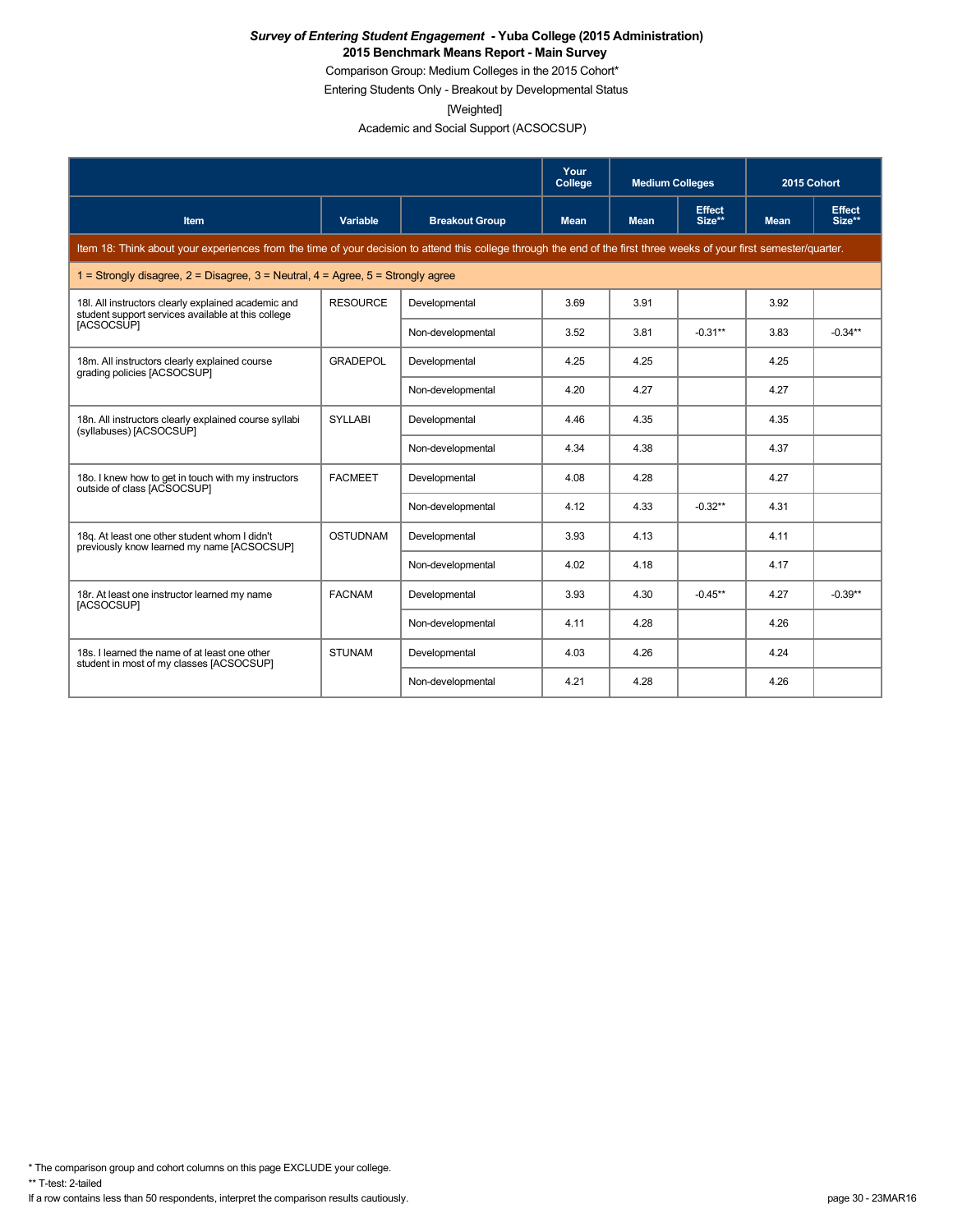**2015 Benchmark Frequency Distributions - Main Survey**

Comparison Group: Medium Colleges in the 2015 Cohort\* Entering Students Only - Breakout by Developmental Status: Developmental Students

[Weighted]

Academic and Social Support (ACSOCSUP)

|                                                                                                                                                                      |                 |                   | <b>Your College</b> |                | <b>Medium Colleges</b> |         | 2015 Cohort |         |
|----------------------------------------------------------------------------------------------------------------------------------------------------------------------|-----------------|-------------------|---------------------|----------------|------------------------|---------|-------------|---------|
| Item                                                                                                                                                                 | Variable        | <b>Responses</b>  | Count               | <b>Percent</b> | Count                  | Percent | Count       | Percent |
| Item 18: Think about your experiences from the time of your decision to attend this college through the end of the first three weeks of your first semester/quarter. |                 |                   |                     |                |                        |         |             |         |
| 18I. All instructors clearly explained<br>academic and student support services                                                                                      | <b>RESOURCE</b> | Strongly disagree | 5                   | 4.1            | 216                    | 1.8     | 960         | 1.8     |
| available at this college [ACSOCSUP]                                                                                                                                 |                 | Disagree          | 10                  | 7.4            | 830                    | 6.8     | 3,520       | 6.5     |
|                                                                                                                                                                      |                 | Neutral           | 23                  | 17.2           | 2,336                  | 19.1    | 10,498      | 19.3    |
|                                                                                                                                                                      |                 | Agree             | 77                  | 58.3           | 5,382                  | 43.9    | 23,375      | 43.0    |
|                                                                                                                                                                      |                 | Strongly agree    | 17                  | 13.1           | 3,494                  | 28.5    | 16,011      | 29.5    |
|                                                                                                                                                                      |                 | Total             | 133                 | 100.0          | 12,258                 | 100.0   | 54,365      | 100.0   |
| 18m. All instructors clearly explained course<br>grading policies [ACSOCSUP]                                                                                         | <b>GRADEPOL</b> | Strongly disagree | $\mathbf 0$         | N/A            | 99                     | 0.8     | 396         | 0.7     |
|                                                                                                                                                                      |                 | Disagree          | $\mathbf{1}$        | 0.8            | 280                    | 2.3     | 1,294       | 2.4     |
|                                                                                                                                                                      |                 | Neutral           | 15                  | 11.1           | 1,177                  | 9.6     | 5,363       | 9.8     |
|                                                                                                                                                                      |                 | Agree             | 68                  | 50.8           | 5,652                  | 46.0    | 24,586      | 45.2    |
|                                                                                                                                                                      |                 | Strongly agree    | 50                  | 37.3           | 5,072                  | 41.3    | 22,814      | 41.9    |
|                                                                                                                                                                      |                 | Total             | 133                 | 100.0          | 12,278                 | 100.0   | 54,454      | 100.0   |
| 18n. All instructors clearly explained course<br>syllabi (syllabuses) [ACSOCSUP]                                                                                     | <b>SYLLABI</b>  | Strongly disagree | $\mathbf{1}$        | 0.4            | 49                     | 0.4     | 285         | 0.5     |
|                                                                                                                                                                      |                 | Disagree          | $\mathbf{1}$        | 0.4            | 216                    | 1.8     | 963         | 1.8     |
|                                                                                                                                                                      |                 | Neutral           | $\overline{4}$      | 2.9            | 955                    | 7.8     | 4,150       | 7.6     |
|                                                                                                                                                                      |                 | Agree             | 58                  | 45.5           | 5,187                  | 42.3    | 22,847      | 42.1    |
|                                                                                                                                                                      |                 | Strongly agree    | 65                  | 50.7           | 5,850                  | 47.7    | 26,080      | 48.0    |
|                                                                                                                                                                      |                 | Total             | 128                 | 100.0          | 12,257                 | 100.0   | 54,323      | 100.0   |
| 18o. I knew how to get in touch with my<br>instructors outside of class [ACSOCSUP]                                                                                   | <b>FACMEET</b>  | Strongly disagree | 2                   | 1.6            | 94                     | 0.8     | 398         | 0.7     |
|                                                                                                                                                                      |                 | Disagree          | 6                   | 4.5            | 269                    | 2.2     | 1,351       | 2.5     |
|                                                                                                                                                                      |                 | Neutral           | 15                  | 11.0           | 1,164                  | 9.5     | 5,388       | 9.9     |
|                                                                                                                                                                      |                 | Agree             | 66                  | 49.6           | 5,293                  | 43.1    | 23,244      | 42.6    |
|                                                                                                                                                                      |                 | Strongly agree    | 44                  | 33.2           | 5,475                  | 44.5    | 24,129      | 44.3    |
|                                                                                                                                                                      |                 | Total             | 133                 | 100.0          | 12,294                 | 100.0   | 54,509      | 100.0   |
| 18q. At least one other student whom I<br>didn't previously know learned my name                                                                                     | <b>OSTUDNAM</b> | Strongly disagree | 5                   | 3.7            | 315                    | 2.6     | 1,513       | 2.8     |
| <b>IACSOCSUPI</b>                                                                                                                                                    |                 | Disagree          | 8                   | 6.2            | 667                    | 5.4     | 2,864       | 5.3     |
|                                                                                                                                                                      |                 | Neutral           | 19                  | 14.4           | 1,322                  | 10.7    | 6,231       | 11.4    |
|                                                                                                                                                                      |                 | Agree             | 60                  | 45.1           | 4,823                  | 39.2    | 21,179      | 38.9    |
|                                                                                                                                                                      |                 | Strongly agree    | 41                  | 30.7           | 5,178                  | 42.1    | 22,722      | 41.7    |
|                                                                                                                                                                      |                 | Total             | 133                 | 100.0          | 12,305                 | 100.0   | 54,509      | 100.0   |
| 18r. At least one instructor learned my<br>name [ACSOCSUP]                                                                                                           | <b>FACNAM</b>   | Strongly disagree | 5                   | 3.7            | 154                    | 1.3     | 874         | 1.6     |
|                                                                                                                                                                      |                 | Disagree          | 8                   | 5.8            | 327                    | 2.7     | 1,780       | 3.3     |
|                                                                                                                                                                      |                 | Neutral           | 16                  | 12.4           | 988                    | 8.1     | 4,621       | 8.5     |
|                                                                                                                                                                      |                 | Agree             | 66                  | 49.8           | 5,004                  | 40.9    | 21,615      | 39.9    |
|                                                                                                                                                                      |                 | Strongly agree    | 38                  | 28.4           | 5,765                  | 47.1    | 25,267      | 46.7    |
|                                                                                                                                                                      |                 | <b>Total</b>      | 132                 | 100.0          | 12,238                 | 100.0   | 54,158      | 100.0   |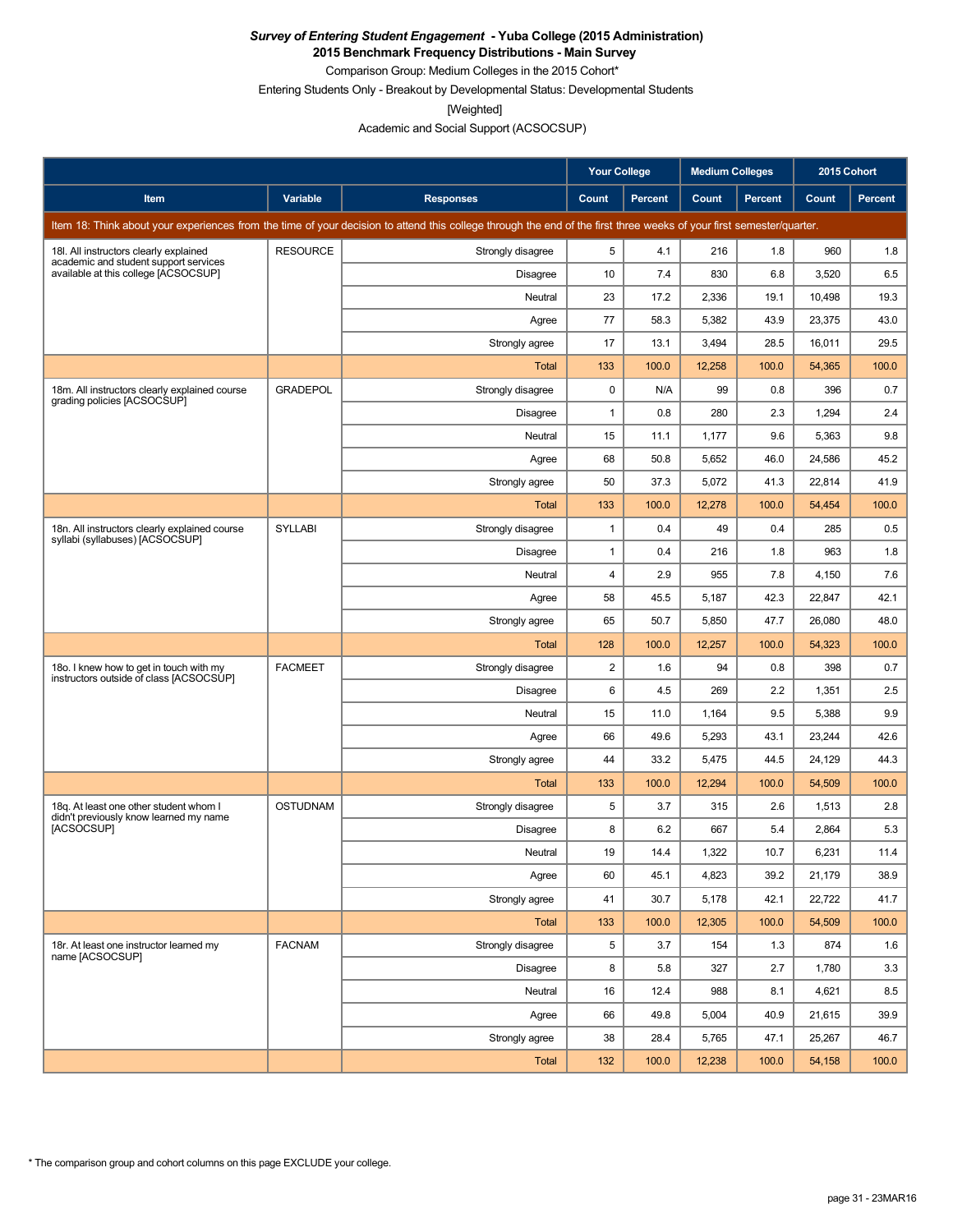**2015 Benchmark Frequency Distributions - Main Survey**

Comparison Group: Medium Colleges in the 2015 Cohort\* Entering Students Only - Breakout by Developmental Status: Developmental Students

[Weighted]

Academic and Social Support (ACSOCSUP)

|                                                                                                                                                                      |               |                   | <b>Your College</b><br>Medium Colleges |                |        |         | 2015 Cohort |         |
|----------------------------------------------------------------------------------------------------------------------------------------------------------------------|---------------|-------------------|----------------------------------------|----------------|--------|---------|-------------|---------|
| <b>Item</b>                                                                                                                                                          | Variable      | <b>Responses</b>  | Count                                  | <b>Percent</b> | Count  | Percent | Count       | Percent |
| Item 18: Think about your experiences from the time of your decision to attend this college through the end of the first three weeks of your first semester/quarter. |               |                   |                                        |                |        |         |             |         |
| 18s. I learned the name of at least one<br>other student in most of my classes<br>[ACSOCSUP]                                                                         | <b>STUNAM</b> | Strongly disagree | 4                                      | 3.3            | 205    | 1.7     | 988         | 1.8     |
|                                                                                                                                                                      |               | <b>Disagree</b>   | 4                                      | 3.3            | 475    | 3.9     | 2,205       | 4.0     |
|                                                                                                                                                                      |               | Neutral           | 17                                     | 12.7           | 1,067  | 8.7     | 4,884       | 9.0     |
|                                                                                                                                                                      |               | Agree             | 65                                     | 48.8           | 4.741  | 38.6    | 21.225      | 39.0    |
|                                                                                                                                                                      |               | Strongly agree    | 42                                     | 31.9           | 5,808  | 47.2    | 25,185      | 46.2    |
|                                                                                                                                                                      |               | Total             | 133                                    | 100.0          | 12,296 | 100.0   | 54,487      | 100.0   |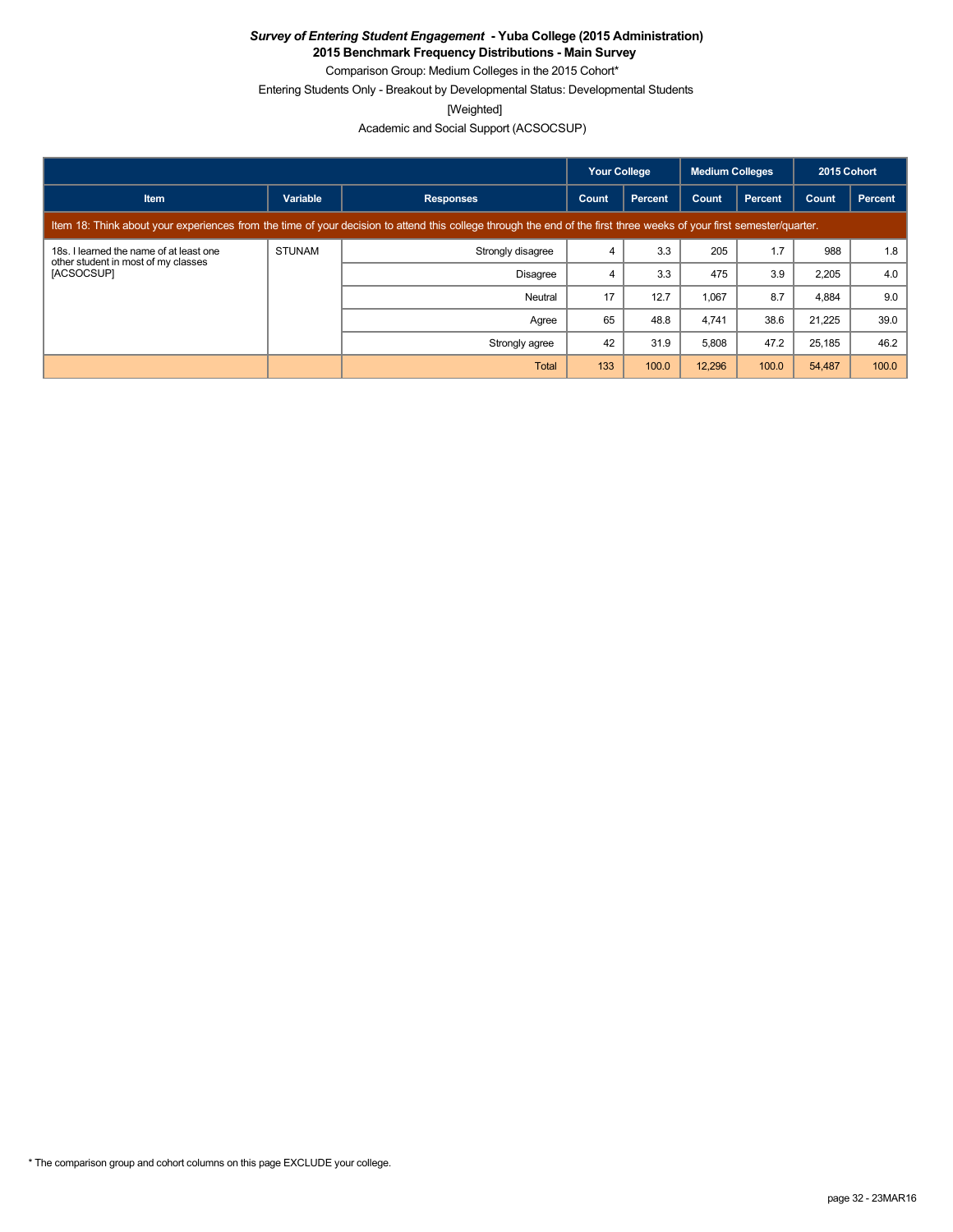**2015 Benchmark Frequency Distributions - Main Survey** Comparison Group: Medium Colleges in the 2015 Cohort\*

Entering Students Only - Breakout by Developmental Status: Non-Developmental Students

[Weighted]

Academic and Social Support (ACSOCSUP)

|                                                                                                                                                                      |                 |                   | <b>Your College</b> |                | <b>Medium Colleges</b> |                | 2015 Cohort |         |
|----------------------------------------------------------------------------------------------------------------------------------------------------------------------|-----------------|-------------------|---------------------|----------------|------------------------|----------------|-------------|---------|
| Item                                                                                                                                                                 | Variable        | <b>Responses</b>  | Count               | <b>Percent</b> | Count                  | <b>Percent</b> | Count       | Percent |
| Item 18: Think about your experiences from the time of your decision to attend this college through the end of the first three weeks of your first semester/quarter. |                 |                   |                     |                |                        |                |             |         |
| 18I. All instructors clearly explained                                                                                                                               | <b>RESOURCE</b> | Strongly disagree | 3                   | 2.7            | 165                    | 1.9            | 785         | 2.0     |
| academic and student support services<br>available at this college [ACSOCSUP]                                                                                        |                 | <b>Disagree</b>   | 12                  | 10.3           | 754                    | 8.8            | 3,359       | 8.4     |
|                                                                                                                                                                      |                 | Neutral           | 44                  | 36.0           | 1,779                  | 20.8           | 8,137       | 20.3    |
|                                                                                                                                                                      |                 | Agree             | 42                  | 34.5           | 3,745                  | 43.8           | 17,526      | 43.7    |
|                                                                                                                                                                      |                 | Strongly agree    | 20                  | 16.6           | 2,115                  | 24.7           | 10,342      | 25.8    |
|                                                                                                                                                                      |                 | Total             | 121                 | 100.0          | 8,559                  | 100.0          | 40,147      | 100.0   |
| 18m. All instructors clearly explained course<br>grading policies [ACSOCSUP]                                                                                         | <b>GRADEPOL</b> | Strongly disagree | 0                   | N/A            | 39                     | 0.5            | 210         | 0.5     |
|                                                                                                                                                                      |                 | <b>Disagree</b>   | 3                   | 2.7            | 182                    | 2.1            | 850         | 2.1     |
|                                                                                                                                                                      |                 | Neutral           | 11                  | 9.5            | 680                    | 7.9            | 3,383       | 8.4     |
|                                                                                                                                                                      |                 | Agree             | 65                  | 53.4           | 4,214                  | 49.1           | 19,245      | 47.9    |
|                                                                                                                                                                      |                 | Strongly agree    | 42                  | 34.5           | 3,462                  | 40.4           | 16,486      | 41.0    |
|                                                                                                                                                                      |                 | Total             | 121                 | 100.0          | 8,577                  | 100.0          | 40,175      | 100.0   |
| 18n. All instructors clearly explained course<br>syllabi (syllabuses) [ACSOCSUP]                                                                                     | <b>SYLLABI</b>  | Strongly disagree | 0                   | N/A            | 31                     | 0.4            | 137         | 0.3     |
|                                                                                                                                                                      |                 | <b>Disagree</b>   | 3                   | 2.3            | 122                    | 1.4            | 650         | 1.6     |
|                                                                                                                                                                      |                 | Neutral           | 8                   | 6.3            | 505                    | 5.9            | 2,585       | 6.4     |
|                                                                                                                                                                      |                 | Agree             | 56                  | 46.8           | 3,847                  | 44.9           | 17,788      | 44.3    |
|                                                                                                                                                                      |                 | Strongly agree    | 54                  | 44.6           | 4,060                  | 47.4           | 18,988      | 47.3    |
|                                                                                                                                                                      |                 | Total             | 121                 | 100.0          | 8,565                  | 100.0          | 40,148      | 100.0   |
| 180. I knew how to get in touch with my<br>instructors outside of class [ACSOCSUP]                                                                                   | <b>FACMEET</b>  | Strongly disagree | 0                   | N/A            | 38                     | 0.4            | 200         | 0.5     |
|                                                                                                                                                                      |                 | Disagree          | 5                   | 4.1            | 154                    | 1.8            | 762         | 1.9     |
|                                                                                                                                                                      |                 | Neutral           | 17                  | 14.4           | 555                    | 6.5            | 3,039       | 7.6     |
|                                                                                                                                                                      |                 | Agree             | 57                  | 47.5           | 4,023                  | 47.0           | 18,494      | 46.0    |
|                                                                                                                                                                      |                 | Strongly agree    | 41                  | 34.1           | 3,794                  | 44.3           | 17,701      | 44.0    |
|                                                                                                                                                                      |                 | Total             | 121                 | 100.0          | 8,564                  | 100.0          | 40,196      | 100.0   |
| 18g. At least one other student whom I<br>didn't previously know learned my name                                                                                     | <b>OSTUDNAM</b> | Strongly disagree | 3                   | 2.7            | 209                    | 2.4            | 1,017       | 2.5     |
| <b>IACSOCSUPI</b>                                                                                                                                                    |                 | Disagree          | 3                   | 2.7            | 372                    | 4.3            | 1,953       | 4.9     |
|                                                                                                                                                                      |                 | Neutral           | 23                  | 19.3           | 757                    | 8.8            | 3,725       | 9.3     |
|                                                                                                                                                                      |                 | Agree             | 49                  | 40.3           | 3,559                  | 41.5           | 16,176      | 40.2    |
|                                                                                                                                                                      |                 | Strongly agree    | 42                  | 34.9           | 3,670                  | 42.8           | 17,330      | 43.1    |
|                                                                                                                                                                      |                 | <b>Total</b>      | 121                 | 100.0          | 8,568                  | 100.0          | 40,202      | 100.0   |
| 18r. At least one instructor learned my<br>name [ACSOCSUP]                                                                                                           | <b>FACNAM</b>   | Strongly disagree | $\mathbf{1}$        | 0.9            | 115                    | 1.4            | 614         | 1.5     |
|                                                                                                                                                                      |                 | Disagree          | $\overline{7}$      | 5.9            | 269                    | 3.1            | 1,473       | 3.7     |
|                                                                                                                                                                      |                 | Neutral           | 14                  | 11.2           | 653                    | 7.6            | 3,369       | 8.4     |
|                                                                                                                                                                      |                 | Agree             | 55                  | 45.5           | 3,585                  | 42.0           | 16,219      | 40.5    |
|                                                                                                                                                                      |                 | Strongly agree    | 44                  | 36.5           | 3,920                  | 45.9           | 18,384      | 45.9    |
|                                                                                                                                                                      |                 | Total             | 121                 | 100.0          | 8,542                  | 100.0          | 40,058      | 100.0   |